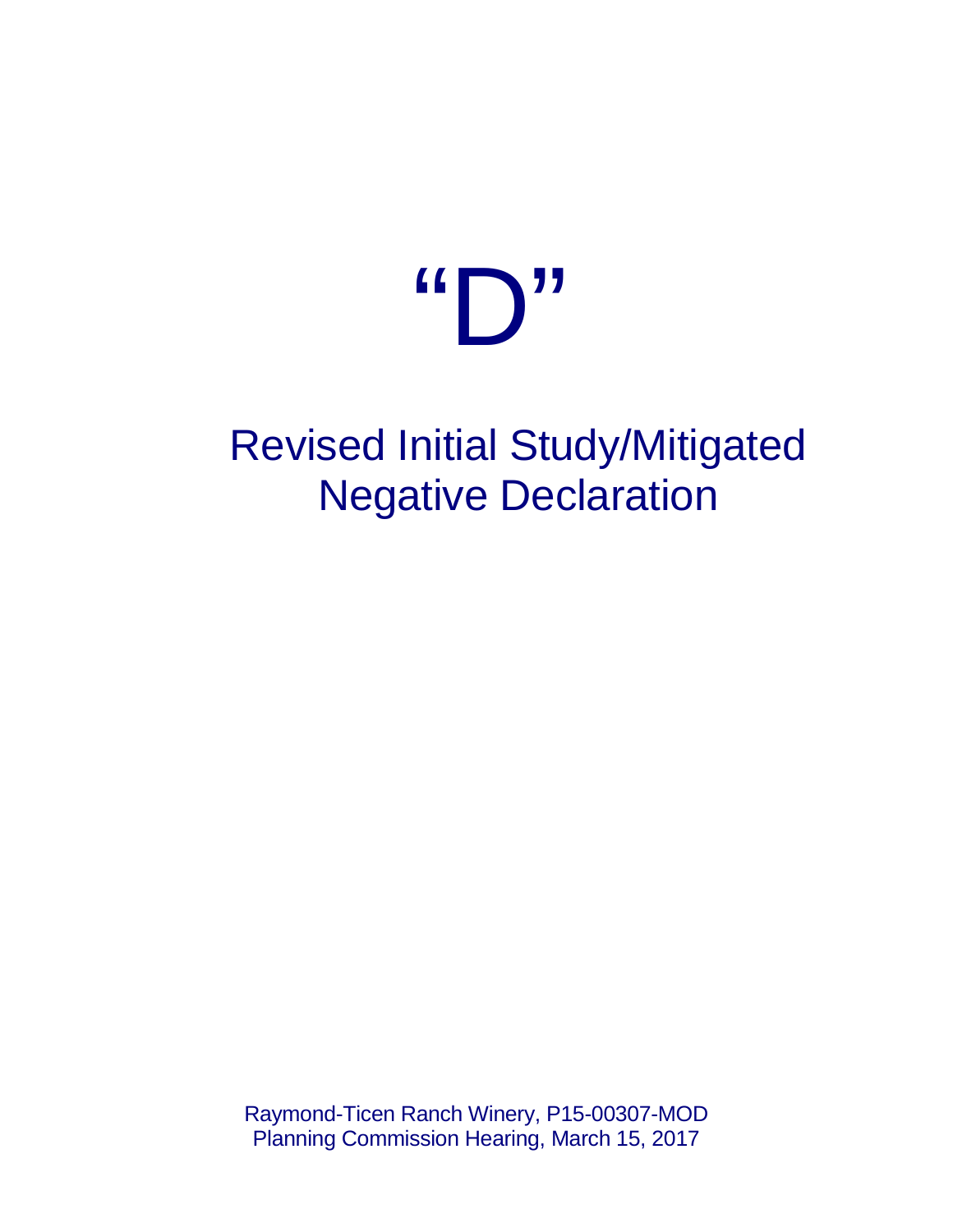### **COUNTY OF NAPA PLANNING, BUILDING AND ENVIRONMENTAL SERVICES DEPARTMENT 1195 THIRD STEET SUITE 210 NAPA, CA 94559 (707) 253-4417**

### **REVISED (***State CEQA Guidelines Section 15073.5[c][4])* **Initial Study Checklist (form updated February 2015)**

- 1. **Project Title:** Raymond Ticen Ranch Winery, Major Modification to Use Permit, Application #P15-00307
- 2. **Property Owner:** Raymond Vineyard and Cellar, Inc., an affiliate of Boisset Family Estates
- 3. **County Contact Person, Phone Number and Email Address:** Dana Ayers, Planner III, (707) 253-4388, dana.ayers@countyofnapa.org
- 4. **Project Location and Assessor's Parcel Number (APN):** Two parcels in unincorporated Napa County, just south of the City of St. Helena municipal boundary: a) 849 Zinfandel Lane, APN 030-270-013, nearest cross street State Route 29/St. Helena Highway; and b) 1584 St. Helena Highway, APN 030-270-012, nearest cross street Whitehall Lane
- 5. **Project Proponent's Name and Address:** Tom Blackwood on behalf of Raymond Vineyards, 849 Zinfandel Lane, St. Helena, California 94574
- 6. **Project Proponent's Representative:** Donna Oldford, Plans4Wine, 2620 Pinot Way, St. Helena, California 94574
- 7. **General Plan Land Use Designation:** Agricultural Resource
- 8. **Zoning District:** AP (Agricultural Preserve) District
- 9. **Background/Project History:**

**Raymond Winery (849 Zinfandel Lane) –** The 60.72-acre Raymond Winery site is located in the central part of the Napa Valley, just under one mile south of the municipal boundary of the City of St. Helena, on the south side of Zinfandel Lane. The site is accessed via a private road called Wheeler Lane that connects to Zinfandel Lane, a County-maintained, two-lane rural collector street. Zinfandel Lane is a valley crossroad trending from east to west that connects on either end with the two north/south running arterial roads within Napa Valley (State Route 29 on the western side of Napa Valley and Silverado Trail on the eastern side of Napa Valley), and it provides through access between the two arterials.

Historic aerial photographs reflect that the Raymond Winery property and an adjacent, 27.68-acre parcel (APN 030-050-031, also owned by the project proponent) have been in agricultural use as orchards or vineyard since at least the mid-20<sup>th</sup> century. In 1973, Roy Raymond, then owner of the property, requested a building permit from Napa County's Building Division to construct a winery on the 60.72-acre parcel. Zoning at the time allowed wineries as permitted uses of property in agricultural zoning districts. After the County prepared and certified an environmental impact report for the proposed winery in 1974, the property owner obtained permits for grading and construction of the development in 1978.

In 1984, the property owner at the time obtained County approval (Use Permit #U-498384) to expand the existing winery by increasing production capacity from 50,000 gallons to 250,000 gallons of wine per year; adding 27,750 square feet of hospitality, aging and administrative space; and adding public tours and tastings to the operation of the facility. In April 1990, the Planning Director administratively approved an amendment to that approval that resulted in separation of the approved building into two isolated structures, with wine production areas retained in a reduced, 20,000 square foot building and hospitality areas separated off into an approximately 4,350 square foot building. The two standalone buildings authorized by that amendment were not subsequently built.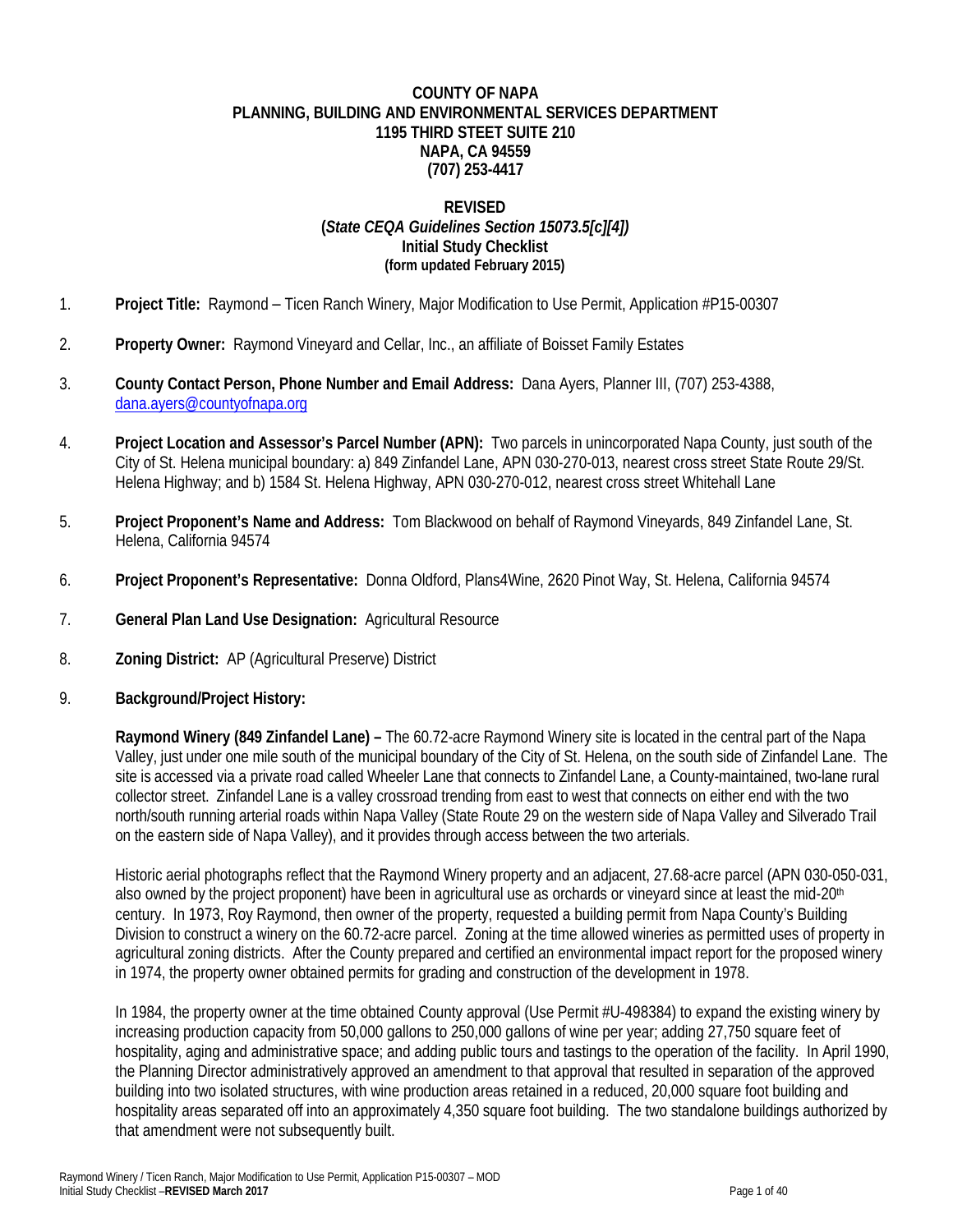Later, in 1991, the same property owner again sought and obtained County approval (Use Permit No. U-89-46) to increase annual wine production from 250,000 gallons to 750,000 gallons per year averaged over any consecutive three-year period, and with production in any year not to exceed 900,000 gallons; construct a 67,800 square foot wine production facility with press, fermentation, aging and storage, office, laboratory, and shipping areas; modify the previously-approved 20,000 square foot aging facility building to include a 4,000 square foot banquet room and kitchen; and add visitor parking spaces, for a total of 75 on-site stalls for guests and employees, and additional service driveways on the property. The action associated with Use Permit No. U-89-46 included approval of an additional 200 visitors to the winery's recognized 200 public visitors per day, for a total of 400 daily visitors (of which 200 were to be on-site by appointment); and a marketing plan for the winery, consisting of daily events for up to 10 people, twice weekly events for 10 to 30 people, and twice monthly events for 30 to100 people, with any event having an attendance of more than 80 people scheduled so as not to occur concurrently with the hours of operation of the tour and visitors' center.

Ownership of the vineyard and winery on the 60.72- and 27.68-acre parcels transferred to the current owner and project proponent in 2009. Today, the property is developed with a single-family residence, as well as wine production, administrative and winery hospitality buildings, winery process wastewater treatment ponds, a domestic water supply well, surface parking lots, and other small, accessory structures. There are approximately 40 acres of grape vines planted on the property, along with approximately three acres of edible and ornamental landscape plantings that include a 0.6-acre biodynamic garden and scattered areas of lawn and shade trees around winery building A and the on-site residence.

Following the initial approval of construction of the winery in 1974 and subsequent use permits and modifications thereto in the 1980s and early 1990s, the County approved other minor and very minor modifications to the use permit between 1996 and 2010. These minor and very minor modifications are summarized below:

- a. Minor Modification to Use Permit, #95257 Allowed up to three custom production operations consisting of crush, fermentation, barrel aging, bottling and case goods storage within the existing winery facility. Total annual custom production was not to exceed 37,500 gallons (five percent) of the existing 750,000 gallon per year production capacity. No separate marketing, shipping, office or employees were included in the action. (Approved by Zoning Administrator, March 8, 1996.)
- b. Very Minor Modification to Use Permit, #P07-00829 Removed custom crush component approved with permit #95257 – MM. (Approved by Director of Conservation, Development and Planning, December 13, 2007.)
- c. Very Minor Modification to Use Permit, #P10-00093 Permitted tenant improvements to construct 8,129 square feet of office space, consisting of the following: 1) addition of a 2,178 square foot interior mezzanine office space within winery building B, to house 26 existing employees; 2) conversion of 1,677 square feet of existing mezzanine storage area to office space within winery building B; and 3) conversion of 2,673 square feet of warehouse storage space to office, winemaking laboratory, storage and corridor areas on the ground floor of building B. The remaining 1,601 square feet of existing lobby, restroom and break room space on the ground floor of building B was to remain in place and be encompassed within the new office, laboratory and storage areas. The project scope included removal of illegally constructed office improvements within the residential pool house. No changes to production, marketing, visitation or increase in the existing approved 26 employees were included in the action. (Approved by Director of Conservation, Development and Planning, July 29, 2010.)

The most recent request for modification of existing entitlements was submitted to County staff in 2011, at which time the winery operator requested changes to the winery's approved marketing plan, hours of and program for tours and wine tastings, inclusion of on-site wine consumption in accordance with Business & Professions Code Sections 23358, 23390 and 23396.5, and other changes inside and outside of the various buildings on the property. After several Planning Commission public hearings on the request, the applicant withdrew that request on February 2, 2015.

**Ticen Ranch (1584 St. Helena Highway) –** The 25.48-acre property located at 1584 St. Helena Highway is located on the east side of State Route 29/St. Helena Highway, approximately 200 feet south of the highway's intersection with Whitehall Lane and just under 1.5 miles south of the municipal boundary of the City of St. Helena. The property fronts on and has its driveway access from St. Helena Highway.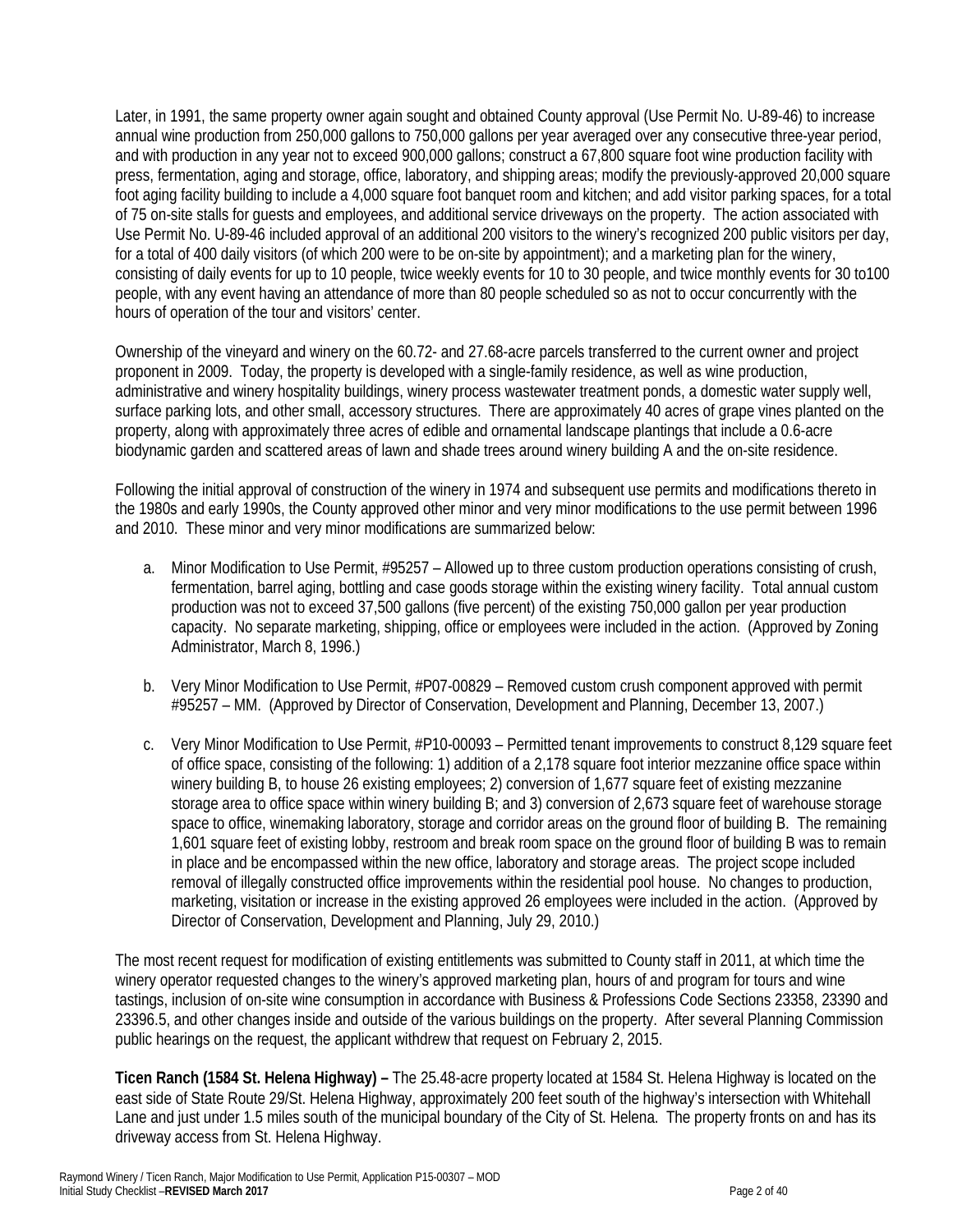The property is currently developed with a single-family residence, a barn, and an accessory structure that incorporates a garage and second dwelling unit. There are approximately 23 acres of wine grape vines planted on the property. Basic analysis of the existing residence suggests that it was built in the late  $19<sup>th</sup>$  century, though there are no County permits that would have been required at the time and that would have indicated a more precise date of construction. Historic reports suggest that agricultural activity on the property (initially 23 acres of orchards and ornamental landscaping, later replaced with an approximately equivalent acreage of wine grape vines) commenced around the same time as construction of the main residence. The residence was subsequently modified to add rooms and change fenestration, though this work also appears to have been done before permits would have been required, so the precise date of these changes is also unknown. Likewise, the guest house/garage and barn were built before permits would have been required, but based on review of aerial photography, were built some time before 1948.

The property changed ownership several times between the late 19<sup>th</sup> century and mid-20<sup>th</sup> century. Prior to purchase by the project proponent, the property was owned by Orville and Theresa Ticen, a local carpenter and a junior high school teacher, between 1956 and 2014. While under the ownership of and residence by the Ticen family, Theresa Ticen operated a threeroom bed and breakfast inn in the main residence on the property from 1985 until 1991 (County Use Permit #BB448485). After closing the inn, she continued to live in the house until she moved to a retirement home in 2001.

Currently, both residences on the property are unoccupied. The property owner and project proponent is undergoing an effort to replant the existing, approximately 23 acres of grape vines on the site.

10. **Description of Project:** The proposed Major Modification to Use Permit, Application #P15-00307 – MOD, is a request for amendment to the existing entitlements that allow the operation of Raymond Vineyard and Cellars' winery with visitation and marketing events at 849 Zinfandel Lane. As explained further below, the application, if approved as proposed, would allow operational changes and modifications to the development of the Raymond and Ticen Ranch parcels and would legitimize noncompliant operations and site modifications already in place but that were completed without benefit of County permit approvals.

Changes and modifications previously implemented on the property without County permit, and for which the current application includes a request for after the fact approval, include:

- a. Recognition of the winery's increase in its number of employees, from its permitted number of 26 to its existing number of 70 full-time staff members, plus 10 part-time and 10 part-time harvest employees, for a total of 90;
- b. Recognition of the winery's increase in its number of on-site parking spaces, from its permitted number of 75 stalls (47 stalls for visitors and 28 stalls for employees, as approved under U-89-46, condition 5) to its existing number of 89 **102** stalls (42 **45** stalls for visitors and 47 **57** stalls for employees);
- c. Legitimization of prior conversion of the 875 square foot residential pool house to winery visitor and tasting space;
- d. Legitimization of prior conversion of approximately 7,300 square feet of winery visitor and tasting areas established without permits inside of building A (which was originally approved for administrative offices, laboratory, fermenting and warehouse space, as reflected in approval documents for U-89-46); and
- e. Legitimization of unpermitted installation of a standalone modular kitchen unit (for cooking demonstration purposes only, not for preparation of food for public consumption), an herbarium, and a pet dog comfort station for winery visitors on the Raymond parcel.

Proposed operational changes and site modifications for which the current application includes a request for approval include:

- f. Inclusion of the Ticen Ranch parcel (1584 St. Helena Highway, APN 030-270-012) into the Raymond winery operation, with eventual merger of the two lots and establishment of primary visitor vehicular access to the merged parcels from State Route 29 at an improved driveway at the Ticen Ranch property frontage;
- g. An increase in the number of on-site automobile parking spaces by 50 new visitor vehicle stalls on the Raymond parcel and 11 new stalls on the Ticen Ranch parcel, for a site total of 150 **158** stalls between both sites **(five existing stalls removed for new private access road)**;
- h. A change in the hours of winery operation and visitation as a transportation system management measure and to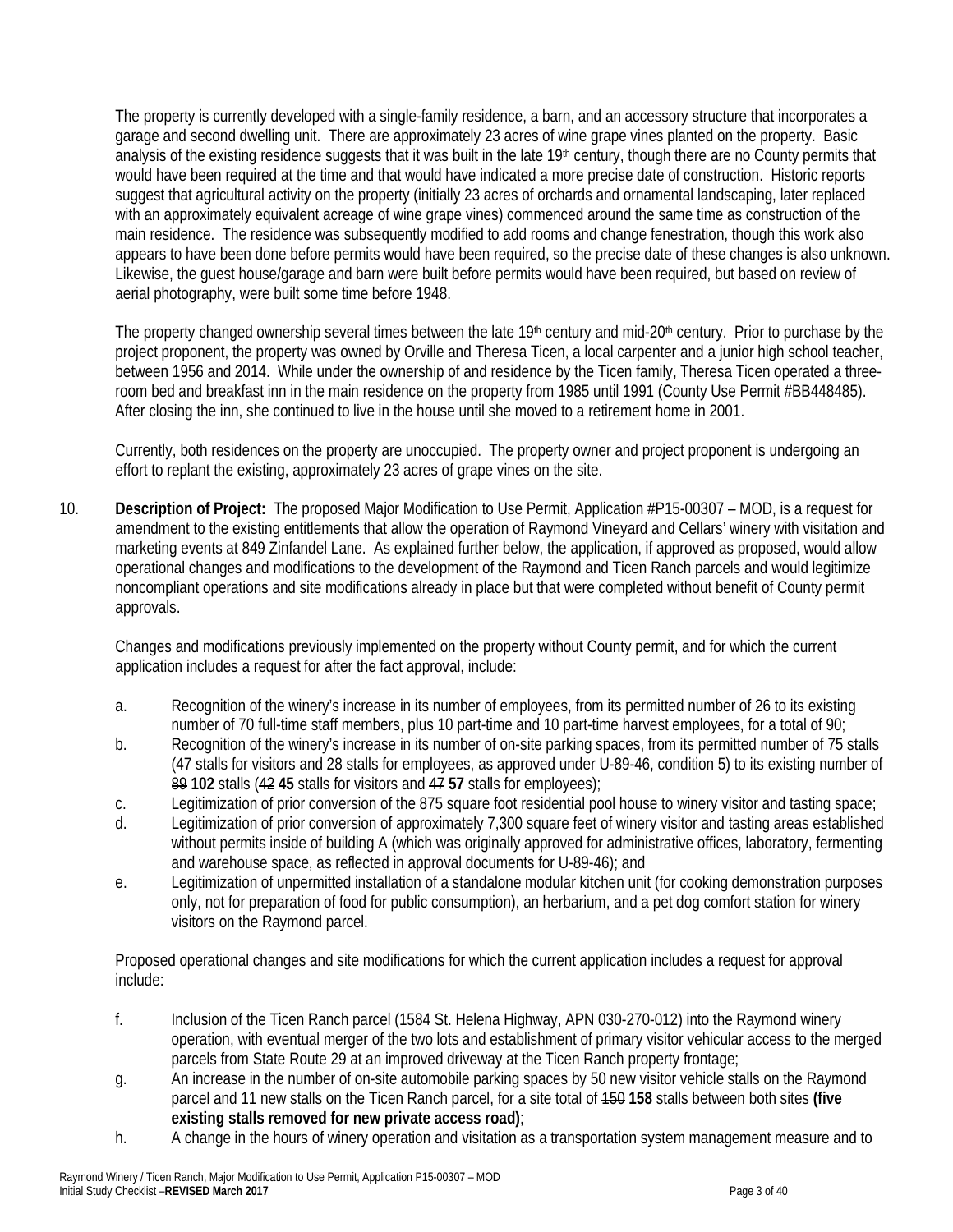facilitate wine production processes, with winery operation hours proposed to change from 6:00 a.m. until 6:00 p.m., to 6:00 a.m. until 11:00 p.m. during the months of August through November, and visitation hours proposed to change from 10:00 a.m. until 4:00 p.m., to 10:00 a.m. until 6:30 p.m. year-round;

- i. Addition of approximately 4,635 square feet to building A, with the additions to house offices, restrooms, storage and utility areas, a staging kitchen and retail wine shop;
- j. Conversion of approximately 4,775 square feet of area within building A from production to accessory (hospitality) use, including installation of a commercial kitchen allowing on-site preparation of food to be served to the public;
- k. Inclusion of food with tours and wine tastings;
- l. Removal of an existing, unfenced swimming pool that was originally built as an accessory to the on-site residence but that is now within areas accessible to winery guests and public, and replacement of the swimming pool with a shallower, maximum seven-inch deep reflecting pool to be incorporated into the winery's outdoor marketing event space (remediates a situation of noncompliance with Building Code);
- m. Conversion of the existing 2,517 square foot Ticen Ranch residence to winery accessory use (792 square feet dedicated to tasting rooms, the remainder used for administration and employee break areas), with the residential building located 333 feet from the edge of the State Route 29 right-of-way and within the 600-foot winery setback, as allowed for historic structures (County Code Section 18.104.230);
- n. Conversion of the Ticen Ranch barn to an agricultural education space for winery visitors;
- o. Construction of an approximately 1,910 square foot, uncovered, vineyard viewing platform (830 square foot platform deck, plus 1,080 square foot of stairs and accessible ramp) adjacent to the existing visitor parking lot on the Raymond parcel, with a platform deck height of four feet above grade and a three-foot tall railing;
- p. Installation of various utility improvements, including two additional, 10,000-gallon water tanks for storage of water for fire suppression purposes, upgrades to the existing sanitary wastewater treatment system and installation of a new, 12,000-gallon septic tank;
- q. Allowance for up to half of marketing events to occur outdoors, in the existing lawn and pool areas near the residence on the Raymond parcel, in the existing biodynamic garden area on the Raymond parcel, and in the proposed landscaped picnic area on the east side of the residence on the Ticen Ranch parcel (rescinds condition 12 of Use Permit U-89-46). Duration of each event would span three- to four-hour increments, with no event beginning before 10:00 a.m. or ending later than 10:00 p.m. (current entitlement under U-89-46 allows events to begin as early as 11:00 a.m. and end as late as 11:00 p.m., except that events may not start or end between 4:00 and 6:30 p.m.);
- r. Establishment of areas for proposed art installations, at the existing Zinfandel Lane and proposed State Route 29 entrances to the winery, and in the lawn and biodynamic garden areas where outdoor marketing events are proposed to occur; and
- s. Allowance for visitors to consume wine purchased at the winery, in the existing lawn and pool areas near the existing residence on the Raymond parcel, in the existing biodynamic garden area on the Raymond parcel, and in the proposed landscaped picnic area on the east side of the residential building on the Ticen Ranch parcel.

The proposed project includes construction of a left turn lane on Zinfandel Lane at Wheeler Lane, and merger of the Raymond Winery and Ticen Ranch parcels into a single parcel should the requested major modification to use permit be approved.

11. **Describe the environmental setting and surrounding land uses:** The Raymond and Ticen Ranch properties are predominantly flat, with slopes of fewer than five percent. The soil type on both properties is Pleasanton loam, 0-2 percent, a mixture of roughly equivalent parts of coarse sand, silt and fine clay alluvial soils derived from sedimentary rock. Neither property is located within any Alquist-Priolo Earthquake Fault Zone designated by the State Department of Conservation, Division of Mines and Geology.

**Raymond Winery (849 Zinfandel Lane) –** The existing Raymond Winery parcel is surrounded by a combination of residential and agricultural land uses. The parcel's western property line adjoins six parcels, four of which are developed exclusively with vineyards, one of which is developed with a combination of single-family residence and vineyard, and the last (southernmost) of which is the Ticen Ranch parcel that is also included in this use permit modification request. Similarly, the parcel's eastern property line abuts several parcels, most of which are developed with single-family residences (with and without vineyards), and one of which is a 27.68-acre parcel that is exclusively planted with grapevines and that is also owned by Raymond Vineyard and Cellars. This 27.68-acre parcel contains a well that provides irrigation water to both parcels owned by Raymond. Zinfandel Lane, to which the property has its vehicular access, is north of the parcel, and on the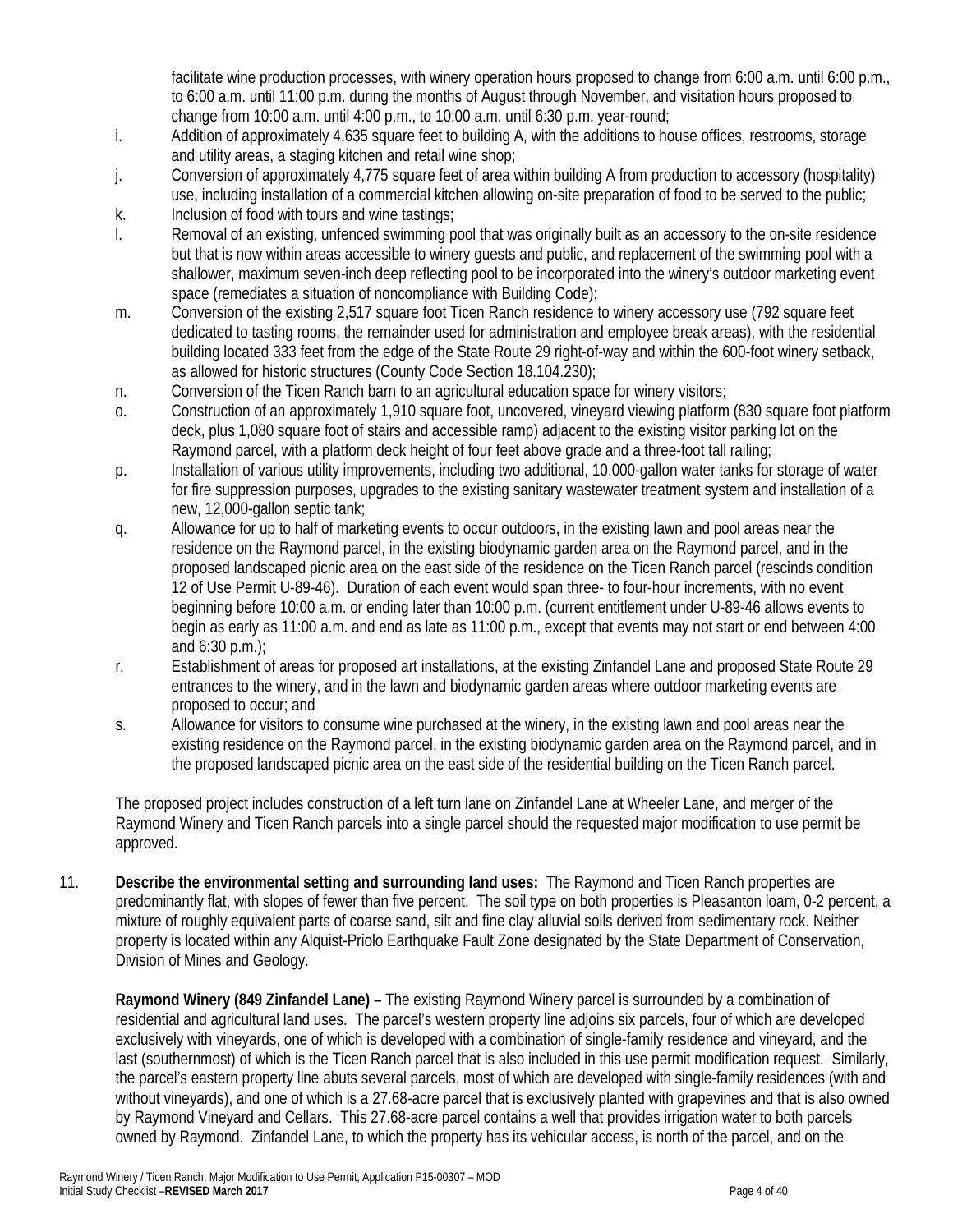opposite side of Zinfandel Lane is a subdivision of single-family residences on lots generally ranging in size from 0.2 to two acres. South of the Raymond Winery parcel is the Sullivan Family Estate Winery and vineyards.

**Ticen Ranch (1584 St. Helena Highway) –** A 10.5-acre parcel with a single-family residence and vineyard adjoins the northern lot line of the Ticen Ranch parcel at 1584 State Route 29. Wineries with vineyards, including Franciscan Winery, Sullivan Family Estate Winery, and a portion of the Raymond Winery, adjoin the southern and eastern property lines of the site. The western parcel line adjoins the right-of-way of State Route 29, and on the opposite side of the highway are several parcels developed with single-family residences (with and without vineyards) and a bed and breakfast inn (The Ink House). All of the properties to the north, south, east and west of the Ticen Ranch property share the same zoning (AP District) and General Plan land use designation (Agricultural Resource) as the Ticen Ranch parcel.

- 12. **Other agencies whose approval is required** (e.g., permits, financing approval, or participation agreement): California Department of Transportation (Caltrans) – Encroachment permit for new access driveway from State Route 29
- 13. **Tribal Cultural Resources. Have California Native American tribes traditionally and culturally affiliated with the project area requested consultation pursuant to Public Resources Code section 21080.3.1? If so, has consultation begun? [Note: Conducting consultation early in the CEQA process allows tribal governments, lead agencies, and project proponents to discuss the level of environmental review, identify and address potential adverse impacts to tribal cultural resources, and reduce the potential for delay and conflict in the environmental review process. (See Public Resources Code section 21083.3.2.) Information may also be available from the California Native American Heritage Commission's Sacred Lands File per Public Resources Code section 5097.96 and the California Historical Resources Information System administered by the California Office of Historic Preservation. Please also note that Public Resources Code section 21082.3(c) contains provisions specific to confidentiality.]**

In accordance with Public Resources Code section 21080.3.1, on June 15, 2016, invitation to consult was mailed via certified mail to Native American tribes who requested such invitation in writing. Representatives of the Yocha Dehe Wintun Nation submitted a written response requesting consultation, which County staff received on July 5, 2016. Staff, the project proponent and agent, and a tribal representative met to visit the site and discuss potential impacts to Native American resources, as well as potential mitigation measures, in November 2016. See section XVII of this initial study.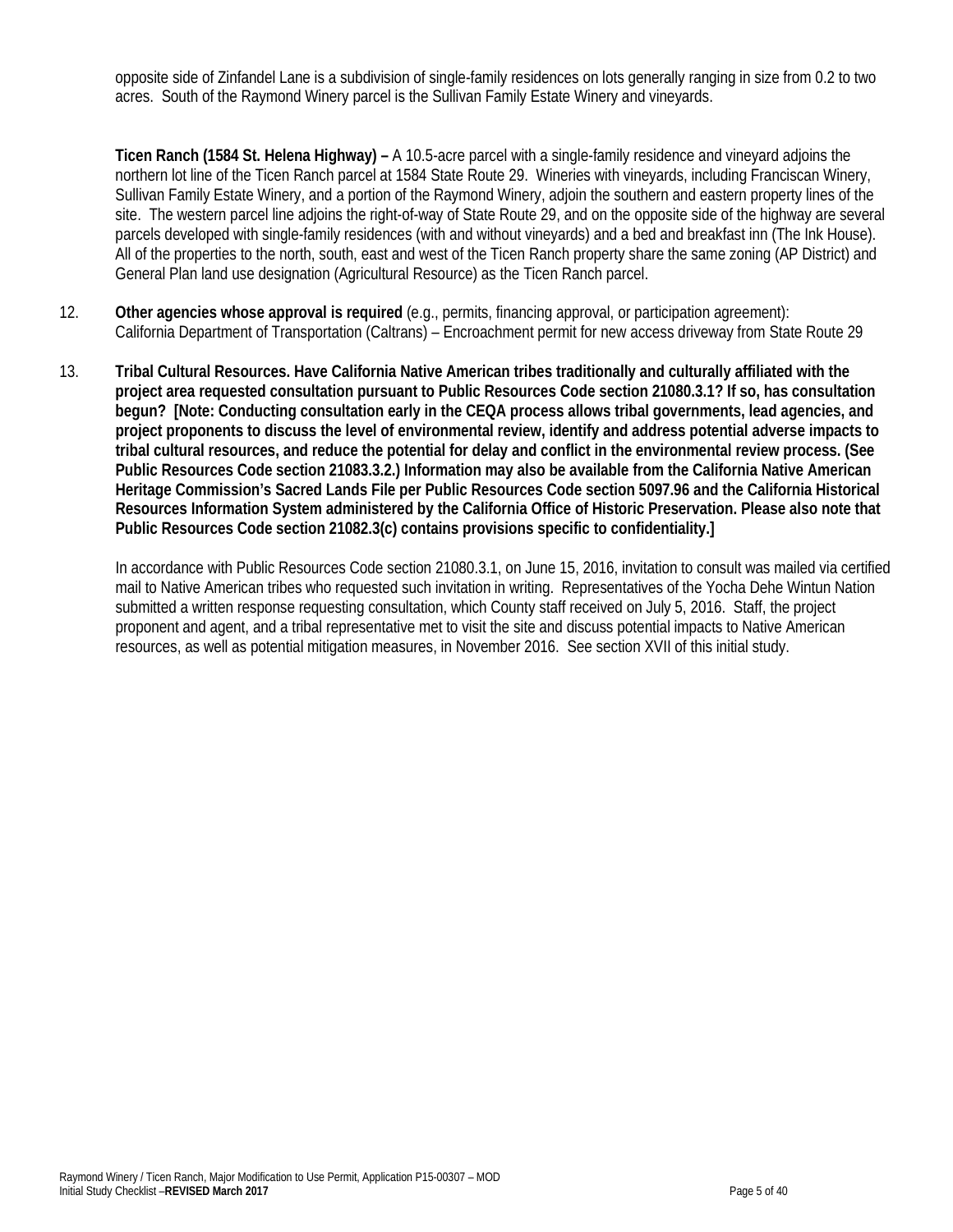# **ENVIRONMENTAL IMPACTS AND BASIS OF CONCLUSIONS:**

The conclusions and recommendations contained herein are professional opinions derived in accordance with current standards of professional practice. They are based on a review of the Napa County Environmental Resource Maps, the other sources of information listed in the file, and the comments received, conversations with knowledgeable individuals; the preparer's personal knowledge of the area; and, where necessary, a visit to the site. For further information, see the environmental background information contained in the permanent file on this project.

On the basis of this initial evaluation:

- $\Box$ I find that the proposed project COULD NOT have a significant effect on the environment, and a NEGATIVE DECLARATION will be prepared.
- $\boxtimes$ I find that although the proposed project could have a significant effect on the environment, there will not be a significant effect in this case because revisions in the project have been made by or agreed to by the project proponent. A MITIGATED NEGATIVE DECLARATION will be prepared.
- $\Box$ I find that the proposed project MAY have a significant effect on the environment, and an ENVIRONMENTAL IMPACT REPORT is required.
- I find that the proposed project MAY have a "potentially significant impact" or "potentially significant unless mitigated" impact  $\perp$ on the environment, but at least one effect 1) has been adequately analyzed in an earlier document pursuant to applicable legal standards, and 2) has been addressed by mitigation measures based on the earlier analysis as described on attached sheets. An ENVIRONMENTAL IMPACT REPORT is required, but it must analyze only the effects that remain to be addressed.
- П I find that although the proposed project could have a significant effect on the environment, because all potentially significant effects (a) have been analyzed adequately in an earlier EIR or NEGATIVE DECLARATION pursuant to applicable standards, and (b) have been avoided or mitigated pursuant to that earlier EIR or NEGATIVE DECLARATION, including revisions or mitigation measures that are imposed upon the proposed project, nothing further is required.

March 7, 2017

Signature **Date** 

Name: Dana Ayers, Planner III, Napa County Planning, Building & Environmental Services Department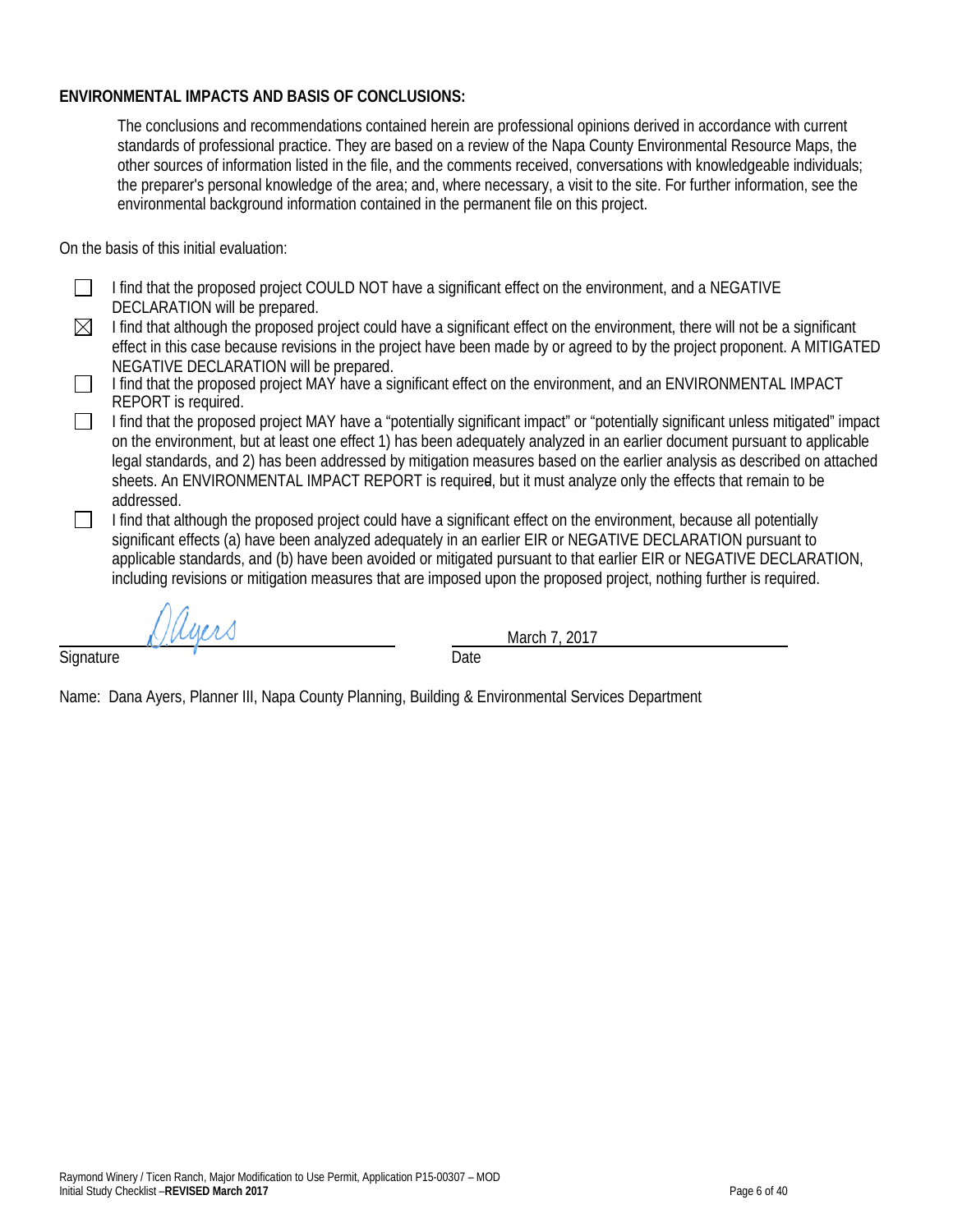|    |                                                                                                                                                          | Potentially<br>Significant<br>Impact | Less Than<br>Significant<br>With<br>Mitigation<br>Incorporation | Less Than<br>Significant<br>Impact | No Impact |
|----|----------------------------------------------------------------------------------------------------------------------------------------------------------|--------------------------------------|-----------------------------------------------------------------|------------------------------------|-----------|
|    | AESTHETICS. Would the project:                                                                                                                           |                                      |                                                                 |                                    |           |
| a) | Have a substantial adverse effect on a scenic vista?                                                                                                     |                                      | $\mathsf{L}$                                                    | ⊠                                  |           |
| b) | Substantially damage scenic resources, including, but not limited to, trees, rock<br>outcroppings, and historic buildings within a state scenic highway? |                                      | $\mathbf{L}$                                                    | ⊠                                  |           |
| C) | Substantially degrade the existing visual character or quality of the site and its<br>surroundings?                                                      | J.                                   | $\mathsf{L}$                                                    | ⊠                                  |           |
| d) | Create a new source of substantial light or glare which would adversely affect<br>day or nighttime views in the area?                                    |                                      |                                                                 | ⊠                                  |           |

The winery buildings, hospitality and residential buildings on the Raymond parcel are existing structures. On the Raymond parcel, the proposed project includes legitimization of small accessory structures (demonstration kitchen, farm animal and horticultural sheds, pet comfort station, with approximately 1,500 square feet of combined floor area); proposed future construction of additions to the existing, approximately 27,500 square foot building A, in order to house a staging kitchen and spaces for retail sales, offices, restrooms, storage, utilities, and maintenance services (approximately 4,500 square feet of combined floor area); installation of two, 10,000-gallon water storage tanks; and proposed future construction of an uncovered, approximately 1,900 square foot vineyard viewing platform. No structures are proposed for demolition on the parcel, although interior building modifications would be done to accommodate the proposed additions to building A and conversion of use of the residential pool house to winery hospitality area. At-grade improvements proposed on the parcel include expansion of the visitor parking lot by 50 stalls.

On the Ticen Ranch parcel, the existing structures include a single-family residence, a garage with apartment unit, and a barn. The residence and barn would be retained, restored, and re-utilized with the proposed project, while the garage and apartment building, located behind (east of) the main residence, lacks any historic significance and would be demolished. Site modifications on the Ticen Ranch parcel would be predominantly at-grade, consisting of a new, 18-foot wide, paved access road extending lengthwise on the property between the western and eastern property lines; a new, 11-stall vehicle parking lot on the south side of the residence; and new landscaping and gardens alongside the new access road and behind the main residence. A 300 square foot trellis would also be built on the south side of the residence, and a similar, trellis-roofed gazebo would be built behind the main residence.

a-c. The proposed project would maintain the majority of the acreage on both parcels as vineyard, would not add a large amount of new building area to either site, and thus, would not substantially alter the appearance of the properties as viewed from adjoining public rights-of-way on Zinfandel Lane and State Route 29. The segment of State Route 29 onto which the Ticen Ranch property fronts is a State-designated scenic highway.

On the Raymond parcel, the proposed additions to winery building A would increase the floor area of the building by just over 16 percent, and the rooflines of all additions would be below the roofline of the existing structure and thus, would not increase the height of the building so as to add significantly to its visual massing. Other accessory structures (domestic animal shelters, viewing platform, demonstration kitchen) on the parcel would also be shorter than the building and would be integrated into the existing landscaping and agricultural plantings on the property, so as to appear complementary to those plantings. The two, 10,000-gallon water storage tanks would be installed to the north of the winery's mechanical building and would be screened from view from Zinfandel Lane and State Route 29 by mature trees and the existing wine production buildings (buildings B and C). Other changes to interior spaces, including use of the pool house as hospitality area, would not affect the exterior appearance of the property. Existing and proposed structures are over 1,300 feet away from the rights-of-way of Zinfandel Lane and State Route 29, with both setback areas planted with grape vines. The depth of the planted setback for the winery diminishes the visibility of the existing winery building structures and would similarly diminish the visibility of the proposed additions and utility installations.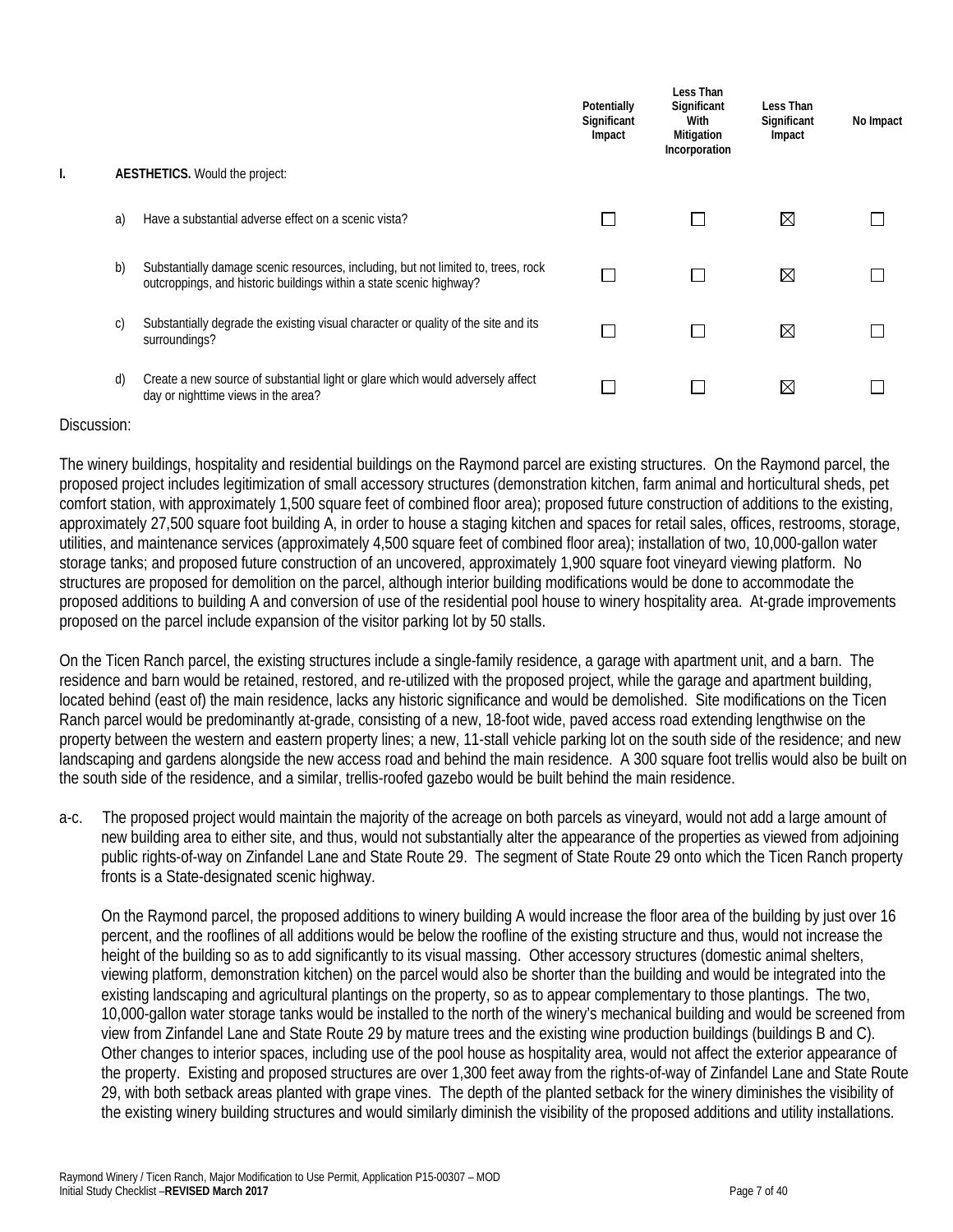The appearance of the Ticen Ranch parcel as seen from State Route 29 would change primarily due to the proposed addition of the newly-aligned access road, which would be an at-grade modification. The most visually prominent feature on the property, as seen from that right-of-way, is the existing main residence built in the late 1800's. An evaluation by the applicant's architect suggests that the main residence is historically significant due to "its association with Napa Valley's early wine industry and as a good example of a Folk Victorian residence in a rural setting" (ARG, 21). This structure would be restored to remove alterations built outside of the structure's period of significance and to re-introduce architectural features that mimic the building's original characteristics. The existing barn, though not historic, would also be improved from its current condition, although it is noted that the barn is approximately 275 feet further from the State Route 29 right-of-way than is the existing residence and is outside of the minimum 600-foot winery building setback (County Code section 18.104.230). Thus, with the inclusion of restoration efforts into the project scope, the proposed project would be considered to be an enhancement to the aesthetics of the property and would not have a significant negative visual impact. Small, above-grade landscaping enhancements, consisting of installation of a trellis and gazebo on the property, would either be behind or alongside the existing main residence and would have no greater visual impact on the public right-of-way than does the existing main residence.

Both parcels are located on the Napa Valley floor and are predominantly flat, with slopes on both properties generally not exceeding five percent. There are no rock outcroppings on the parcel, and no existing, native trees would be removed as part of the request. Additionally, not being located atop a ridgeline, and with no construction proposed on slopes in excess of 15 percent, the proposed project is not subject to the County's Viewshed Protection Program (Napa County Code Chapter 18.106), which was adopted in order to preserve the County's most prominent visual resources.

d. The proposed project would result in increases in nighttime lighting due to: increased visitation hours from 4:00 p.m. to 6:30 p.m.; changes to the marketing plan to allow events to occur outdoors within requested hours (10:00 a.m. to 10:00 p.m.); and extension of the winery hours of operation to 11:00 p.m. during the harvest and crush seasons. Extension of visitation hours would only affect lighting levels during winter months when the sun sets before 6:00 p.m.; however, hospitality areas are proposed indoors, such that nighttime lighting associated with visitation would not be significant. Hours of operation until 11:00 p.m. only pertains to the production areas of the winery, most of which are completely enclosed within existing buildings, and which enclosure prevents light from spilling off of the property. Occurrence of nighttime outdoor marketing events has the greatest potential to result in offsite glare or light spillage.

The County's standard condition of approval for wineries limits the amount of outdoor lighting to the minimum necessary for operational and security needs. Up-lighting of buildings and landscaping is prohibited. The winery operators must keep lighting as low to the ground as possible and include shields to deflect the light downward. Avoidance of highly reflective surfaces would be required, as well, by the standard County condition. This condition would apply to all winery activities (excluding harvest), including any events that would occur outdoors:

*All exterior lighting, including landscape lighting, shall be shielded and directed downward, shall be located as low to the ground as possible, shall be the minimum necessary for security, safety, or operations, shall be on timers, and shall incorporate the use of motion detection sensors to the greatest extent practical. No flood*lighting or sodium lighting of the building is permitted, including architectural highlighting and spotting. Low-level lighting shall be utilized in parking areas as opposed to elevated high-intensity light standards. Lighting utilized *during harvest activities is not subject to this requirement.*

*Prior to issuance of any building permit pursuant to this approval, two (2) copies of a detailed lighting plan*  showing the location and specifications for all lighting fixtures to be installed on the property shall be submitted *for Planning Division review and approval. All lighting shall comply with the California Building Code.*

Mitigation Measures: None required.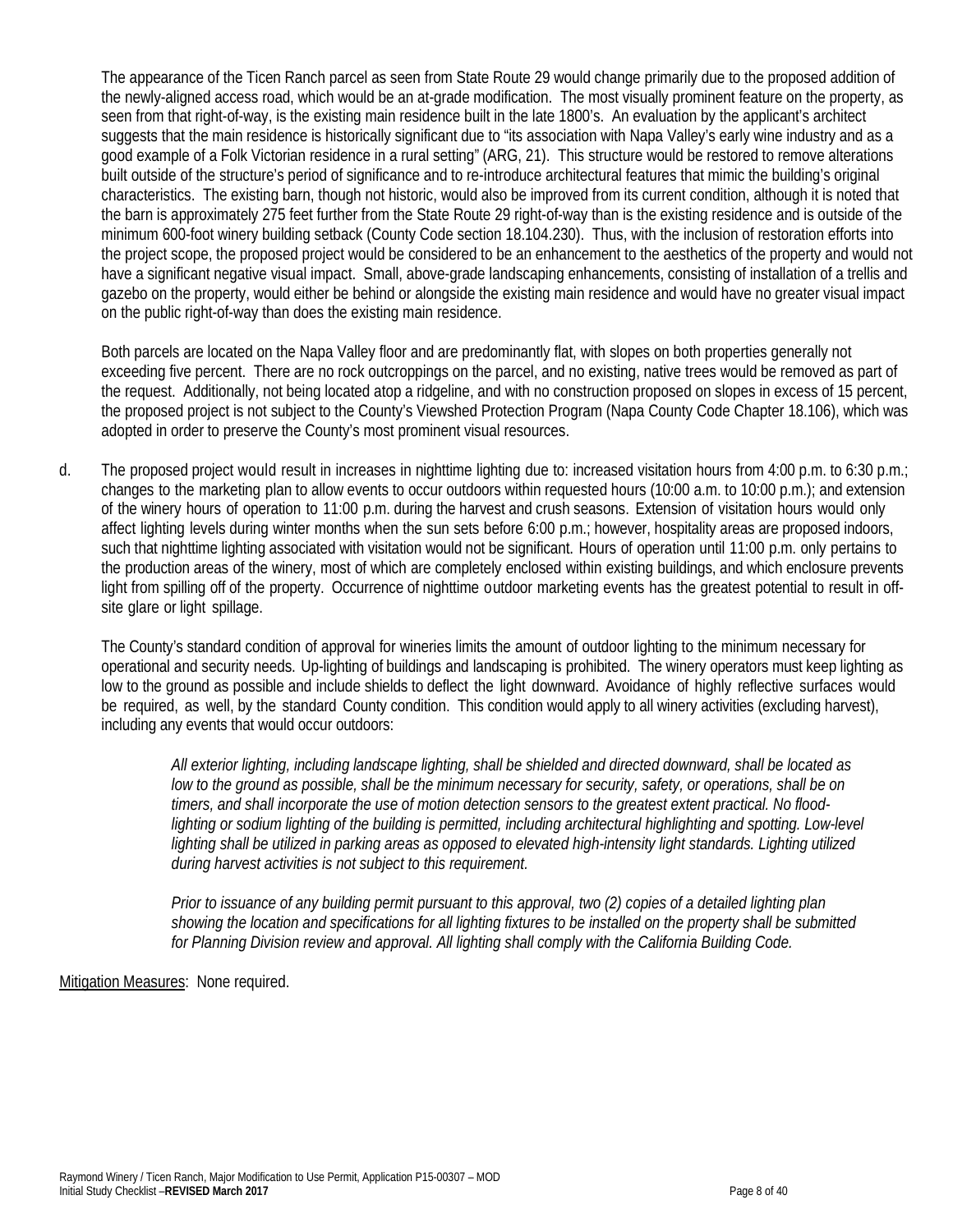|     |    |                                                                                                                                                                                                                                                                                            | Potentially<br>Significant<br>Impact | Less Than<br>Significant<br>With<br>Mitigation<br>Incorporation | Less Than<br>Significant<br>Impact | No Impact |
|-----|----|--------------------------------------------------------------------------------------------------------------------------------------------------------------------------------------------------------------------------------------------------------------------------------------------|--------------------------------------|-----------------------------------------------------------------|------------------------------------|-----------|
| II. |    | AGRICULTURE AND FOREST RESOURCES. <sup>1</sup> Would the project:                                                                                                                                                                                                                          |                                      |                                                                 |                                    |           |
|     | a) | Convert Prime Farmland, Unique Farmland, or Farmland of Statewide Important<br>(Farmland) as shown on the maps prepared pursuant to the Farmland Mapping<br>and Monitoring Program of the California Resources Agency, to non-agricultural<br>use?                                         |                                      |                                                                 | ⊠                                  |           |
|     | b) | Conflict with existing zoning for agricultural use, or a Williamson Act contract?                                                                                                                                                                                                          |                                      |                                                                 | ⊠                                  |           |
|     | C) | Conflict with existing zoning for, or cause rezoning of, forest land as defined in<br>Public Resources Code Section 12220(g), timberland as defined in Public<br>Resources Code Section 4526, or timberland zoned Timberland Production as<br>defined in Government Code Section 51104(g)? |                                      |                                                                 |                                    | ⊠         |
|     | d) | Result in the loss of forest land or conversion of forest land to non-forest use in a<br>manner that will significantly affect timber, aesthetics, fish and wildlife,<br>biodiversity, water quality, recreation, or other public benefits?                                                |                                      |                                                                 |                                    | ⊠         |
|     | e) | Involve other changes in the existing environment which, due to their location or<br>nature, could result in conversion of Farmland to non-agricultural use.                                                                                                                               |                                      |                                                                 | ⊠                                  |           |

- a/e. The California Department of Conservation maps both the Raymond and Ticen Ranch parcels as Prime Farmland, a designation that identifies those lands with an optimal combination of physical and chemical features, micro-climate and water supply to produce high crop yields. Currently, 59 acres of the 86 acres on both parcels are in agricultural use, planted with vineyards, and including an approximately 0.6-acre, biodynamic, edible and ornamental plant garden. Construction of the proposed winery site modifications would reduce the on-site vineyard acreage by less than a half an acre compared to the existing condition, as a result of construction of the requested new winery access road and expanded visitor parking lot. Proposed modifications would also remove an existing gravel parking area on the Ticen Ranch parcel, replacing it with an additional, approximately 2,000 square foot garden. Consistent with the General Plan definition of "agriculture" (policy AG/LU-2), processing of agricultural products (in this case, grapes into wine) and related, accessory uses (such as sales and marketing of agricultural products) are agricultural uses of land. With the requested modification, the primary use of both parcels would continue to be agricultural and related accessory uses (vineyard and winery with visitation and marketing). Thus, loss of existing vineyard to accommodate winery facilities, as is the case with the proposed project, would not result in a significant impact with respect to conversion of farmland.
- b. The County's zoning of the property is AP (Agricultural Preserve) District, and the General Plan land use designation is Agricultural Resource. The existing winery on the Raymond parcel and proposed expansion of winery accessory use onto the Ticen Ranch parcel are consistent with the property's zoning, as Napa County Code section 18.16.030 lists wineries and related, accessory uses (hospitality and marketing) as conditionally permitted in the AP District. General Plan Policy AG/LU-21 also identifies processing of agricultural products (grape crushing/winemaking) as a use that is consistent with the Agricultural Resource designation. There is no Williamson Act contract applicable to either property.
- c/d. As previously noted, the site has been in agricultural use for several decades and is currently planted with vineyards. There are no forest resources on the site.

Mitigation Measures: None required.

 $\frac{1}{1}$ <sup>1</sup> "Forest land" is defined by the State as "land that can support 10-percent native tree cover of any species, including hardwoods, under natural conditions, and that allows for management of one or more forest resources, including timber, aesthetics, fish and wildlife, biodiversity, water quality, recreation, and other public benefits." (Public Resources Code Section 12220(g)) The Napa County General Plan anticipates and does not preclude conversion of some "forest land" to agricultural use, and the program-level EIR for the 2008 General Plan Update analyzed the impacts of up to 12,500 acres of vineyard development between 2005 and 2030, with the assumption that some of this development would occur on "forest land." In that analysis specifically, and in the County's view generally, the conversion of forest land to agricultural use would constitute a potentially significant impact only if there were resulting significant impacts to sensitive species, biodiversity, wildlife movement, sensitive biotic communities listed by the California Department of Fish and Wildlife, water quality, or other environmental resources addressed in this checklist.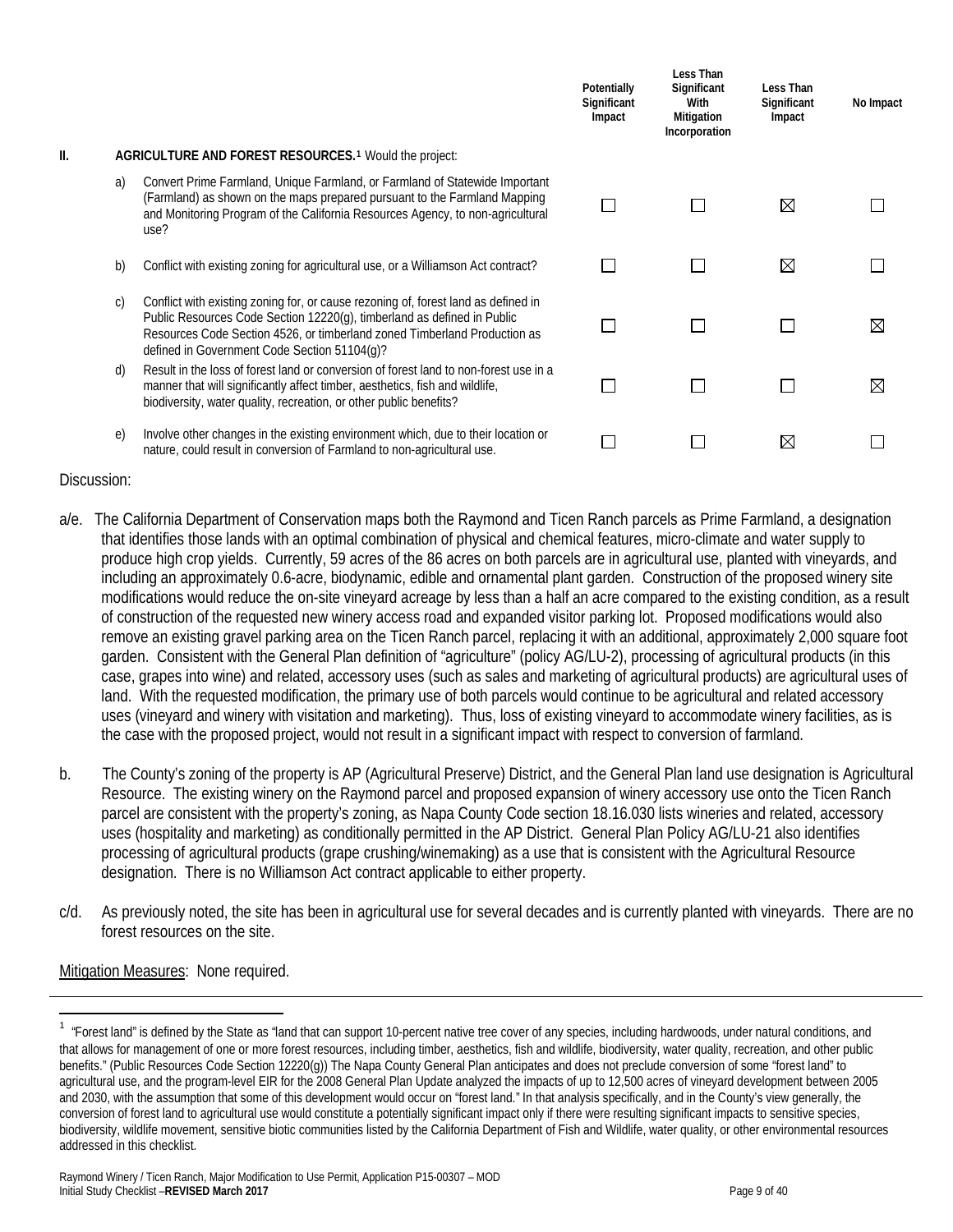|      |    |                                                                                                                                                                                                                                                                                                   | Potentially<br>Significant<br>Impact | Less Than<br>Significant<br>With<br>Mitigation<br>Incorporation | Less Than<br>Significant<br>Impact | No Impact |
|------|----|---------------------------------------------------------------------------------------------------------------------------------------------------------------------------------------------------------------------------------------------------------------------------------------------------|--------------------------------------|-----------------------------------------------------------------|------------------------------------|-----------|
| III. |    | AIR QUALITY. Where available, the significance criteria established by the applicable<br>air quality management or air pollution control district may be relied upon to make the<br>following determinations. Would the project:                                                                  |                                      |                                                                 |                                    |           |
|      | a) | Conflict with or obstruct implementation of the applicable air quality plan?                                                                                                                                                                                                                      |                                      |                                                                 | ⊠                                  |           |
|      | b) | Violate any air quality standard or contribute substantially to an existing or<br>projected air quality violation?                                                                                                                                                                                |                                      |                                                                 | ⊠                                  |           |
|      | C) | Result in a cumulatively considerable net increase of any criteria pollutant for<br>which the project region is non-attainment under an applicable federal or state<br>ambient air quality standard (including releasing emissions which exceed<br>quantitative thresholds for ozone precursors)? |                                      |                                                                 | ⊠                                  |           |
|      | d) | Expose sensitive receptors to substantial pollutant concentrations?                                                                                                                                                                                                                               |                                      |                                                                 | ⊠                                  |           |
|      | e) | Create objectionable odors affecting a substantial number of people?                                                                                                                                                                                                                              |                                      |                                                                 | ⊠                                  |           |
|      |    |                                                                                                                                                                                                                                                                                                   |                                      |                                                                 |                                    |           |

On June 2, 2010, the Bay Area Air Quality Management District (BAAQMD) Board of Directors adopted updated thresholds of significance to assist local agencies in the nine-county Bay Area in the review of projects' potential environmental impacts pursuant to the California Environmental Quality Act (CEQA). The thresholds were designed to establish the level at which the BAAQMD believed air pollution emissions would cause significant air quality and climate impacts in the region; were posted on the BAAQMD website; and were incorporated into the BAAQMD's updated 2011 CEQA Guidelines. The thresholds were subsequently challenged, and in March 2012, the Alameda County Superior Court issued a judgment finding that the BAAQMD had failed to comply with CEQA when it adopted the thresholds. The court did not determine whether the thresholds were valid on their merits but instead found that the adoption of the thresholds was a project under CEQA. The BAAQMD subsequently appealed the Alameda County Superior Court's decision**.**, and the matter is currently pending final decision by the California Supreme Court. **The Court of Appeal of the State of California, First Appellate District, reversed the trial court's decision. The Court of Appeal's decision was appealed to the California Supreme Court, which granted limited review, and the matter is currently pending there.** Based on the Court's direction **In view of the trial court's order, which remains in place pending final resolution of the case**, the BAAQMD cannot recommend that local agencies use the 2010 thresholds to analyze the potential environmental impacts of proposed projects, and thus, the BAAQMD has removed the 2010 thresholds from their most current CEQA guidelines (2012). **Lead agencies will need to determine appropriate air quality thresholds of significance based on substantial evidence in the record. Although lead agencies may rely on the BAAQMD's updated CEQA Guidelines (2012) for assistance in calculating air pollution emissions, obtaining information regarding the health impacts of air pollutants, and identifying potential mitigation measures, the BAAQMD has been ordered to set aside the Thresholds and is no longer recommending that these Thresholds be used as a general measure of a project's significant air quality impacts.**  However, agencies may choose to use the thresholds identified in the BAAQMD's 2011 **1999** CEQA Guidelines, or other data sources available through the BAAQMD, **and they may continue to make determinations regarding the significance of an individual project's air quality impacts based on substantial evidence in the record for that project.** in order to analyze the potential environmental impacts of projects**.**; therefore, as the best available information, the BAAQMD's 2011 CEQA Guidelines are applicable for evaluating projects in Napa County.

The requested entitlement consists of various physical changes to the site and a request to recognize 64 employees currently working on the site, above permitted levels of employment for the winery. (See Description of Project, section 10 above, for a more detailed description of the requested approvals.) As described in the Project Description section of this initial study, the structures for which use permits are being requested are existing buildings, with new construction limited to a 4,635 square foot winery building addition. Other site changes, also described in further detail in Project Description, are proposed to include a 1,910 square foot viewing platform (unenclosed), new vehicle parking areas, driveway improvements and utility installations. Approval of the requested entitlement would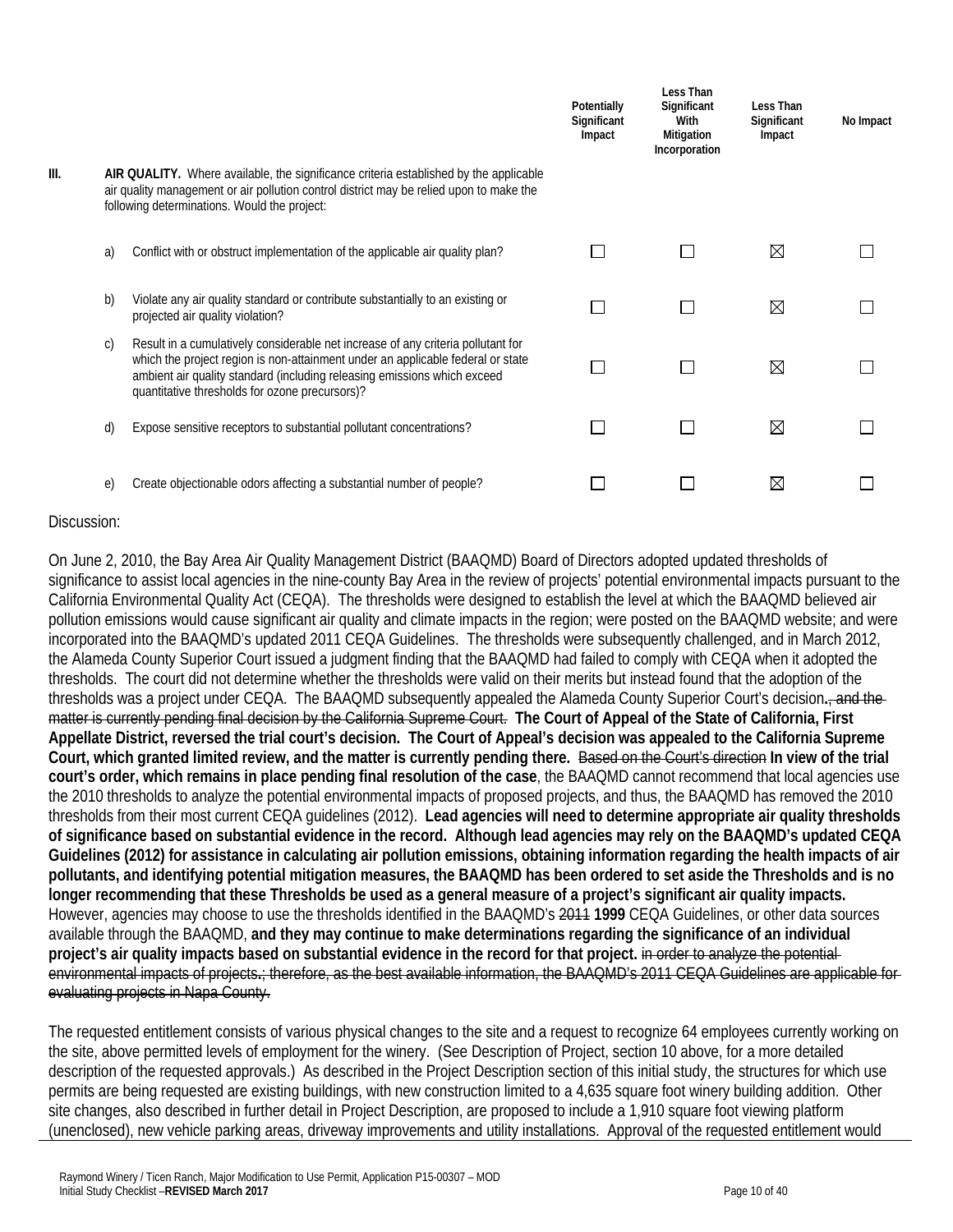maintain the current number of customer and employee vehicle trips to the property, as the winery is currently operating with 64 additional employees that are requested to be legitimized rather than newly-hired. No changes to the numbers of visitors or gallons of wine production are included with this request.

a-d. Over the long term, sources of emissions from the winery consist primarily of mobile sources, including customer vehicles, employee vehicles, vineyard equipment and delivery vehicles, with secondary stationary sources that include emissions from energy use, well pumping and wastewater treatment. As the vineyard and winemaking operations currently exist, this initial study considers the requested changes to the currently permitted condition, with consideration limited to the proposed new 4,635 square foot building addition to house offices, restrooms, storage and utility areas, a staging kitchen and retail wine shop, and the building modifications to create office and visitor spaces in the 3,800 square feet of the Ticen Ranch house and barn. The BAAQMD's screening criteria **(2012)** includes a variety of land uses and corresponding square footages for which a project would be anticipated to have a significant impact**, based on the BAAQMD's 2012 thresholds**. There is not a land use in the BAAQMD's guidance that directly correlates to the combination of new accessory uses programmed for the winery's proposed building addition, ranch house and barn; similar land use categories to the wine retail, office, and food preparation components of the addition include "drugstore," "general office building" and "quality restaurant," respectively. Of these three similar land use categories, "quality restaurant" has the lowest screening criteria of 47,000 square feet, and so it is applied as a conservative a guideline for determining potential air quality impacts of the proposed project. Applying this criterion, the guidelines suggest that a potentially significant air quality impact would occur if the addition was 47,000 or more square feet (BAAQMD CEQA Guidelines, May 2011, pages 3-2 & 3-3). Given the size of the requested building addition and expansion of use to Ticen Ranch (approximately 8,440 square feet compared to the BAAQMD's screening criterion of 47,000 square feet), the requested use permit modification, as well as its associated construction and ongoing operations and vehicle trips, would not contribute a significant amount of air pollution to the region and thus, would not have a significant air quality impact.

(Note: Approximately 8,200 square feet of winery and residential areas have previously been converted to hospitality uses without benefit of permit, and another, approximately 4,775 square feet are proposed to be converted from winery use to hospitality spaces in winery building A. However, this initial study does not include the approximately 13,000 square feet in these converted areas as new sources of emissions, as these new hospitality areas have been and would be established in existing conditioned spaces inside of existing, previously entitled buildings that have continuously been in winery and related uses since their construction. Tenant modifications inside of these existing buildings would not cause significant construction emissions, as might occur with projects that would require new grading prior to commencement of vertical construction. Additionally, post-construction, customer trips associated with use of these new hospitality spaces would be the same as the existing condition, as the applicant does not propose to increase daily visitation numbers with this modification request. However, potential GHG emissions from the 3,800 square feet in the Ticen Ranch house and barn are included in the discussion because those spaces are currently vacant, and new occupancy of those buildings would result in new energy usage that is not a part of the current condition.)

**It is noted that the screening criteria in the BAAQMD's Guidelines correlate to a lower threshold of 54 pounds per day of emissions of oxides of nitrogen (NOx), compared to the significance criterion of 80 pounds per day of NOx that was identified in the BAAQMD's 1999 Guidelines. Thus, because the project falls within screening criteria applicable to a lower threshold, it is consequently presumed to also fall within the higher thresholds established in the 1999 Guidelines.**

In 2010, the BAAQMD adopted an updated Clean Air Plan that outlines a regional program and a set of measures to reduce ozone, ozone precursors, particulate matter, greenhouse gas emissions, and other sources of air pollution. As noted in the Clean Air Plan, the nine-county San Francisco Bay Area as a region is in non-attainment status for achievement of federal standards for emissions of ozone and particulate matter (PM). Sources of ozone and PM include combustion (e.g., burning of fossil fuels or vegetation), fugitive dust from earth-moving activities, and vehicle use (including engine combustion and tire and brake pad wear).

The proposed project would not conflict with or obstruct the implementation of the applicable air quality plan. Wineries in general are not producers of air pollution in quantities substantial enough to result in an air quality plan conflict. The project site lies within the Napa Valley, which forms one of the climatologically distinct sub-regions (Napa County Sub region) within the San Francisco Bay Area Air Basin. The topographical and meteorological features of the Valley create a relatively high potential for air pollution. Over the long term, emissions resulting from the proposed use permit modification would consist primarily of mobile sources, including emissions associated with vehicle trips to and from the site.

As noted above, the combustion process of engines in passenger and heavy duty vehicles is a source of air pollutants, including particulate matter as well as carbon dioxide and nitrogen dioxide, two precursors to formulation of ozone. Post-construction,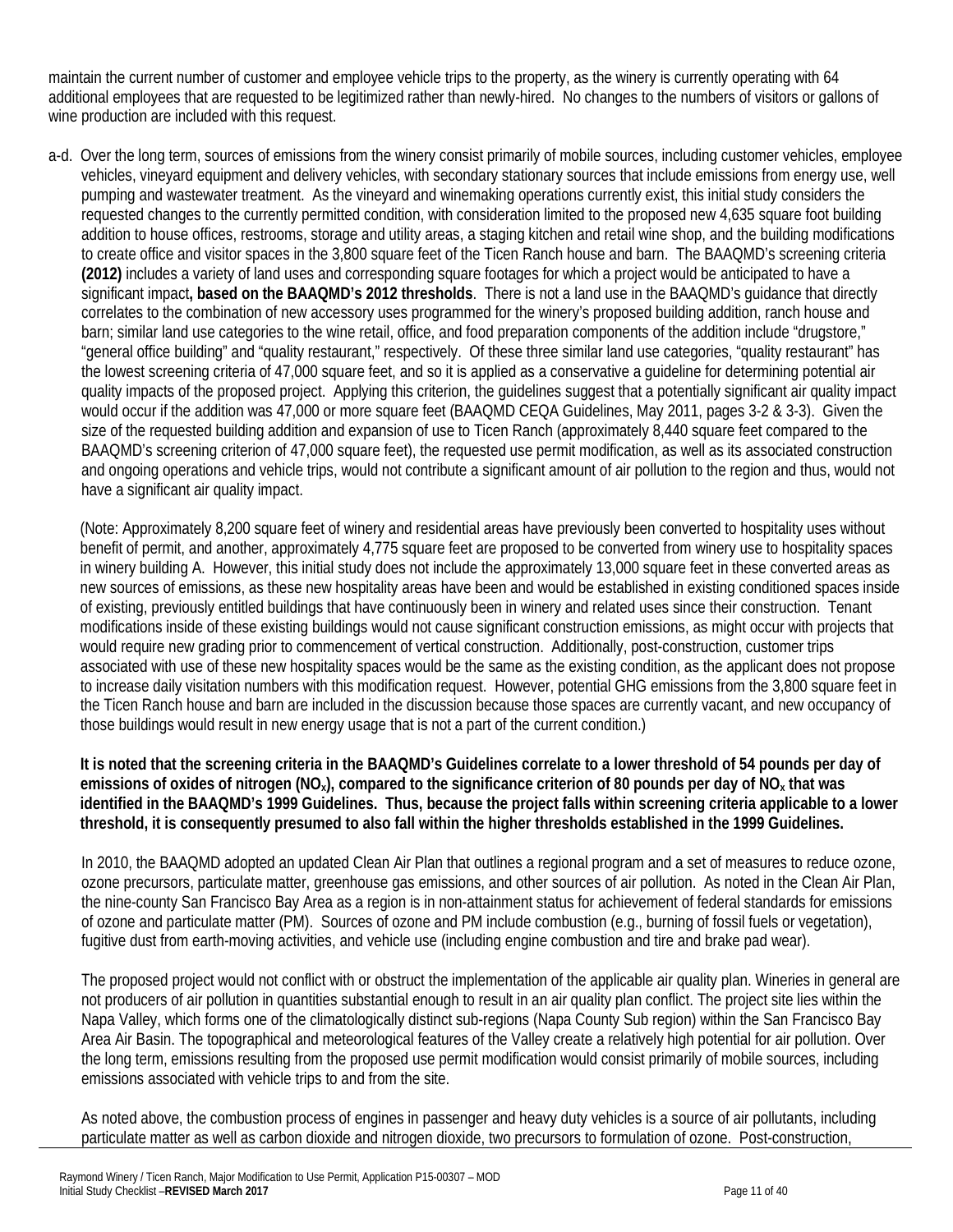emissions from heavy duty on-road vehicles (freight trucks) would not increase as a result of the requested entitlement, as the request includes no changes to currently permitted wine production levels. In general, existing truck trip emissions would decrease over time due to tighter regulations. More specifically, the 2010 Bay Area Clean Air Plan notes that emissions from heavy duty vehicles are regulated by standards of the U.S. Environmental Protection Agency and California Air Resources Board, and that as those standards have intensified, emissions (particularly nitrogen oxides and particulate matter) from these types of vehicles have and will continue to decrease (3-29, 3-30). U.S. Department of Transportation, Bureau of Transportation Statistics data demonstrates this downward trend in heavy duty vehicle emissions since 1990.

In addition to an electric vehicle (EV) charging station and an existing system of roof-mounted photovoltaic panels installed on the winery building roof in 2013, the project proponent identified in the use permit application other measures listed in the 2010 Clean Air Plan with which the existing and proposed winery operations are consistent. The existing EV station in the parking lot and system of photovoltaic panels on the building roof for on-site generation of power to the winery (Napa County Greenhouse Gas [GHG] checklist, Best Management Practice [BMP] 1 and 21) and intent to install a solar water heating system (Napa County GHG checklist, BMP 8) are consistent with the Clean Air Plan's Stationary Source Measure (SSM) 15, Energy and Climate Measure (ECM) 2, and Mobile Source Measures (MSM) A-1 and A-2. In addition, the applicant's GHG checklist indicates willingness not to burn agricultural material pruned on-site (BMP 32), consistent with the Clean Air Plan's SSM-7. While certain components of the requested use permit would implement elements of the Clean Air Plan, other measures would not be implemented as they are more generally applicable to heavy industrial rather than winery and hospitality uses. As such, the proposed modification would not obstruct implementation of the applicable Clean Air Plan for the San Francisco region.

In the short term, potential air quality impacts are most likely to result from earthmoving and construction activities required for project construction. Earthmoving and construction emissions would have a temporary effect, consisting mainly of dust generated during grading and exhaust emissions from construction-related equipment and vehicles. The proposed use permit would require ground disturbance for installation of the new roadway, building addition foundation and parking lot, which ground disturbance would result in fugitive dust in the immediate vicinity of the worksite. The area of disturbance for these site improvements would be smaller than three acres and would be temporary, lasting for approximately two to three months. The short duration of the work and compliance with standard conditions would not cause a substantial increase in particulate matter and would therefore result in a less than significant construction impact related to the region's current non-attainment status for particulate matter.

The BAAQMD recommends incorporating feasible control measures as a means of addressing construction-related air quality impacts. These measures are incorporated into the County's standard conditions of project approval and include the following:

*During all construction activities, the permittee shall comply with the Bay Area Air Quality Management District Basic Construction Mitigation Measures as provided in Table 8-1, May 2011 Updated CEQA Guidelines:*

- *A. Post a publicly visible sign with the telephone number and person to contact at the lead agency regarding dust complaints. The Air District's phone number shall also be visible.*
- *B. All exposed surfaces (e.g., parking areas, staging areas, soil piles, grading areas, and unpaved access roads) shall be watered two times per day.*
- *C. All haul trucks transporting soil, sand, or other loose material off-site shall be covered.*
- *D. All visible mud or dirt tracked out onto adjacent public roads shall be removed using wet power vacuum street sweepers at least once per day. The use of dry power sweeping is prohibited.*
- *E. All vehicle speeds on unpaved roads shall be limited to 15 miles per hour.*
- *F. All roadways, driveways, and sidewalks to be paved shall be completed as soon as possible. Building pads shall be laid as soon as possible after grading unless seeding or soil binders are used.*
- *G. Idling times shall be minimized either by shutting equipment off when not in use or reducing the maximum idling time to five minutes (as required by the California airborne toxics control measure Title 14, Section 2485 of California Code of Regulations). Clear signage shall be provided for construction workers at all access points.*
- *H. All construction equipment shall be maintained and properly tuned in accordance with manufacturer's specifications. All equipment shall be checked by a certified visible emissions evaluator.*

Furthermore, while earthmoving and construction on the site will generate dust particulates in the short-term, the impact would be less than significant with dust control measures as specified in Napa County's standard condition of approval relating to dust:

*Water and/or dust palliatives shall be applied in sufficient quantities during grading and other ground disturbing*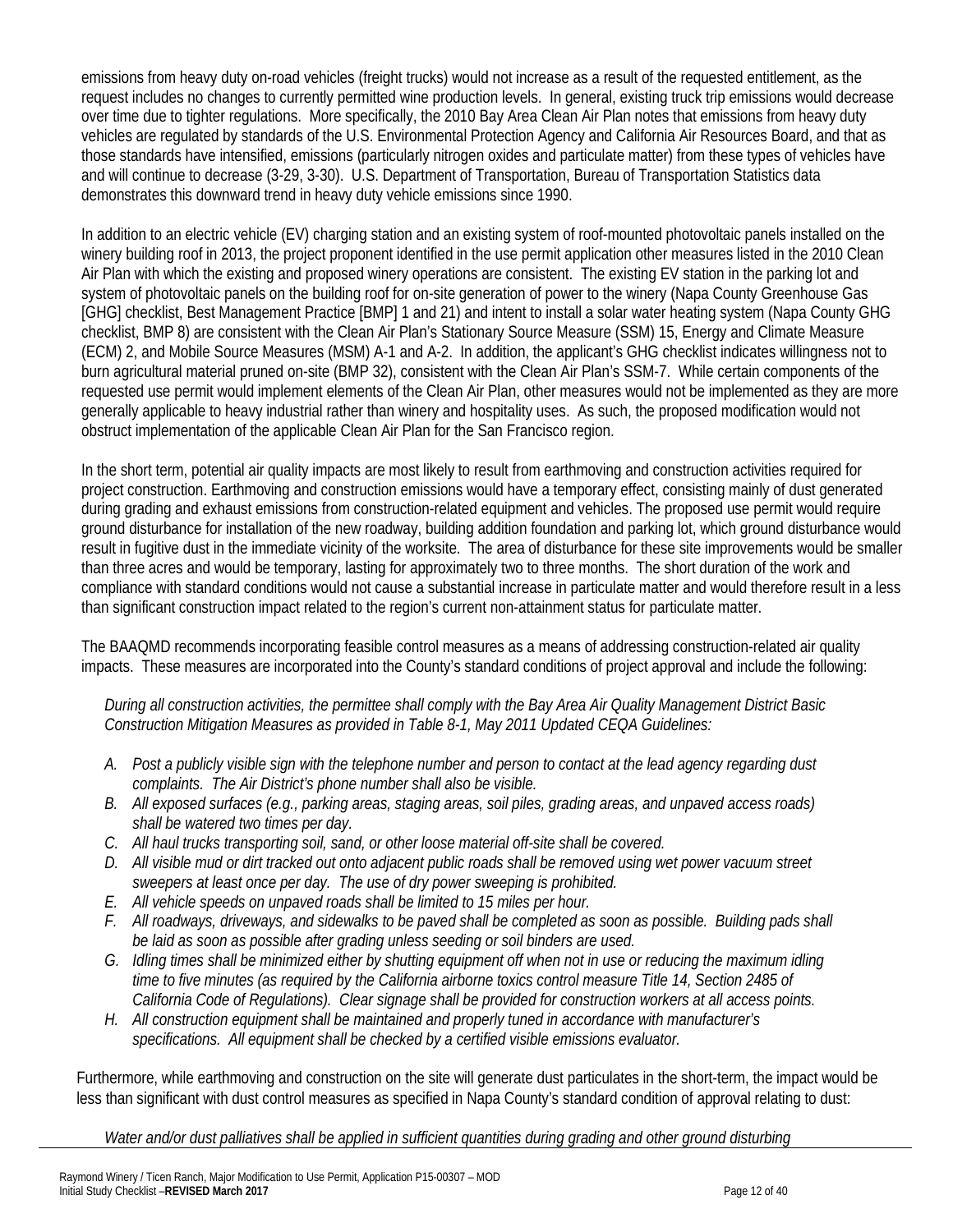*activities on-site to minimize the amount of dust produced. Outdoor construction activities shall not occur when average wind speeds exceed 20 miles per hour.*

With the project proponent's adherence to these relevant best management practices identified by the BAAQMD and the County's standard conditions of project approval, construction-related impacts are considered to be less than significant.

e. The BAAQMD defines public exposure to offensive odors as a potentially significant impact. However, land uses that are more commonly known generators of offensive odors typically include landfills and transfer stations, wastewater treatment plants, refineries, and heavy industrial and manufacturing plants. Production of wine and storage of wine barrels are not land uses that are typically associated with generation of offensive odors comparable to these types of industrial uses. As prescribed in General Plan policy AG/LU-15 odors that are associated with production of wine and other food and beverage production facilities are considered acceptable elements of the County and its agricultural development goals.

#### Mitigation Measures: None required.

|     |            |                                                                                                                                                                                                                                                                                                                            | Potentially<br>Significant<br>Impact | Less Than<br>Significant<br>With<br>Mitigation<br>Incorporation | Less Than<br>Significant<br>Impact | No Impact   |
|-----|------------|----------------------------------------------------------------------------------------------------------------------------------------------------------------------------------------------------------------------------------------------------------------------------------------------------------------------------|--------------------------------------|-----------------------------------------------------------------|------------------------------------|-------------|
| IV. |            | BIOLOGICAL RESOURCES. Would the project:                                                                                                                                                                                                                                                                                   |                                      |                                                                 |                                    |             |
|     | a)         | Have a substantial adverse effect, either directly or through habitat modifications,<br>on any species identified as a candidate, sensitive, or special status species in<br>local or regional plans, policies, or regulations, or by the California Department of<br>Fish and Wildlife or U.S. Fish and Wildlife Service? |                                      | ⊠                                                               |                                    |             |
|     | b)         | Have a substantial adverse effect on any riparian habitat or other sensitive<br>natural community identified in local or regional plans, policies, regulations or by<br>the California Department of Fish and Wildlife or the U.S. Fish and Wildlife<br>Service?                                                           |                                      |                                                                 | ⊠                                  |             |
|     | C)         | Have a substantial adverse effect on federally protected wetlands as defined by<br>Section 404 of the Clean Water Act (including, but not limited to, marsh, vernal<br>pool, Coastal, etc.) through direct removal, filling, hydrological interruption, or<br>other means?                                                 |                                      |                                                                 | ⊠                                  |             |
|     | d)         | Interfere substantially with the movement of any native resident or migratory fish<br>or wildlife species or with established native resident or migratory wildlife<br>corridors, or impede the use of native wildlife nursery sites?                                                                                      |                                      |                                                                 | ⊠                                  |             |
|     | $\epsilon$ | Conflict with any local policies or ordinances protecting biological resources,<br>such as a tree preservation policy or ordinance?                                                                                                                                                                                        |                                      |                                                                 | ⊠                                  |             |
|     | f)         | Conflict with the provisions of an adopted Habitat Conservation Plan, Natural<br>Community Conservation Plan, or other approved local, regional, or state habitat<br>conservation plan?                                                                                                                                    |                                      |                                                                 |                                    | $\boxtimes$ |

Discussion:

a-e. Both the Raymond and Ticen Ranch properties are predominantly flat, with slopes no greater than five percent except along the borders of the biodynamic garden and the banks of existing, on-site wastewater and frost protection ponds; in these graded areas, slopes do not exceed 15 percent. There are no natural wetlands on either property, and the properties' underlying soil type (Pleasanton loam) generally provides poor potential for establishment of wetland plants and wildlife. The Napa River is over onehalf mile east of the Raymond parcel and over three-quarter mile east of the Ticen Ranch parcel, with an unnamed, intermediate tributary to the river located just over one-third mile east of the Raymond parcel and two-thirds mile east of Ticen Ranch. The existing and proposed winery buildings and improvements are and would be well outside of the required 45-foot minimum setback established under the water quality and riparian area Conservation Regulations identified in County Code Chapter 18.108, and the proposed improvements on-site include construction of bioretention facilities to receive and treat stormwater runoff from new paved parking lots. (See additional discussion under Hydrology and Water Quality section of this Initial Study.)

Both properties have been in agricultural and residential use for several decades, and with the exception of scattered stands of native oaks to be retained, the properties' native habitat has long been removed to accommodate ornamental landscaping (particularly near the residences on both parcels), introduced wine grape vines and previously, orchards. Construction of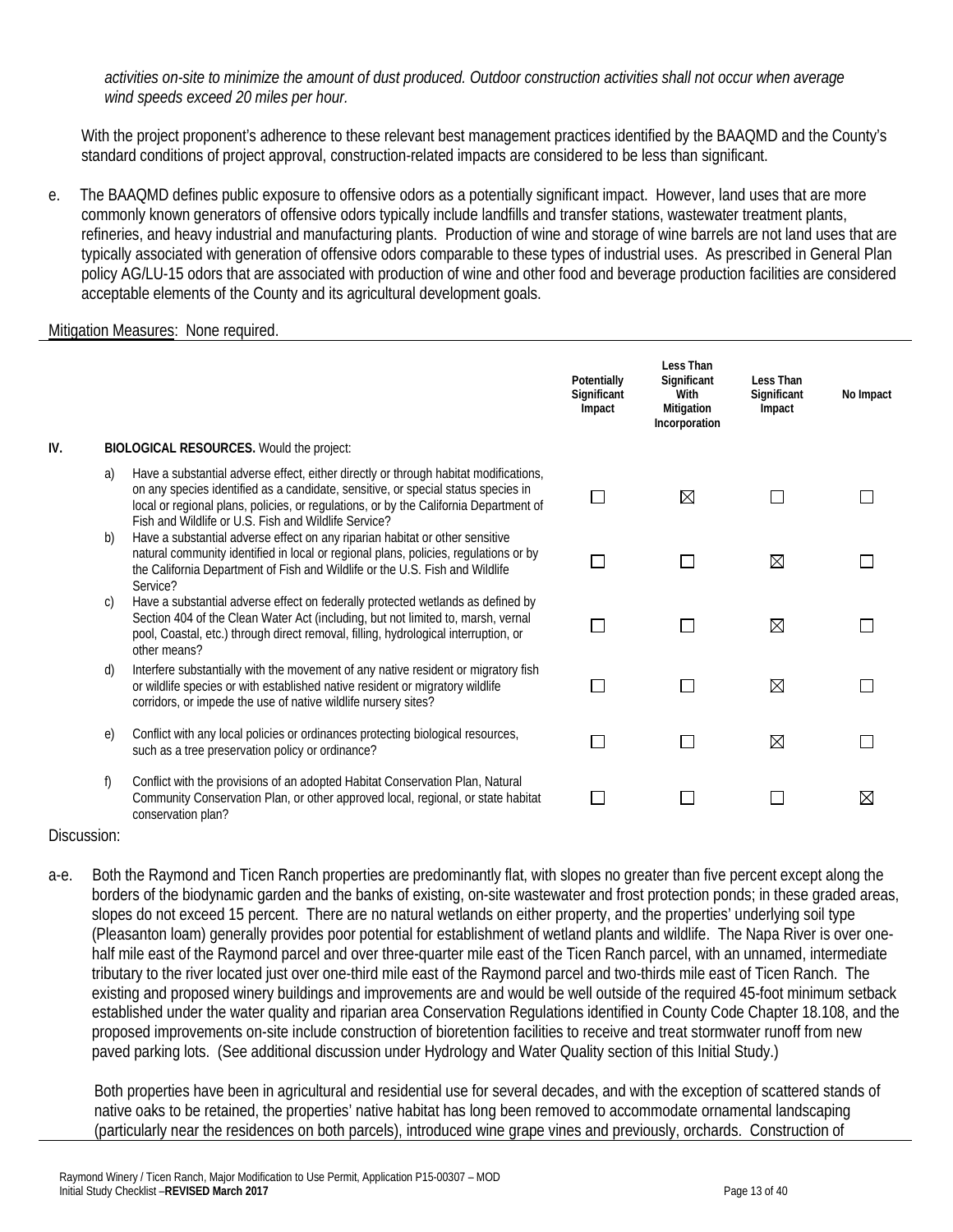proposed, new site amenities, such as tasting areas, gardens and parking stalls, would occur either within existing buildings or in areas on both parcels that have previously been planted in vines or developed with residential or winery buildings. County geographic information system (GIS) data indicate no presence of sensitive plant or animal species on or in the vicinity of either parcels; however, it is possible that, given the length of vacancy of the structure, colonies of pallid bats or Townsend's big-eared bats, two California bat species of concern, could have established in the garage building proposed to be demolished on the Ticen Ranch parcel. If bat species of concern have established residence in the garage building, demolition of the building would affect the bat population in residence.

#### Mitigation Measure:

*MM BIO-1 Mitigation Measure BIO-1: A qualified wildlife biologist knowledgeable in bat biology and behavior shall conduct a survey in order to determine presence or absence of bats and bat roosts in the garage building proposed to be demolished on the Ticen Ranch parcel. The survey shall include both day and night monitoring within a minimum, 24-hour period and shall be conducted in summer, during months of peak bat activity (June 1 through August 31).* 

> *The biologist shall compile his or her findings, along with his or her resume or statement of qualifications, into a report that shall be submitted to the Napa County Planning Division for the Planning Division's review and approval. If the biologist finds that bats or roosts are present in the garage building and determines that the roosts support special-status bat species, then the biologist's report shall include a program for removal of the bat population from the structure. The program shall, at a minimum, identify: a) installation of artificial roosts on the property, of adequate number and size to support the estimated population of the roosts as observed by the biologist, with the artificial roosts installed no fewer than 15 days prior to commencement of the eviction process; b) location(s) for placement of artificial roosts on the property, with consideration given to identifying locations proximate to the garage building and that would minimize potential impacts of construction noise on any relocated bat populations; and c) a method to progressively secure the garage building as a means to humanely evict the bat population from the structure, with the eviction process to be completed no more than 30 days prior to demolition of the structure*

> *Eviction of the bats shall be scheduled so as not to occur during bat breeding/maternity roosting (approximately April 15 through August 31) or when bats are in torpor (approximately October 15 through March 1) of any year. The process of humane eviction and installation of the artificial roosts shall be overseen by the biologist.*

*The biologist's survey shall remain valid for up to one year from the last date of the survey. If the garage building is not demolished within one year of the latest date of survey of the structure, then the biologist shall conduct a new survey prior to demolition of the structure, following the procedure outlined in the above paragraphs.*

*Monitoring: The biologist conducting the bat survey shall compile the findings of the survey into a written report. The biologist or the permittee shall, immediately upon completion of the report, transmit the report to the Napa County Planning Division for the Planning Division's review and approval. No permit to demolish the garage building on the Ticen Ranch parcel shall be issued to the permittee until the Planning Division has approved of the report and either: a) the results of the survey are negative with respect to presence of special-status bat species, and the report confirms that no further action is required; or b) the results of the survey are positive, and the permittee has submitted evidence satisfactory to the Planning Division that the permittee has completed the process of humane eviction and installation of artificial roosts for the observed bat population.* 

Implementation of the above mitigation measure would reduce to a less-than-significant level the potential impacts to the two California species of concern referenced above, by requiring humane eviction rather than take of the animals, and it would provide an opportunity by which any potentially-present bat populations could relocate within their existing area of residence.

f. There is no habitat conservation plan (HCP) or natural community conservation plan (NCCP) that has been adopted or is being implemented in unincorporated Napa County.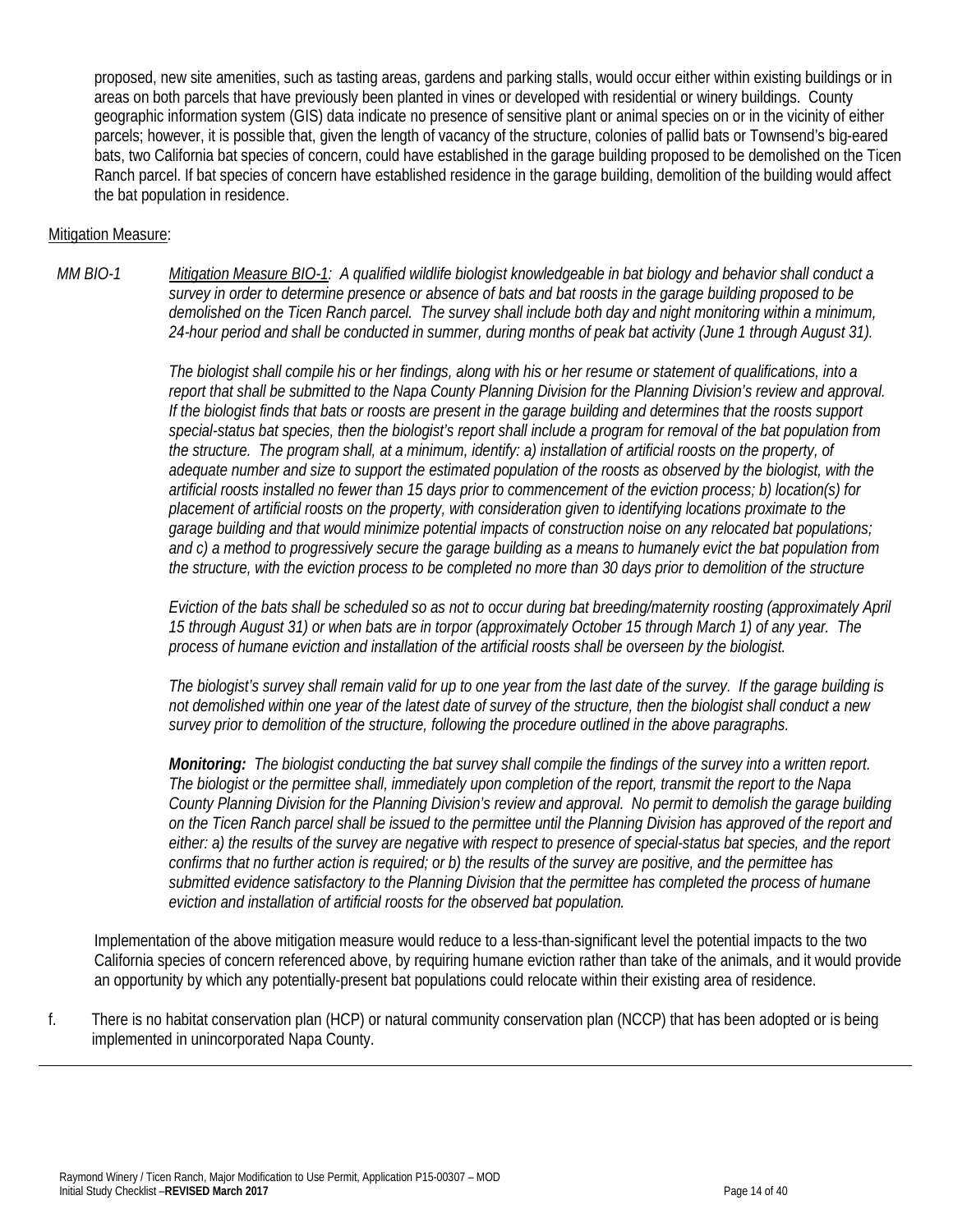|    |    |                                                                                                                               | Potentially<br>Significant<br>Impact | Less Than<br>Significant<br>With<br>Mitigation<br>Incorporation | Less Than<br>Significant<br>Impact | No Impact |
|----|----|-------------------------------------------------------------------------------------------------------------------------------|--------------------------------------|-----------------------------------------------------------------|------------------------------------|-----------|
| V. |    | CULTURAL RESOURCES. Would the project:                                                                                        |                                      |                                                                 |                                    |           |
|    | a) | Cause a substantial adverse change in the significance of a historical resource<br>as defined in CEQA Guidelines §15064.5?    |                                      |                                                                 | ⊠                                  |           |
|    | b) | Cause a substantial adverse change in the significance of an archaeological<br>resource pursuant to CEQA Guidelines §15064.5? |                                      |                                                                 | ⊠                                  |           |
|    | C) | Directly or indirectly destroy a unique paleontological resource or site or unique<br>geological feature?                     |                                      |                                                                 | ⊠                                  |           |
|    | d) | Disturb any human remains, including those interred outside of dedicated<br>cemeteries?                                       |                                      |                                                                 | ⊠                                  |           |

a. None of the existing structures on either parcel is listed in a local, state or federal register of historic resources. Aerial photographs of the Raymond parcel indicate that it was solely planted with orchards as late as 1968. The 1973 environmental impact report prepared for the initial winery request notes that the property was developed with a single-family residence. Thus, the residence, a ranch-style building, was constructed sometime in the early 1970s, and is not of an age to be considered historically significant. The winery buildings were subsequently built in the late 1970s/1980s and are also not old enough to be considered historical resources. It is lastly noted that the residence, the oldest building on the property, is not proposed to have any physical or functional changes as a result of this application.

As discussed in the Aesthetics section of this initial study, an evaluation by the applicant's architect suggests that the main residence on the Ticen Ranch parcel was built in the late 1800's and is historically significant due to "its association with Napa Valley's early wine industry and as a good example of a Folk Victorian residence in a rural setting" (ARG, 21). This structure would be restored to remove alterations built outside of the structure's period of significance, and to re-introduce architectural features that mimic the building's original characteristics. The ARG report does not suggest that either of the other structures on the property, including the garage/apartment structure proposed for demolition, is historic, though the proposed project does include retention of the existing barn and improvement of the barn to current building standards allowing public occupancy of the structure as an agricultural experience facility. Thus, with the inclusion of efforts to restore the potentially historically significant main residence on the Ticen Ranch parcel, and consistent with General Plan Policy CC-26, the proposed project would be considered to be an enhancement to the historic value of the property and would not have a significant negative impact on a local historical resource.

b/d. Although there are no known archaeological or paleontological resources on either property, the low (valley floor) elevation and general proximity of the properties to the Napa River would suggest that the properties' general vicinity might have attracted people and animals to the site or its surrounding areas.

The County's 1940 aerial photographs indicate that the project site and surrounding areas were planted with orchards and vineyards, with few structures in the vicinity. Today, the subject properties are developed with residences, a winery (on the Raymond parcel) and vineyards. As discussed in the Background section of this initial study, both parcels have a long history of agricultural development and previous ground disturbance, as has occurred to remove native vegetation and grade the site to accommodate installation of the existing winery, residences, vineyard and previously, orchard. If the project is approved and any resources not previously uncovered during this prior disturbance are found during any earth disturbing activities associated with the project, construction of the project is required to cease, and a qualified archaeologist will be retained to investigate the site in accordance with the following standard condition of approval:

*In the event that archeological artifacts or human remains are discovered during construction, work shall cease in a 50-foot*  radius surrounding the area of discovery. The permittee shall contact the PBES Department for further guidance, which will *likely include the requirement for the permittee to hire a qualified professional to analyze the artifacts encountered and to*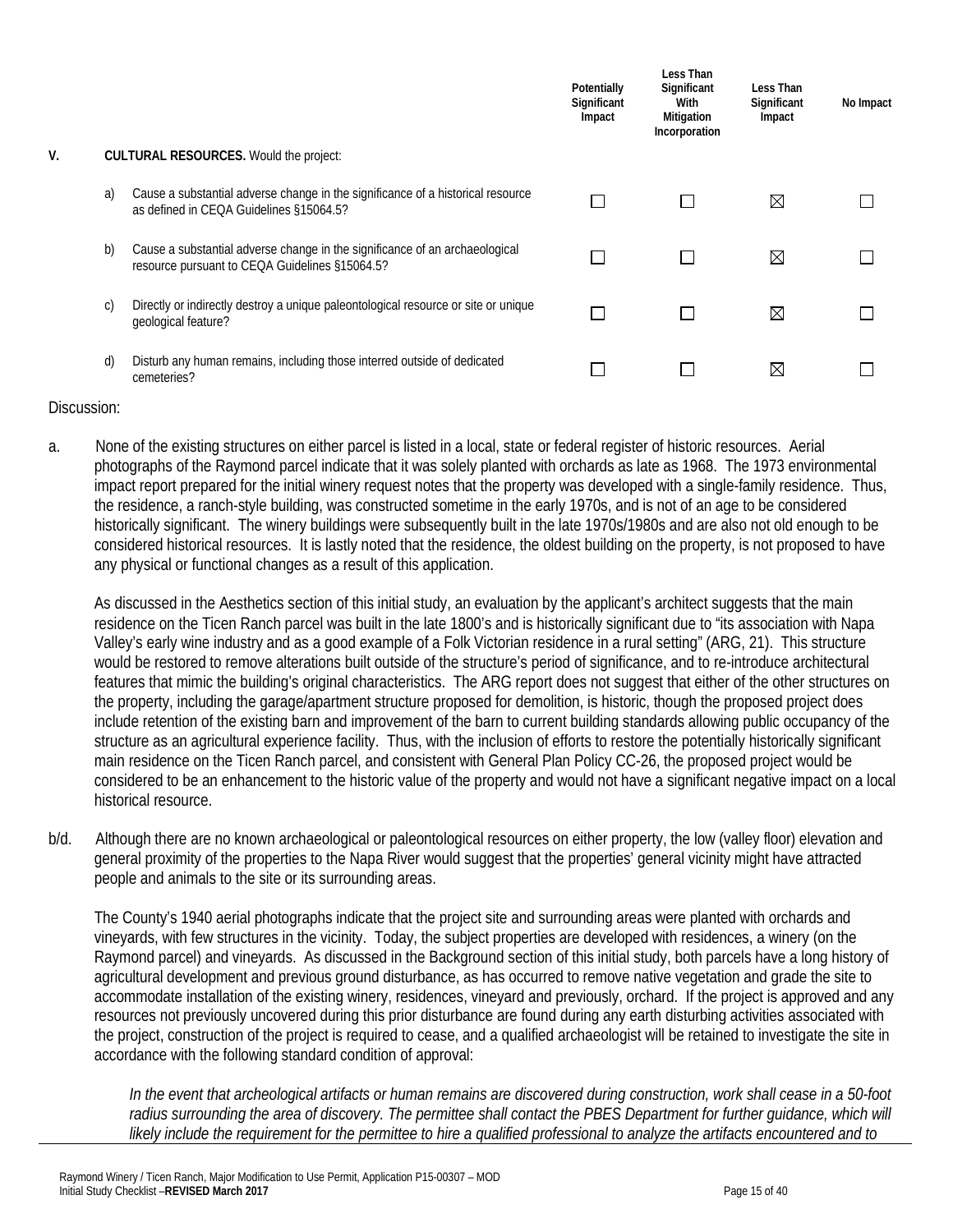*determine if additional measures are required.*

*If human remains are encountered during the development, all work in the vicinity must be, by law, halted, and the Napa County Coroner informed, so that the Coroner can determine if an investigation of the cause of death is required, and if the remains are of Native American origin. If the remains are of Native American origin, the nearest tribal relatives as determined by the State Native American Heritage Commission shall be contacted by the permittee to obtain recommendations for treating or removal of such remains, including grave goods, with appropriate dignity, as required under Public Resources Code Section 5097.98.*

Proposed site modifications to the Raymond and Ticen Ranch parcels would involve ground disturbance to approximately three acres between both parcels, as necessary to remove existing grape vines, demolish and remove the existing Ticen Ranch garage and foundation, and grade the site for new parking stalls, a new access driveway, and new landscaping. Other proposed modifications would be internal to existing structures. The property is predominantly flat and developed with vineyard. During a February 2016 visit to the proposed project site, staff observed no unique geological features such as rock outcroppings, mounds or other landforms on either parcel.

#### Mitigation Measures: None required.

|              |      |                                                                                                                                                                                                                                                                                              | Potentially<br>Significant<br>Impact | Less Than<br>Significant<br>With<br>Mitigation<br>Incorporation | <b>Less Than</b><br>Significant<br>Impact | No Impact |
|--------------|------|----------------------------------------------------------------------------------------------------------------------------------------------------------------------------------------------------------------------------------------------------------------------------------------------|--------------------------------------|-----------------------------------------------------------------|-------------------------------------------|-----------|
| VI.          |      | <b>GEOLOGY AND SOILS.</b> Would the project:                                                                                                                                                                                                                                                 |                                      |                                                                 |                                           |           |
| a)           |      | Expose people or structures to potential substantial adverse effects, including<br>the risk of loss, injury, or death involving:                                                                                                                                                             |                                      |                                                                 |                                           |           |
|              | i)   | Rupture of a known earthquake fault, as delineated on the most recent<br>Alquist-Priolo Earthquake Fault Zoning Map issued by the State Geologist<br>for the area or based on other substantial evidence of a known fault? Refer<br>to Division of Mines and Geology Special Publication 42. | $\Box$                               | П                                                               | ⊠                                         |           |
|              | ii)  | Strong seismic ground shaking?                                                                                                                                                                                                                                                               | $\Box$                               | П                                                               | ⊠                                         |           |
|              | iii) | Seismic-related ground failure, including liquefaction?                                                                                                                                                                                                                                      |                                      | $\mathsf{L}$                                                    | ⊠                                         |           |
|              | iv)  | Landslides?                                                                                                                                                                                                                                                                                  | П                                    | П                                                               | ⊠                                         |           |
| b)           |      | Result in substantial soil erosion or the loss of topsoil?                                                                                                                                                                                                                                   | $\Box$                               | П                                                               | $\boxtimes$                               |           |
| $\mathsf{C}$ |      | Be located on a geologic unit or soil that is unstable, or that would become<br>unstable as a result of the project, and potentially result in on- or off-site<br>landslide, lateral spreading, subsidence, liquefaction or collapse?                                                        |                                      | П                                                               | ⊠                                         |           |
| d)           |      | Be located on expansive soil creating substantial risks to life or property?<br>Expansive soil is defined as soil having an expansive index greater than 20, as<br>determined in accordance with ASTM (American Society of Testing and<br>Materials) D 4829.                                 | $\mathcal{L}$                        | П                                                               | ⊠                                         |           |
| e)           |      | Have soils incapable of adequately supporting the use of septic tanks or<br>alternative waste water disposal systems where sewers are not available for the<br>disposal of waste water?                                                                                                      | $\Box$                               | $\Box$                                                          | ⊠                                         |           |
| Discussion:  |      |                                                                                                                                                                                                                                                                                              |                                      |                                                                 |                                           |           |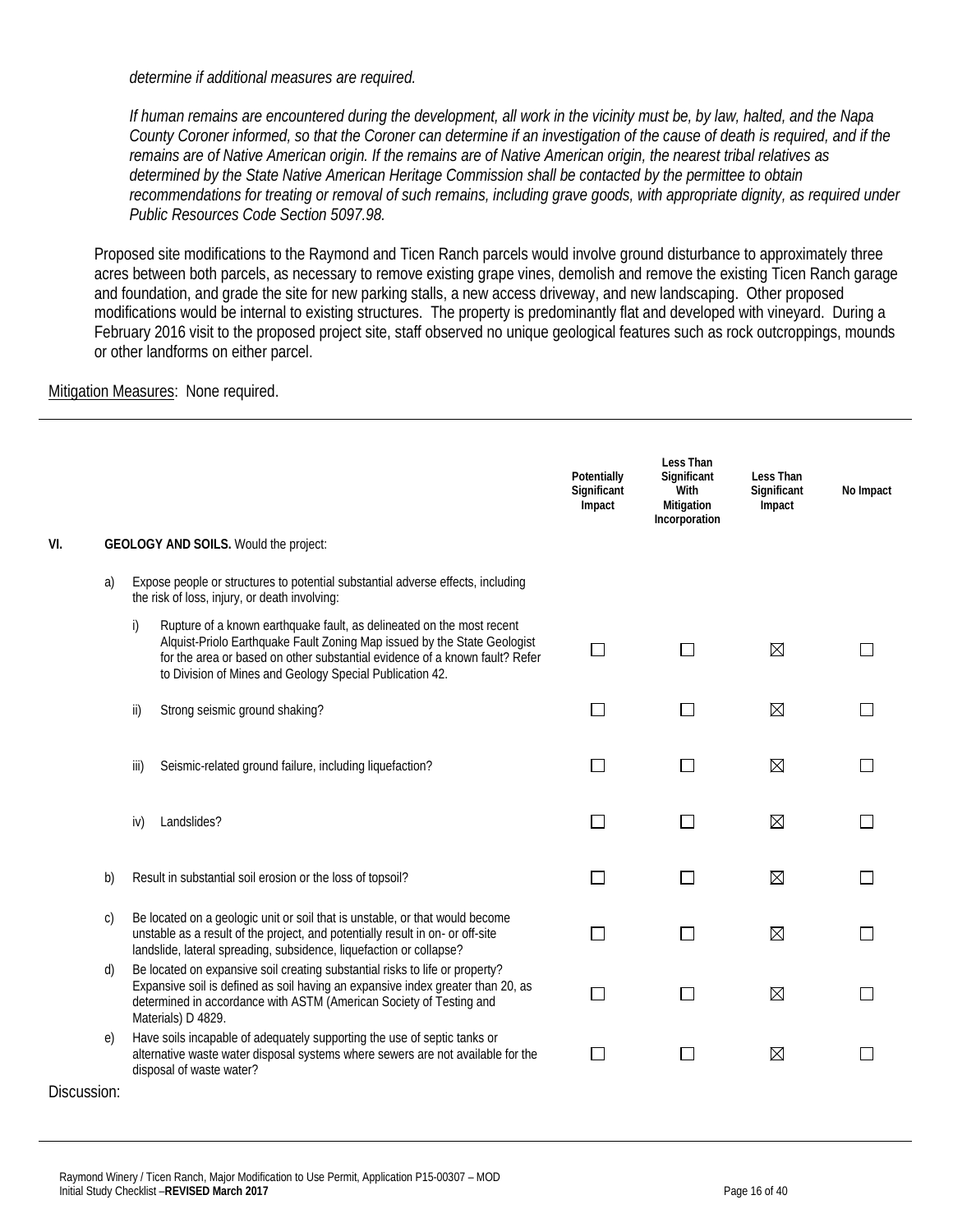a-d. The Raymond and Ticen Ranch properties are not located within any Alquist-Priolo Earthquake Fault Zone designated by the State Department of Conservation, Division of Mines and Geology. Although no fault zone underlies the property, the site is generally located within a region of active fault zones, including those of the Berryessa, Calaveras, Concord, Great Valley, Hayward, Mayacama, Rodgers Creek, San Andreas, San Gregorio and West Napa faults. Movement along any of these faults is anticipated to result in intensities of VI and VII on the Modified Mercalli Scale at the project site; these "moderate" to "strong" intensities would be felt by most people and are likely to result in some damage to well-built structures. Due to the requirement for new and renovated structures to comply with the seismic standards of the 2016 California Building Code (or subsequent, applicable update thereto) and Occupational Health and Safety Administration regulations (i.e., bracing of barrel storage racks), damage to structures on the property is anticipated to be minor and would not expose people to substantial hazards related to ground shaking during an earthquake. Of the structures to be retained on-site (residences, wine production and hospitality buildings), the property owner reports that damage to the existing buildings was limited to unreinforced masonry chimneys, which were subsequently repaired; otherwise, none of the structures experienced structural damage during the recent 2014 West Napa earthquake.

Both properties are predominantly flat, with slopes of fewer than five percent, and the soil type on both properties is Pleasanton loam, 0-2 percent, a mixture of roughly equivalent parts of coarse sand, silt and fine clay alluvial soils derived from sedimentary rock. Given that the site is predominantly flat, underlain with a loam soil mixture, and located on the valley floor, soil movement and landslide potential on both parcels is anticipated to be low. The U.S. Department of Agriculture, Soil Survey for Napa County describes Pleasanton loam, 0-2 percent slopes, as having a "slight" erosion hazard, consistent with its description as a soil of mixed composition and shallow grade (by contrast, higher erosion potential is anticipated in areas of steep slopes or more moderate slopes with loose, sandy soils). The soil survey also indicates that Pleasanton loam generally has a low to moderate shrink-swell potential (expansion potential increases to moderate, generally at a depth of one foot below ground surface), and regional maps of liquefaction risk indicate that the properties are within an area of moderate liquefaction potential. If the use permit is approved, and concurrently with issuance of an application for a building permit to construct the winery building additions, the permittee will be required to submit a geotechnical report with recommendations for design of the building foundation that minimizes the potential for such damage from the expansive nature of the underlying soil.

e. The Pleasanton loam that underlays the both parcels generally has severe limitations in use for septic system absorption fields; these soil limitations, however, can be overcome with proper design such as expansion of the leachfield or pre-treatment of wastewater. The proposed project plans and wastewater feasibility study indicate that planned improvements to the septic system include a pre-treatment system and an expanded, primary on-site leachfield of 8,000 square feet in the vineyard area to the south of the existing winery building, with a 16,000 square foot reserve area in the same general location on the Raymond parcel. This proposed new system would treat sanitary wastewater generated from both the Raymond Winery and Ticen Ranch parcel buildings. The sizes of these distribution areas are based on a percolation rate of 0.6 gallons her square foot per day, with a peak demand of 150-person events held during harvest (when employment is at proposed 90-person maximum), and are planned to be installed in the large, four-acre vineyard area that is uninterrupted by any winery or accessory structures. (Note that the largest marketing event currently permitted to occur at the winery is 100 persons; however, the applicant can and has obtained permits for temporary events as allowed under County Code Chapter 5.36, with anticipated attendance of over 150 people. In the event such larger events are permitted through the temporary event permit process in the future, the applicant would use portable toilets.)

#### Mitigation Measures: None required.

| VII. |    | <b>GREENHOUSE GAS (GHG) EMISSIONS. Would the project:</b>                                                                                                                                                                                             | Potentially<br>Significant<br>Impact | Less Than<br>Significant<br>With<br>Mitigation<br>Incorporation | Less Than<br>Significant<br>Impact | No Impact |
|------|----|-------------------------------------------------------------------------------------------------------------------------------------------------------------------------------------------------------------------------------------------------------|--------------------------------------|-----------------------------------------------------------------|------------------------------------|-----------|
|      | a) | Generate a net increase in greenhouse gas emissions in excess of applicable<br>thresholds adopted by the Bay Area Air Quality Management District or the<br>California Air Resources Board which may have a significant impact on the<br>environment? |                                      |                                                                 | $\boxtimes$                        |           |
|      | b) | Conflict with a county-adopted climate action plan or another applicable plan,<br>policy or regulation adopted for the purpose of reducing the emissions of<br>greenhouse gases?                                                                      |                                      |                                                                 | $\boxtimes$                        |           |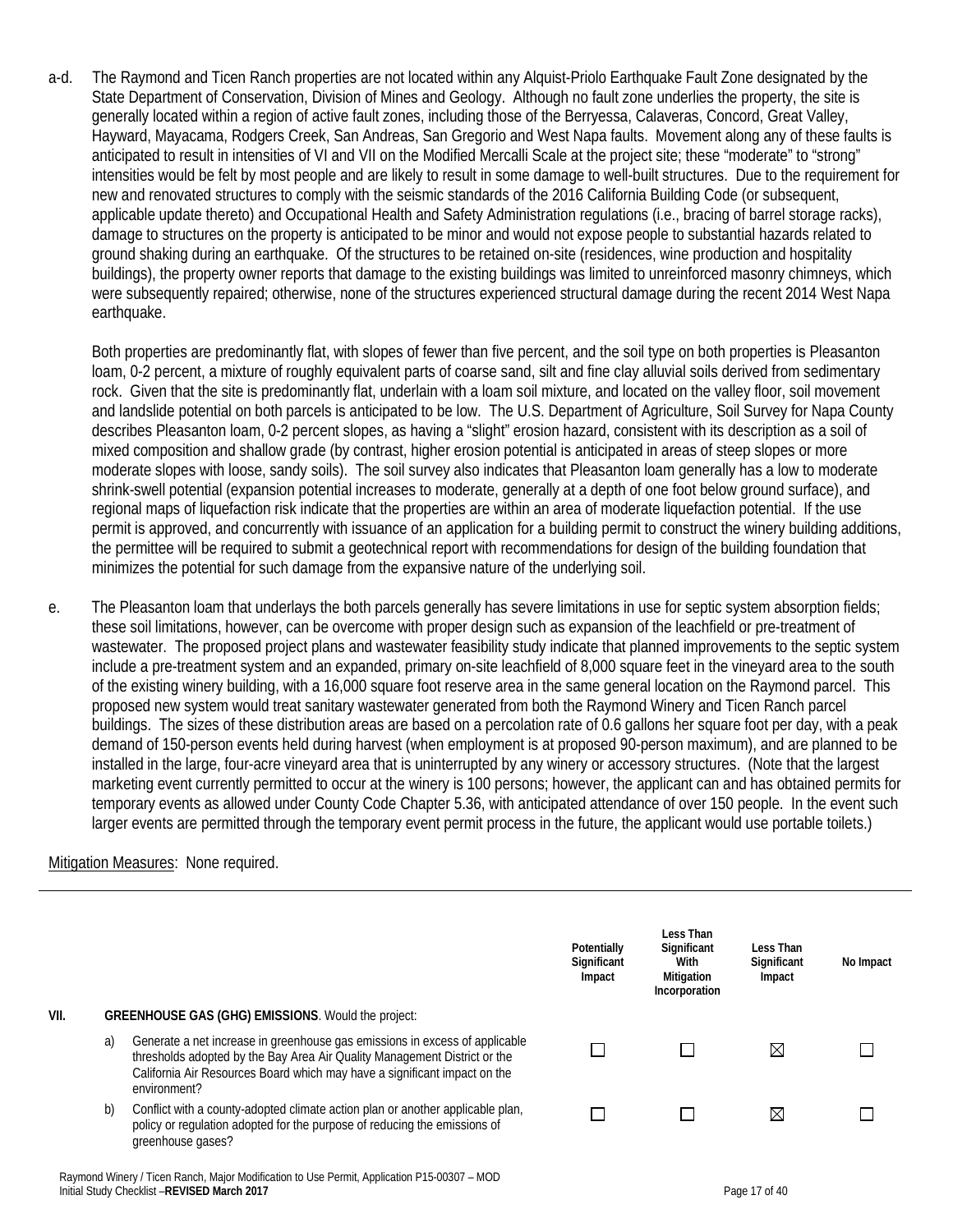GHGs are the atmospheric gases, including carbon dioxide, methane, nitrogen dioxide, and synthetic fluorinated gases, whose absorption of solar radiation is responsible for global warming and that contribute to climate change, a widely accepted theory/science explaining human effects on the atmosphere. Carbon dioxide (CO<sub>2</sub>) is the principal GHG being emitted by human activities, and whose concentration in the atmosphere is most affected by human activity. Agricultural sources of carbon emissions include forest clearing, land use changes, and burning of fossil fuels related to goods movement and gas and diesel-powered vehicles and farm equipment (https://www3.epa.gov/climatechange/science/causes.html). CO<sub>2</sub> also serves as the reference gas to which to compare other greenhouse gases. The effect that each unit of the other GHGs (methane, nitrogen dioxide and synthetic fluorinated gases) has on causing the global warming effect is exponentially greater than the impact of a unit of  $CO<sub>2</sub>$ , to the degrees of tens to tens of thousands times. Thus, GHG emissions are measured in "carbon dioxide equivalents." Carbon dioxide equivalents ( $CO<sub>2</sub>e$ ) is a unit of measurement of GHG emissions that uses carbon dioxide as a common denominator, and is a way to get one number that approximates total emissions from all the different gases that contribute to GHG emissions (BAAQMD CEQA Air Quality Guidelines, May 2012). CO<sub>2</sub>e are measured in units of metric tons, equal to approximately 2,204 pounds.

Napa County has been working to develop a Climate Action Plan (CAP) for several years. In 2012, a Draft CAP**<sup>2</sup>** (March 2012) was recommended using the emissions checklist in the Draft CAP, on a trial basis, to determine potential GHG emissions associated with project development and operation. At the December 11, 2012, Napa County Board of Supervisors (BOS) hearing, the BOS considered adoption of the proposed CAP. In addition to reducing Napa County's GHG emissions, the proposed plan was intended to address compliance with CEQA for projects reviewed by the County and to lay the foundation for development of a local offset program. While the BOS acknowledged the plan's objectives, the BOS requested that the CAP be revised to better address transportation-related GHG, to acknowledge and credit past accomplishments and voluntary efforts, and to allow more time for establishment of a cost-effective local offset program. The Board also requested that best management practices be applied and considered when reviewing projects until a revised CAP is adopted to ensure that projects address the County's policy goal related to reducing GHG emissions.

In July 2015, the County re-commenced preparation of the CAP to: 1) account for present day conditions and modeling assumptions (such as but not limited to methods, emission factors, and data sources); 2) address the concerns with the previous CAP effort as outlined above; 3) meet applicable State requirements; and 4) result in a functional and legally defensible CAP. On April 13, 2016, the County, as the part of the first phase of development and preparation of the CAP, released Final Technical Memorandum No. 1: *2014 Greenhouse Gas Emissions Inventory and Forecast, April 13, 20163*. This initial phase included updating the unincorporated County's community-wide GHG emissions inventory to 2014 and preparing new GHG emissions forecasts for the 2020, 2030, and 2050 horizon years. Table 1 of the Technical Memorandum indicates that two percent of the County's GHG emissions in 2014 were a result of land use change.

Additional information on the County CAP can be obtained at the Napa County Department of Planning, Building and Environmental Services or online at http://www.countyofnapa.org/CAP/.

a. Overall increases in GHG emissions in Napa County were assessed in the Environmental Impact Report (EIR) prepared for the Napa County General Plan Update and certified by the Napa County Board of Supervisors in June 2008. GHG emissions were found in that document to be significant and unavoidable, despite the adoption of mitigation measures incorporating specific policies and action items into the General Plan.

Consistent with these General Plan action items, Napa County participated in the development of a community-wide GHG emissions inventory and "emission reduction framework" for all local jurisdictions in the County in 2008-2009. This planning effort was completed by the Napa County Transportation and Planning Agency in December 2009, and served as the basis for development of a refined inventory and emission reduction plan for unincorporated Napa County.

As discussed in the Air Quality section of this Initial Study, in 2010, the BAAQMD adopted and later incorporated into its 2011 CEQA Guidelines project screening criteria (Table 3-1 – Criteria Air Pollutants and Precursors & GHG Screening Level Sizes) and thresholds of significance for air pollutants, including GHG emissions. The BAAQMD's threshold of significance for proposed projects' potential GHG emissions was set at 1,100 metric tons of  $CO<sub>2</sub>e$  (MTCO<sub>2</sub>e) per year. Though the BAAQMD cannot endorse the use of the 1,100 MTCO2e threshold due to court decision, agencies may choose to use the threshold **or other available data**  source as best available information.<del>; thus, the 1,100 MTCO<sub>2</sub>e threshold is appropriate for evaluating projects in Napa County. For</del>

<sup>&</sup>lt;sup>2</sup> County of Napa, March 2012, Napa County Draft Climate Action Plan, Prepared by ICF International. Sacramento, CA **<sup>3</sup>** Supersedes February 2, 2016, version.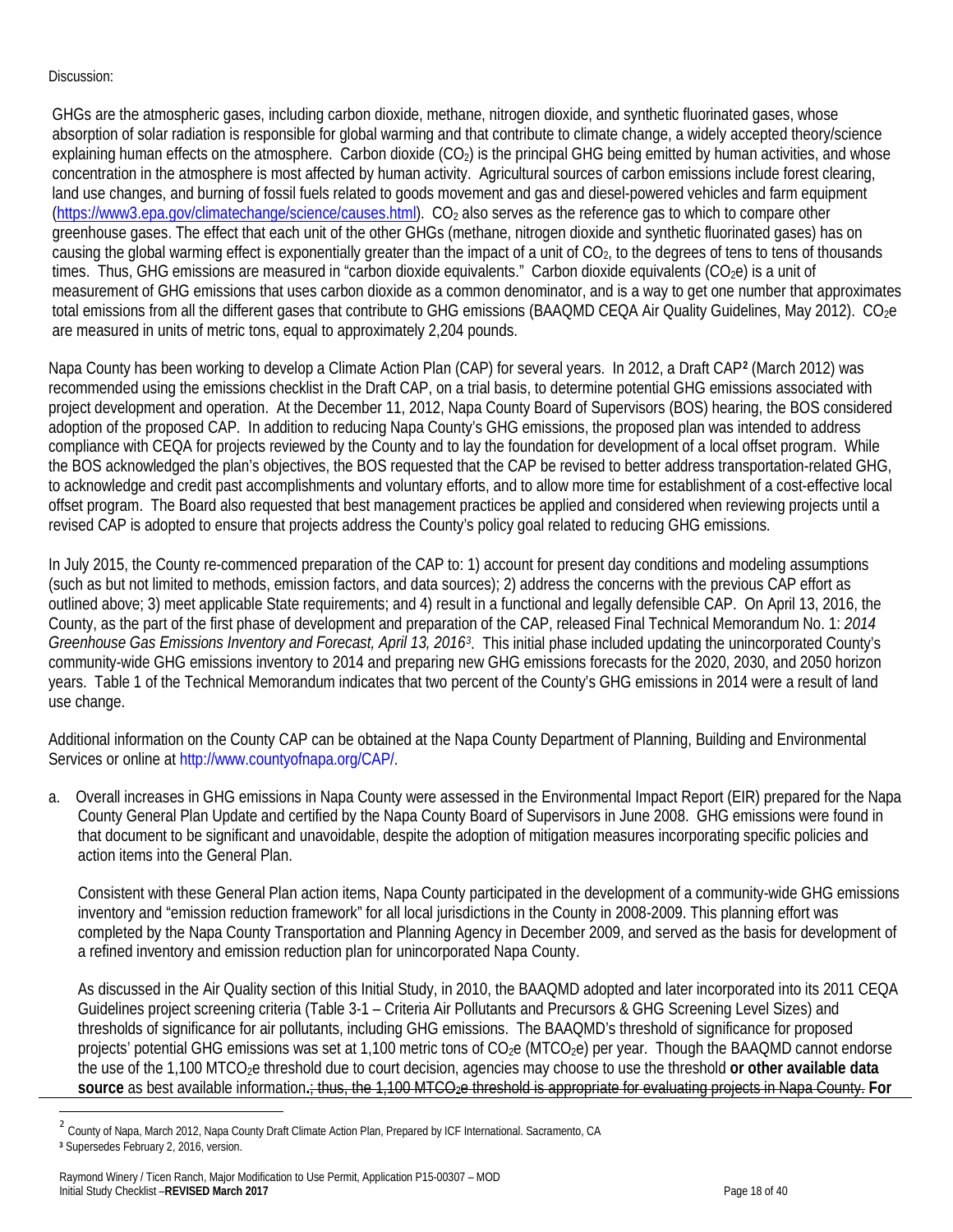this analysis, the GHG threshold of 1,100 MTCO<sub>2</sub>e, based on the analysis in the BAAQMD's "Threshold Options and **Justifications Report," is considered the best available information and is considered an appropriate threshold against which to measure the potential GHG impacts of the proposed project.**

During our ongoing planning effort, the County requires project applicants to consider methods to reduce GHG emissions consistent with Napa County General Plan Policy CON-65(e). (Note: Pursuant to State CEQA Guidelines Section 15183, because this initial study assesses a project that is consistent with an adopted General Plan for which an environmental impact report (EIR) was prepared, it appropriately focuses on impacts which are "peculiar to the project," rather than the cumulative impacts previously assessed.)

For the purposes of this analysis, potential GHG emissions associated with winery "construction" and with "operational" winery operations are discussed. One-time construction emissions associated with the winery development project include: i) the carbon stocks that are lost (or released) when existing vegetation is removed and soil is disturbed in preparation for the new winery structure and associated infrastructure; and ii) emissions associated with the energy used to develop and prepare the project area and construct the winery, including construction equipment and worker vehicle trips (hereinafter referred to as "equipment emissions"). These emissions also include underground carbon stocks (or soil carbon) associated with existing vegetation that is proposed to be removed. In addition to the one-time construction emissions, operational emissions of the winery are also considered and include ongoing emissions from the energy used to maintain and operate the winery, including vehicle trips associated with employee and visitor trips. (See Section XVI, Transportation/Traffic, for anticipated number of operational trips.) Operational emissions from the proposed winery would be the primary source of emissions over the long-term when compared to one-time construction emissions.

Air quality and greenhouse gas emission impacts of the requested use permit modification, in general, would not be significant because emissions associated with the vineyard maintenance and winery operation is an existing condition that would continue, regardless of whether the current request is approved. The proposal includes removal of approximately less than a half-acre of vineyard for construction of an expanded visitor parking lot and vineyard viewing platform. While removal of the vegetation would release sequestered carbon, the reduction in vineyard area would correspondingly reduce emissions generated from vineyard management, particularly emissions from agricultural equipment currently used to maintain this same area. The proposed project would recognize an increase in the winery's permitted number of employees, from 26 to 90 staff members, of which 10 are employed only during the harvest season. No increases in the quantity of wine currently permitted to be produced, nor in the number of annual visitors to the property, are requested with the modification. Minimal new construction, consisting of approximately 1,300 square feet of office and utility areas plus 3,300 square feet of hospitality space (guest restrooms, kitchen and retail areas) attached to building A, is proposed outside of existing structures. Other new hospitality areas proposed to be added to the winery's accessory use spaces on the Raymond parcel would be inside of existing buildings on that site. The proposed, expanded parking lot and 1,910 square foot vineyard viewing platform would be unconditioned space without energy demands that generate GHG from heating or cooling. Thus, the primary sources of operational GHG emissions that would result from approval of the request are primarily attributed to: 1) energy demands, such as lighting and conditioning of space within the proposed, 4,635 square foot addition to building A; 2) increase in energy demands for use of the currently vacant, approximately 3,800 square feet within the barn and residence on the Ticen Ranch parcel; and 3) vehicle trips and sanitary wastewater treatment demands generated by the 64-person increase in winery employment.

Applying the "quality restaurant" land use as a best fit category, as explained in additional detail in the Air Quality discussion of this initial study, a project with 9,000 square feet of hospitality area would potentially generate more than 1,100 MTCO<sub>2</sub>e annually and would be considered to have a potentially significant impact on the environment. The proposed, 4,635 square foot addition to Raymond building "A," plus the approximately 3,800 square feet of hospitality building area to be repurposed from residential use on the Ticen Ranch parcel, falls below both of this threshold.

(Note: Approximately 8,200 square feet of winery and residential areas have previously been converted to hospitality uses without benefit of permit, and another, approximately 4,775 square feet are proposed to be converted from winery use to hospitality spaces in winery building A. However, this initial study does not include the approximately 13,000 square feet in these converted areas as new sources of emissions, as these new hospitality areas would be established in existing conditioned spaces inside of existing buildings; tenant modifications inside of these existing buildings would not cause significant construction emissions, as might occur on properties that would require new grading prior to commencement of vertical construction. Additionally, post-construction, customer trips associated with use of these new hospitality spaces would be the same as existing condition, as the applicant does not propose to increase daily visitation numbers with this modification request. Similar to the Air Quality section of this initial study,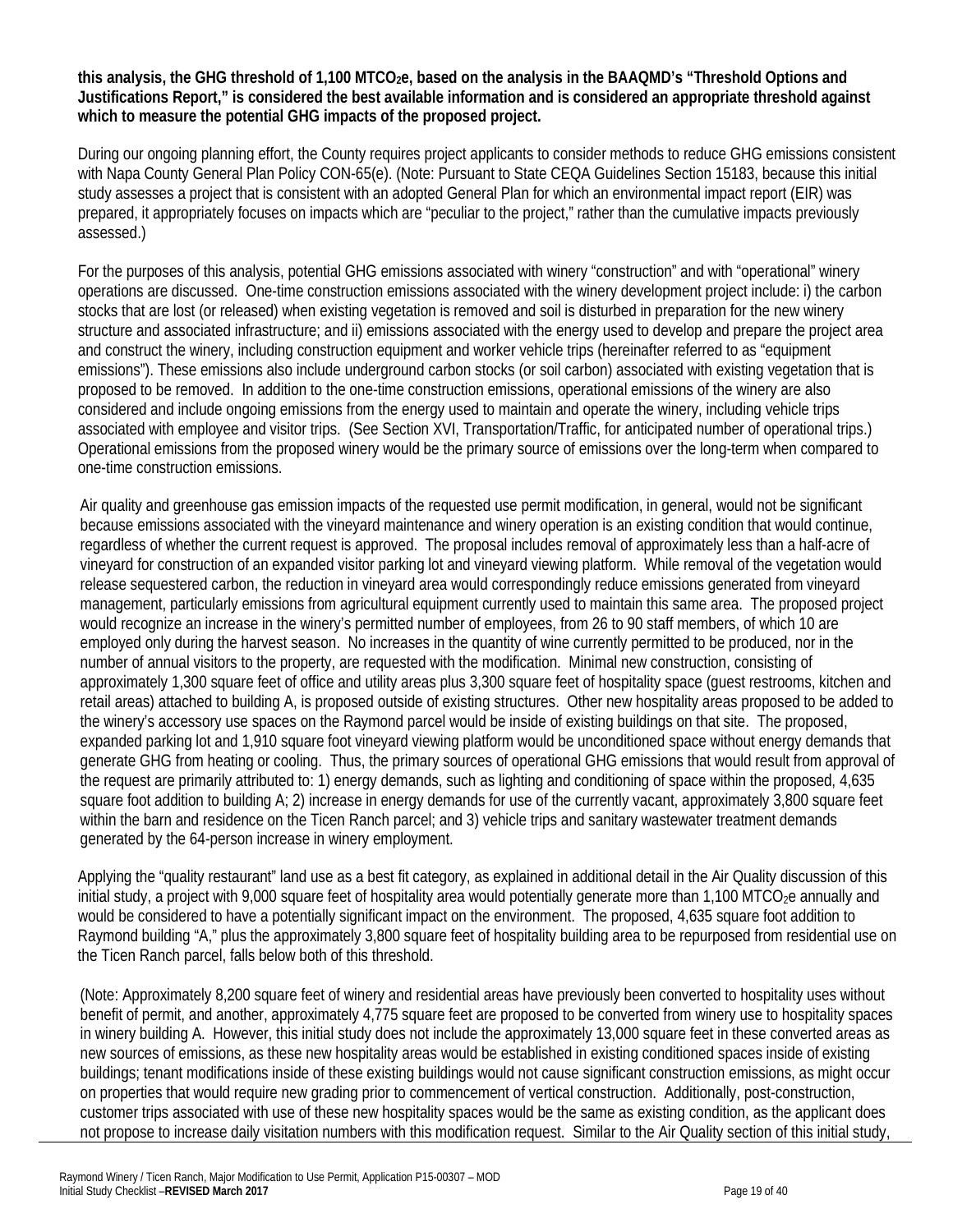however, potential GHG emissions from the Ticen Ranch house and barn are included because those spaces are currently vacant, and new occupancy of those buildings would result in new energy usage that is not a part of the current condition. Conservatively, including this 3,800 square feet as "new" hospitality and office areas would still not result in an exceedance of the 9,000 square foot screening criterion referenced above.)

It is noted that in 2013, the winery operators obtained permits from Napa County's Building Division to install a system of 750 kilowatt (kW) photovoltaic panels on the roofs of both buildings A and B on the Raymond parcel (Building Permit B13-00273). Assuming five hours of sunlight per day for the state and 240 days of sunshine in the Napa Valley (roughly two-thirds of the calendar year), the recent installation of the renewable energy source generates an estimated 900,000 kilowatt hours (kWh) per year, which according to U.S. Environmental Protection Agency GHG equivalencies calculator is roughly equivalent to a savings of 600 MTCO<sub>2</sub>e generated annually from non-renewable energy resources. The applicant has reported that the existing photovoltaic system provides approximately 70 percent of the approximately 100,000 square foot winery facility's energy needs.

The winery's installation of solar power generating equipment offsets an excess of the vehicle and wastewater treatment needs generated by its recent and requested increase in employment. More specifically, emissions generated from treatment of wastewater generated by the 64 additional employees are estimated at less than one MTCO<sub>2</sub>e per year. Vehicle emissions from the daily trips of the additional employees are estimated at just over 300 MTCO<sub>2</sub>e per year. (This is an estimate using the U.S.E.P.A's estimate of 4.73 MTCO<sub>2</sub>e of GHG emissions per automobile per year but is conservative because not every trip taken in an employee's personal vehicle over the course of a year would be work-related.) Based on the energy demands of the existing winery buildings, energy needs for the winery building addition, Ticen residence and barn conversion, are estimated at 13 kWh per square foot per year, which would generate fewer than 90 MTCO<sub>2</sub>e per year. The application includes no request to increase daily visitation or marketing event attendance numbers, and thus, GHG emissions associated with hospitality at the winery would not change from existing, permitted conditions. The sum of the estimated emissions from the requested modification would be below the BAAQMD threshold of  $1,100$  MTCO<sub>2</sub>e per year.

It is noted that both the 90-person employee count and photovoltaic installation are existing conditions, though only the former is part of this discretionary approval request, and the latter was a ministerial action. Should the discretionary request be denied by the County, the winery would continue to utilize solar power to reduce its energy needs and consequently, its annual emissions of GHG associated with winery and marketing operations. GHG emission reductions from local programs and project level actions, such as application of the Cal Green Building Code, vehicle fuel efficiency standards, and the project-specific on-site programs identified above would combine to further reduce emissions below BAAQMD thresholds of significance.

b. The County of Napa does not have an adopted climate action plan, though the applicant's recent installation of an electric vehicle charging station in its visitor parking lot (Building Permit B13-00305) and roof-mounted photovoltaic array, as described above, is consistent with adopted General Plan goals (CON-68, CON-70) that encourage the County and permittees to pursue use of renewable energy sources. Other measures that the applicant has expressed intent to implement, and that would reduce the winery's emissions of GHGs, include exclusion of burning pruned materials; education to staff and visitors on sustainable practices; limiting grading and existing tree removal; and installation of water-efficient plumbing and landscaping and energy-efficient lighting fixtures.

The increase in emissions anticipated as a result of approval of the project are estimated to be less than significant, and the project is consistent with the County's efforts to reduce GHG emissions, further as described above. Accordingly, the proposed project's GHG impacts would be less than significant.

#### Mitigation Measures: None required.

|       |    |                                                                                                                                         | Potentially<br>Significant<br>Impact | Less Than<br>Significant<br>With<br>Mitigation<br>Incorporation | Less Than<br>Significant<br>Impact | No Impact |
|-------|----|-----------------------------------------------------------------------------------------------------------------------------------------|--------------------------------------|-----------------------------------------------------------------|------------------------------------|-----------|
| VIII. |    | <b>HAZARDS AND HAZARDOUS MATERIALS.</b> Would the project                                                                               |                                      |                                                                 |                                    |           |
|       | a) | Create a significant hazard to the public or the environment through the routine<br>transport, use, or disposal of hazardous materials? |                                      |                                                                 | ⊠                                  |           |
|       |    | Raymond Winery / Ticen Ranch, Major Modification to Use Permit, Application P15-00307 - MOD                                             |                                      |                                                                 |                                    |           |

Initial Study Checklist –**REVISED March 2017 Page 20 of 40**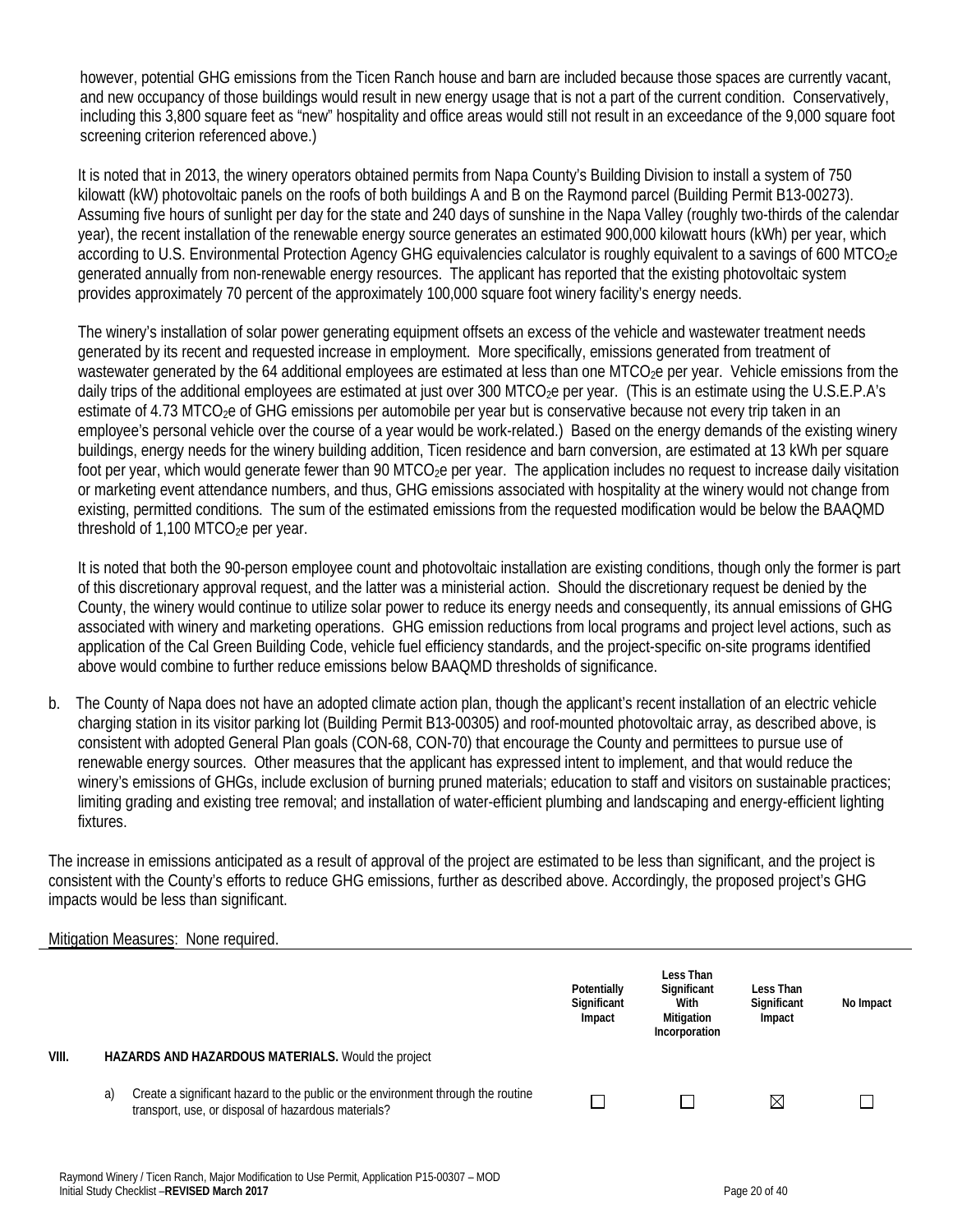|              |                                                                                                                                                                                                                                                                           | Potentially<br>Significant<br>Impact | Less Than<br>Significant<br>With<br>Mitigation<br>Incorporation | Less Than<br>Significant<br>Impact | No Impact   |
|--------------|---------------------------------------------------------------------------------------------------------------------------------------------------------------------------------------------------------------------------------------------------------------------------|--------------------------------------|-----------------------------------------------------------------|------------------------------------|-------------|
| b)           | Create a significant hazard to the public or the environment through reasonable<br>foreseeable upset and accident conditions involving the release of hazardous<br>materials into the environment?                                                                        |                                      |                                                                 | ⊠                                  |             |
| $\mathsf{C}$ | Emit hazardous emissions or handle hazardous or acutely hazardous materials,<br>substances, or waste within one-quarter mile of an existing or proposed school?                                                                                                           |                                      |                                                                 |                                    | $\boxtimes$ |
| d)           | Be located on a site which is included on a list of hazardous materials sites<br>compiled pursuant to Government Code Section 65962.5 and, as a result, would<br>it create a significant hazard to the public or the environment?                                         |                                      |                                                                 |                                    | $\boxtimes$ |
| e)           | For a project located within an airport land use plan or, where such a plan has<br>not been adopted, within two miles of a public airport or public use airport, would<br>the project result in a safety hazard for people residing or working in the project<br>area?    |                                      |                                                                 |                                    | $\boxtimes$ |
| f)           | For a project within the vicinity of a private airstrip, or, where such a plan has not<br>been adopted, within two miles of a public airport or public use airport, would the<br>project result in a safety hazard for people residing or working in the project<br>area? |                                      |                                                                 |                                    | $\boxtimes$ |
| g)           | Impair implementation of or physically interfere with an adopted emergency<br>response plan or emergency evacuation plan?                                                                                                                                                 |                                      |                                                                 | ⊠                                  |             |
| h)           | Expose people or structures to a significant risk of loss, injury or death involving<br>wild-land fires, including where wild-lands are adjacent to urbanized areas or<br>where residences are intermixed with wild-lands?                                                |                                      |                                                                 | ⊠                                  |             |

- a/b. The proposed project involves the use and transport of those hazardous materials typically used in agricultural maintenance and winery operations. The project proponent and winery operator is required to file a Hazardous Materials Business Plan (HMBP) with the Napa County Environmental Health Division and is subject to periodic inspection by County staff every three years or more frequently as needed to confirm ongoing compliance with State regulations for management of hazardous materials. The Raymond Winery facility was most recently inspected in July 2012 and July 2015. The property has no outstanding violations of its HMBP permit. During construction of the project, some hazardous materials (such as building coatings and adhesives would be utilized); however, given that use of these types of substances on the property would be limited to the 15- to 18-month total duration of construction, they would not create significant environmental impact.
- c. The winery and proposed modifications thereto would not affect schools within one-quarter mile. The school closest to the northern boundary of the Raymond parcel is St. Helena High School, which is approximately 1.4 miles northwest of the Raymond parcel and 1.9 miles northwest of the Ticen Ranch parcel.
- d. Neither property is on the California Environmental Protection Agency's list of hazardous sites (Government Code Section 65962.5).
- e/f. The winery and proposed modifications thereto would not cause an unsafe condition within two miles of an airport or airstrip, as neither the Raymond nor Ticen Ranch parcels is within two miles of any public or private airport or airstrip. The closest, operating, private landing facility is an emergency use helipad on-site of St. Helena Hospital, located at 10 Woodland Drive, over four miles northwest of the northernmost boundary of the Raymond parcel. Angwin Airport/Parrett Field, a public use airport owned by Pacific Union College, is over 5.5 miles north the proposed project site, and both the Raymond and Ticen Ranch parcels are outside of the boundaries of the land use compatibility plan for that airport.
- g. The Napa County Emergency Operations Plan (EOP) outlines procedures, including establishing leadership roles and responsibilities of various agency staff, that guide local preparedness, response, recovery and resource management efforts associated with occurrence of a natural disaster, significant emergency, or other threat to public safety. Although the applicant would need to obtain a permit from the California Department of Transportation (Caltrans) to encroach into the State Route 29 shoulder to construct the proposed new Ticen Ranch driveway, no component of the winery operational changes would result in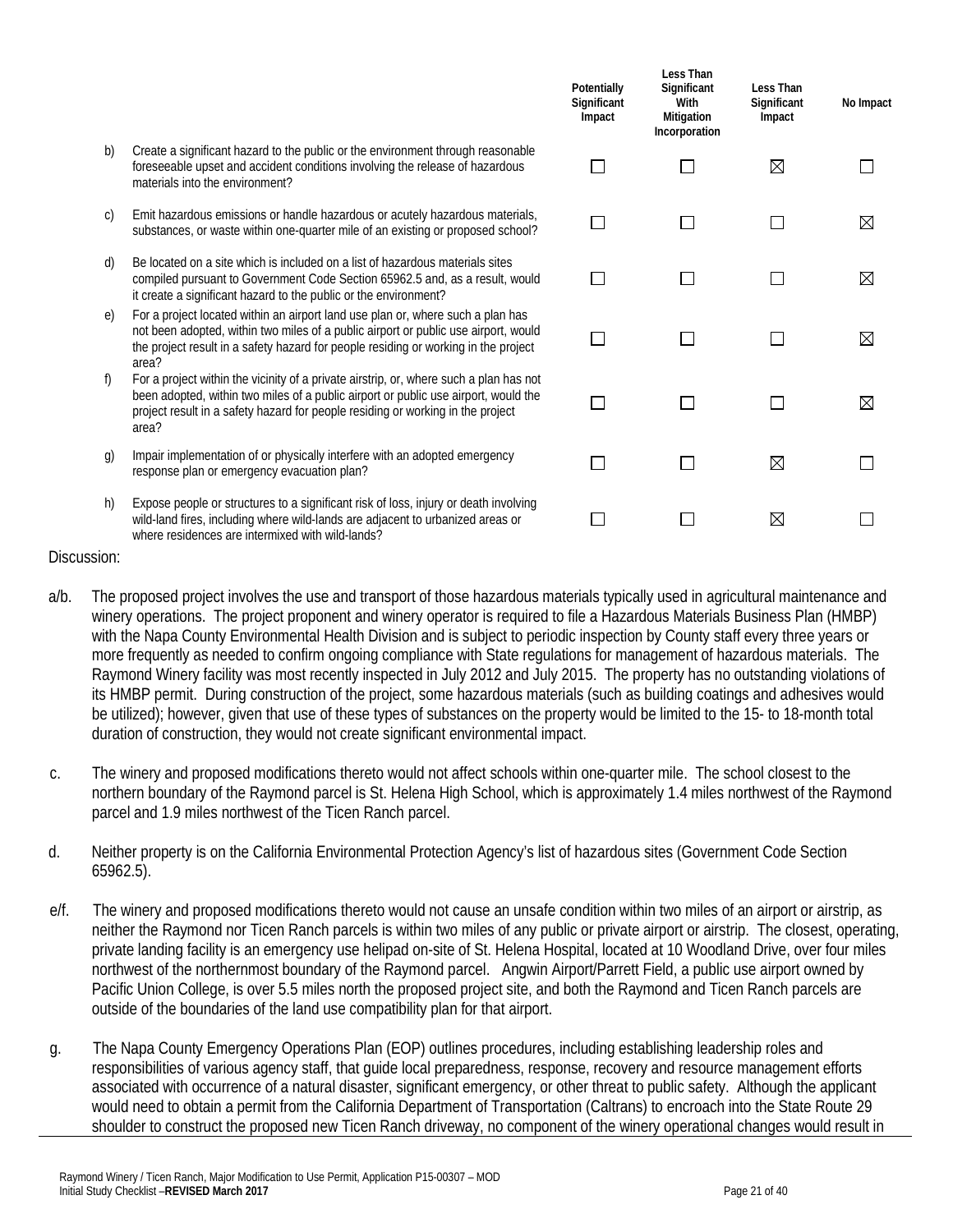permanent closure or obstruction of adjacent public rights-of-way, and no component of the implementation of the EOP would otherwise be impaired by the proposed modification of the winery use permit.

h. With the exception of small areas of ornamental landscaping around existing buildings on both sides, both the Raymond and Ticen Ranch parcels are substantially landscaped with vineyards and surrounded by other properties also planted with vineyards. The Napa County General Plan (Figure SAF-2) and regional hazard mapping by the Association of Bay Area Governments indicate that both properties are considered to have low risk for damage from wildland fires due to distance of both parcels from natural forested or grassland areas.

#### **Mitigation Measures: None required.**

|     |                |                                                                                                                                                                                                                                                                                                                                                                                                         | Potentially<br>Significant<br>Impact | Less Than<br>Significant<br>With<br>Mitigation<br>Incorporation | Less Than<br>Significant<br>Impact | No Impact   |
|-----|----------------|---------------------------------------------------------------------------------------------------------------------------------------------------------------------------------------------------------------------------------------------------------------------------------------------------------------------------------------------------------------------------------------------------------|--------------------------------------|-----------------------------------------------------------------|------------------------------------|-------------|
| IX. |                | HYDROLOGY AND WATER QUALITY. Would the project:                                                                                                                                                                                                                                                                                                                                                         |                                      |                                                                 |                                    |             |
|     | a)             | Violate any water quality standards or waste discharge requirements?                                                                                                                                                                                                                                                                                                                                    | П                                    | ΙI                                                              | $\boxtimes$                        |             |
|     | b)             | Substantially deplete groundwater supplies or interfere substantially with<br>groundwater recharge such that there would be a net deficit in aquifer volume or<br>a lowering of the local groundwater table level (e.g., the production rate of pre-<br>existing nearby wells would drop to a level which would not support existing land<br>uses or planned uses for which permits have been granted)? | $\Box$                               | ΙI                                                              | $\boxtimes$                        |             |
|     | C)             | Substantially alter the existing drainage pattern of the site or area, including<br>through the alteration of the course of a stream or river, in a manner which would<br>result in substantial erosion or siltation on- or off-site?                                                                                                                                                                   | □                                    | П                                                               | $\boxtimes$                        |             |
|     | d)             | Substantially alter the existing drainage pattern of the site or area, including<br>through the alteration of the course of a stream or river, or substantially increase<br>the rate or amount of surface runoff in a manner which would result in flooding<br>on- or off-site?                                                                                                                         | П                                    | П                                                               | $\boxtimes$                        |             |
|     | e)             | Create or contribute runoff water which would exceed the capacity of existing or<br>planned stormwater drainage systems or provide substantial additional sources<br>of polluted runoff?                                                                                                                                                                                                                | П                                    |                                                                 | $\boxtimes$                        |             |
|     | f)             | Otherwise substantially degrade water quality?                                                                                                                                                                                                                                                                                                                                                          | П                                    | П                                                               | $\boxtimes$                        |             |
|     | $\mathfrak{g}$ | Place housing within a 100-year flood hazard area as mapped on a federal Flood<br>Hazard Boundary or Flood Insurance Rate Map or other flood hazard delineation<br>map?                                                                                                                                                                                                                                 | □                                    | ΙI                                                              | П                                  | $\boxtimes$ |
|     | h)             | Place within a 100-year flood hazard area structures which would impede or<br>redirect flood flows?                                                                                                                                                                                                                                                                                                     | П                                    | П                                                               | $\mathsf{L}$                       | $\boxtimes$ |
|     | i)             | Expose people or structures to a significant risk of loss, injury or death involving<br>flooding, including flooding as a result of the failure of a levee or dam?                                                                                                                                                                                                                                      | ΙI                                   | ΙI                                                              | $\boxtimes$                        |             |
|     | j)             | Inundation by seiche, tsunami, or mudflow?                                                                                                                                                                                                                                                                                                                                                              |                                      |                                                                 | ⊠                                  |             |

#### Discussion:

The applicant's engineer prepared a stormwater control plan (SCP), in accordance with the Napa County / Bay Area Stormwater Management Agencies (BASMAA) stormwater quality permit. The SCP describes the proposed measures for preservation of stormwater quality on the Raymond and Ticen Ranch parcels, and includes: 1) use of the adjacent soil in the vineyards, as self-treating receiving areas for runoff from the impervious surface of the proposed new access driveway; and 2) use of bioretention facilities, sized in accordance with BASMAA permit criteria at four percent of the corresponding conveying drainage management area, as a means to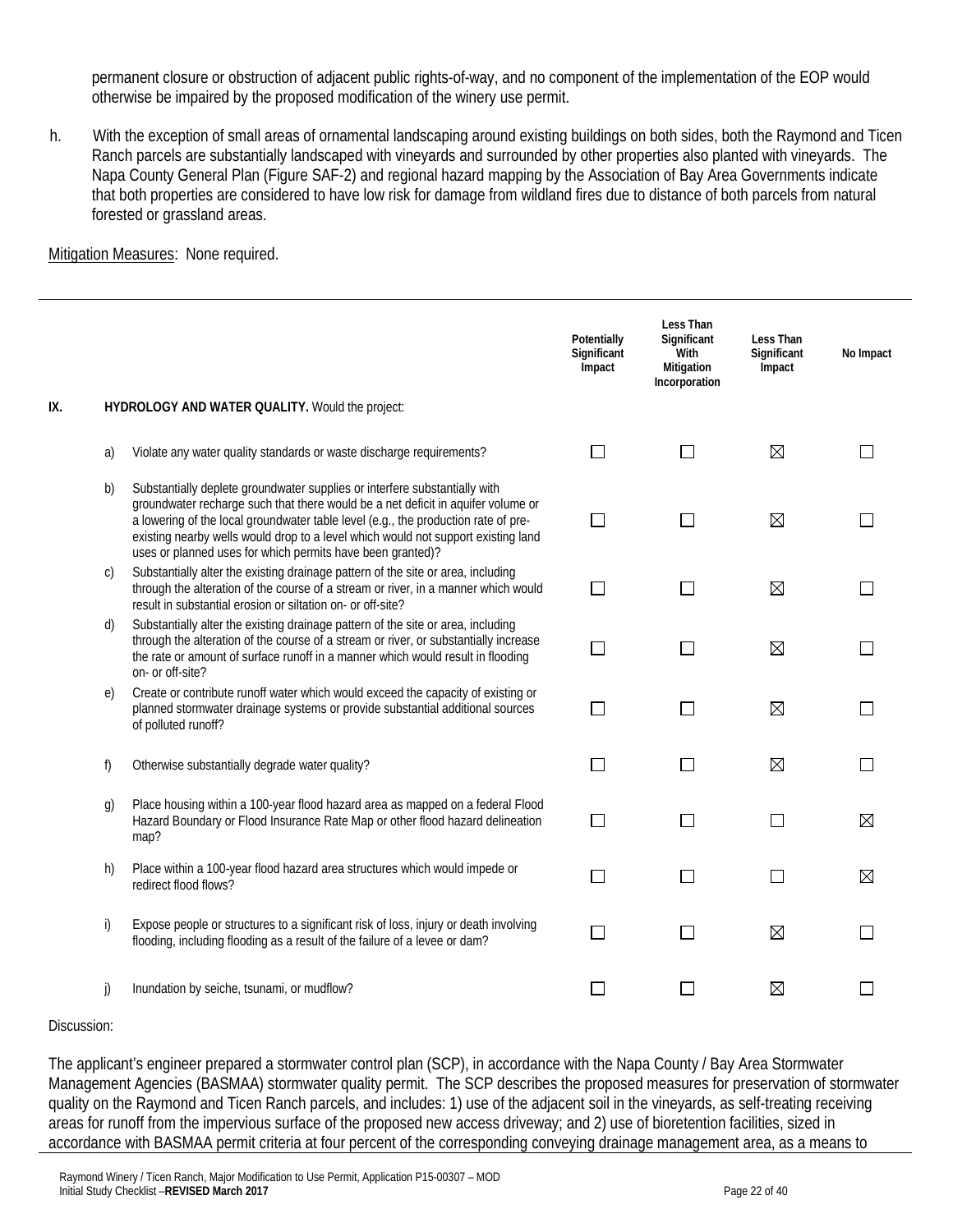capture and treat and allow soil infiltration of stormwater runoff from proposed new parking areas on both parcels. Runoff from the vineyard rows on the Ticen Ranch parcel currently sheet flows to the southwest, ultimately draining to the Napa River. Installation of the new driveway would interrupt the existing sheet flow pattern, and so proposed road improvements also include installation of a landscaped swale on the north and west sides of the access road as a means to receive and treat runoff sheet flowing from the vineyard rows on the Ticen Ranch parcel.

The existing storm drainage pattern of the site—which includes large, pervious, self-treating areas in the existing vineyard rows, onsite detention ponds for reuse of water for irrigation, and ultimate discharge of any excess runoff into the Napa River—is proposed to be kept with the proposed project. Runoff from the roof of the proposed additions to building A on the Raymond parcel would be conveyed using the existing stormwater system for the winery building and would discharge into an existing irrigation pond on the adjacent parcel. New storm drainage improvements include installation of bioretention areas adjacent proposed vehicle accessible areas (parking lot expansions and access driveway from State Route 29) and grass-lined swales sized to accommodate runoff from the 100-year storm event. Additionally, some proposed new pathways (excluding those needed in order to meet accessibility requirements) would be constructed of pervious surfaces. These measures collectively would serve to enhance stormwater quality by providing a means for direct absorption of stormwater into the on-site soils (as in pervious pathways) and treatment of / filtration of pollutants from runoff from impervious surfaces into pervious areas (bioretention areas, swales and vineyard rows) prior to discharge of any remaining runoff into the larger area storm drainage system. However, as the parcels are relatively flat with differences of fewer than 10 feet across them, much of the runoff from new impervious surfaces would infiltrate into existing on-site soils alongside paved areas or within the vineyard rows. The various opportunities for on-site infiltration would reduce the potential for stormwater contaminants to sheet flow off of the parcels.

The requested modification does not include an increase in the quantity of wine currently permitted to be produced at the site, and thus, would not result in a corresponding increase in the quantity of process-related wastewater generated at the winery nor an increase in potential for stormwater contamination from product spillage compared to existing, permitted conditions. Because the applicant has not requested any change to the winery's permitted quantities of wine production, no changes to existing outdoor production areas are proposed. To comply fully with current regulations for stormwater quality preservation, the winery operator is required to maintain its Industrial General Permit from the Regional Water Quality Control Board in order to ensure that winery operations meet minimum water quality standards at all times.

b. On January 14, 2014, Governor Jerry Brown declared a drought emergency in the state of California. The declaration stopped short of imposing mandatory conservation measures statewide. Mandatory water restrictions are being left to individual jurisdictions. On April 1, 2015, Governor Brown issued Executive Order B-29-15 imposing restrictions to achieve a statewide 25 percent reduction in potable urban water usage through February 28, 2016. However, such restrictions were not placed on private well users in rural areas. At this time, Napa County has not adopted or implemented mandatory water use restrictions. The County requires all Use Permit applicants to complete necessary water analyses in order to document that sufficient water supplies are available for their proposed projects.

To better understand groundwater resources, on June 28, 2011, the Napa County Board of Supervisors approved creation of a Groundwater Resources Advisory Committee (GRAC). The GRAC's purpose was to assist County staff and technical consultants with recommendations regarding groundwater, including data collection, monitoring, well pump test protocols, management objectives, and community support. The County retained Luhdorff and Scalmanini Consulting Engineers (LSCE), who completed a County-wide assessment of groundwater resources (Napa County Groundwater Conditions and Groundwater Monitoring Recommendations Report, February 2011); developed a groundwater monitoring program (Napa County Groundwater Monitoring Plan 2013, January 2013) and also completed a 2013 Updated Hydrogeologic Conceptualization and Characterization of Groundwater Conditions (January 2013).

Groundwater Sustainability Objectives were recommended by the GRAC and adopted by the Board of Supervisors. These objectives acknowledged the important role of monitoring as a means to achieving groundwater sustainability and the principles underlying the sustainability objectives. In 2009, Napa County began a comprehensive study of its groundwater resources to meet identified action items in the County's 2008 General Plan update. The study, conducted by LSCE, emphasized developing a sound understanding of groundwater conditions and implementing an expanded groundwater monitoring and data management program as a foundation for integrated water resources planning and dissemination of water resources information. The 2011 baseline study by LSCE, which included over 600 wells and data going back over 50 years, concluded that the groundwater levels in Napa County are stable, except for portions of the MST (Milliken Sarco Tulocay) district. Most wells elsewhere within the Napa Valley Floor with a sufficient record indicate that groundwater levels are more affected by climatic conditions, are within historical levels, and seem to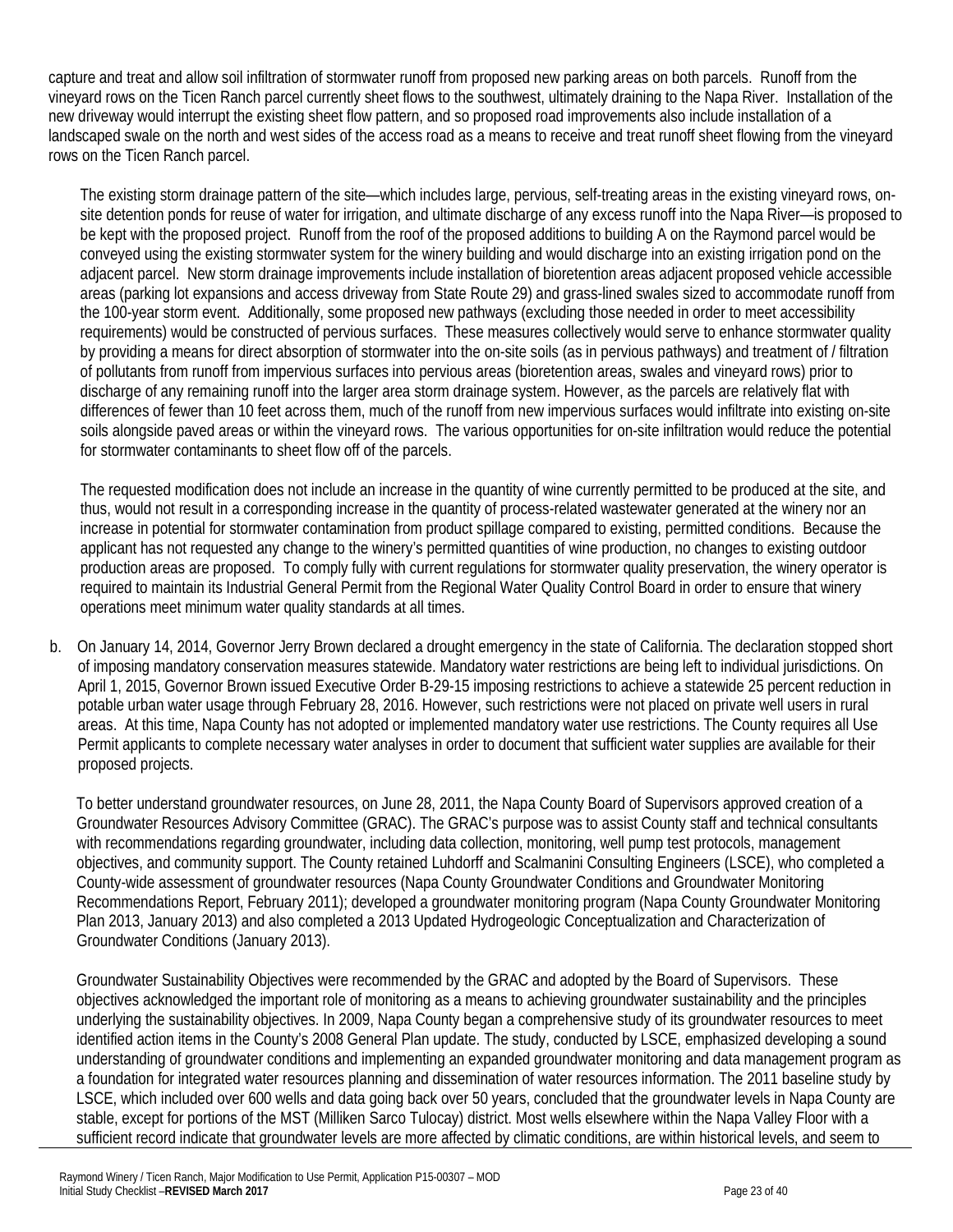recover from dry periods during subsequent wet or normal periods. The LSCE study also concluded that, on a regional scale, there appear to be no current groundwater quality issues except north of Calistoga (mostly naturally occurring boron and trace metals) and in the Carneros region (mostly salinity). LSCE prepared the 2014 Annual Groundwater Monitoring Report, presented to the Napa County Board of Supervisors on March 3, 2015.

Thresholds for water use have been established by the Napa County Department of Public Works, using reports by the United States Geological Survey (USGS), the GRAC recommendations, and the LSCE reports. These reports are the result of water resources investigations performed by the USGS in cooperation with the Napa County Flood Control and Water Conservation District and LSCE. The County has concluded that the annual one acre-foot of water per parcel acre criteria on the Valley Floor has proven to be both scientifically and operationally adequate. Any project that reduces water usage or any water usage that is at or below the established threshold is assumed not to have a significant effect on groundwater levels.

Concurrently with the submittal of the use permit modification application, the applicant's engineer submitted an estimate of water use associated with the requested use permit modification. As noted in the project description, above, no increases in wine production are proposed. Existing vineyard on both parcels would be substantially maintained, with the exclusion of a small amount of vineyard acreage (less than a half-acre) to be removed for parking and driveway installations; this elimination of vineyard acreage would have the effect of reducing water use associated with vineyard irrigation, albeit marginally. Thus, additional landscaping on the Ticen Ranch parcel and approval of the requested recognition of increase in employment have the effect of increasing the winery's water use by an estimated 0.9 acre-feet of water per year over existing entitlements.

|                                     | <b>Existing Entitlement</b><br>(acre-feet / year) | <b>Current Use</b><br>(acre-feet / year) | Proposed Modification<br>(acre-feet / year) |
|-------------------------------------|---------------------------------------------------|------------------------------------------|---------------------------------------------|
| <b>Production/Winery Processing</b> | 13.8                                              | 13.8                                     | 13.8                                        |
| Employees                           | 0.6                                               | 1.4                                      | 1.4                                         |
| <b>Tasting Room Visitors</b>        | 1.4                                               | 1.4                                      | 1.4                                         |
| <b>Marketing Event Attendees</b>    | 0.4                                               | 0.4                                      | 0.4                                         |
| Landscaping                         | 15.6                                              | 15.6                                     | 15.7                                        |
| Vineyard                            | 42.2                                              | 42.2                                     | 42.2                                        |
| <b>Frost Protection</b>             | 15.9                                              | 15.9                                     | 15.9                                        |
| <b>TOTAL</b>                        | 89.9                                              | 90.7                                     | 90.8                                        |

Comparison Estimated Water Use of Requested Use Permit Modification vs. Existing Entitlement

Accounting for all existing **permitted** and requested uses and operations on the 60.2-acre Raymond Winery parcel, the 25.48-acre Ticen Ranch parcel, and the 27.68-acre Raymond vineyard parcel (APN 030-050-031) east of the winery, water usage under the requested use permit modification is conservatively estimated at approximately 90.8 acre-feet per year, before including any reduction in water demand as a result of the winery's reuse of process wastewater for vineyard irrigation **or accounting for any year in which the winery does not produce its maximum permitted quantity of wine**. (Although no discretionary approval is requested for the 27.68-acre Raymond vineyard parcel, the well located on the parcel provides irrigation water to the Raymond Winery parcel, and so it is included in this discussion. **Additionally, while the winery is permitted to produce 750,000 gallons of wine per year, and this production level was analyzed in the decision-making process associated with Use Permit U-89-46, the winery's actual production in calendar year 2016 was approximately 450,000 gallons, so that actual water use is less than the estimated water use reflected in the table, above.**) With a combined acreage of 113.4 acres between the three parcels, the conservatively estimated 90.8 acre-feet per year of water usage for the winery and accessory uses is below the one acre-foot per acre of property that the County has established as a sustainable level of groundwater extraction for properties located on the valley floor.

c-f. Both the Raymond and Ticen Ranch parcels are generally flat, having slopes of less than five percent, and as noted in the Geology and Soils discussion of this initial study, the soil type on the properties (Pleasanton loam, 0-2 percent slopes) has low erosion potential. Grading on the property in order to construct new parking stalls, the proposed driveway and additions to building A would not substantially alter the currently flat characteristics of the parcels, though as noted below, they would reduce the pervious surface area on both properties. There are no streams or rivers on or immediately adjacent to either property that would be modified as a result of construction on either parcel; thus, no physical changes or new development would occur within any stream river setback areas required by County Code Chapter 18.108.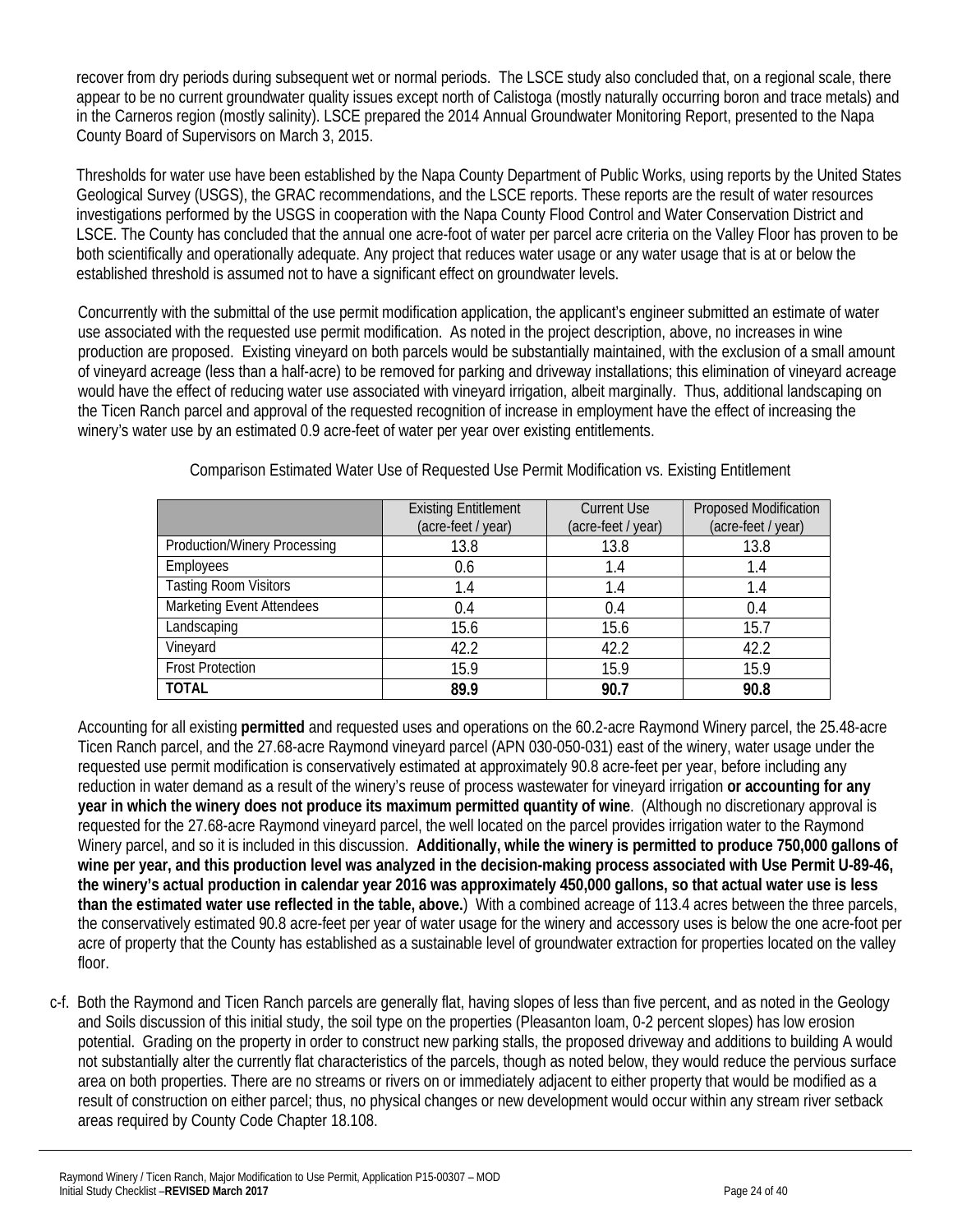New impervious surfaces proposed with the modification include the asphaltic surfaces in the proposed parking lot expansion and new access driveway from State Route 29. These additions would reduce the pervious area on the properties and would increase the volume of stormwater runoff from the site. During installation of parking lot and driveway modifications, the applicant's contractors must comply with the County's stormwater pollution prevention plan (SWPPP) requirements to ensure that best management practices (BMPs) are adopted in order to minimize the amount of sediment and other pollutants leaving the site during construction activities. The following condition regarding stormwater control, which will require the incorporation of BMPs during development, is a standard site improvement and engineering services-specific condition that would apply to the project, if approved:

### *The permittee shall comply with all construction and post-construction storm water pollution prevention protocols as required by the County Engineering Services Division, and the State Regional Water Quality Control Board (SRWQCB).*

During construction, the project would have a less than significant impact on water quality with the implementation of Best Management Practices required by the standard conditions of approval. Post-construction, the stormwater quality preservation measures described in subsection a, above, would facilitate on-site treatment and infiltration of stormwater runoff from proposed new impervious surfaces on both properties.

g-i. No new residences are proposed with this modification. According to Napa County's environmental resource mapping (Floodplain and Dam Levee Inundation layers), existing winery buildings, proposed expansions thereto, and existing and proposed hospitality buildings are outside of the 100-year as well as the 500-year floodplains, as well as, dam failure inundation areas. Approximately two acres in the southeastern corner of the Raymond parcel are within the 100-year floodplain; the 500-year floodplain encompasses a larger area of the Raymond parcel, approximately five acres also in the southeastern corner, extending toward the existing process wastewater treatment ponds. No portion of the Ticen Ranch parcel is within an identified floodplain.

 While planted grapevines on the Raymond parcel might incur damage as a result of flooding of the Napa River, as might occur with extended duration rainstorms, the residence on-site and the winery's occupied structures (such as offices, employee work and break rooms and hospitality areas within the existing buildings and proposed additions) would be outside of 100- and 500-year floodplains, would not be damaged, and would not, therefore, have the potential to impede, redirect or otherwise alter flooding potential in the general vicinity. Both properties are also outside of the boundaries of the areas of potential inundation from failure of the Bell Canyon and Conn Creek dams, the two closest dams located approximately five miles northwest and three miles east of the Raymond and Ticen Ranch parcels

j. In coming years, higher global temperatures are purported to raise sea level by expanding ocean water, melting mountain glaciers and small ice caps, and causing portions of Greenland and the Antarctic ice sheets to melt. The National Research Council and California Coastal Commission estimate that the sea level along the central and southern California coast will rise between 17 and 66 inches between the year 2000 and 2100.

Both the Raymond and Ticen Ranch parcels are located well inland of the Pacific Ocean coast and the shores of the San Pablo Bay where risk of inundation by seiche or tsunami tends to occur, and both parcels are located approximately 175 to 195 feet above mean sea level and are not anticipated to be affected by projected rises in sea level. Thus, both parcels have minimal risk for damages or injuries related to seiches or tsunamis. Both parcels are also predominantly flat, with slopes of zero to five percent; therefore, the proposed project is not likely to subject persons or structures to risk of damage as a result of landslide or mudflow.

# Mitigation Measures: None required.

| Χ. | LAND USE AND PLANNING. Would the project:         | Potentially<br>Significant<br>Impact | Less Than<br>Significant<br>With<br>Mitigation<br>Incorporation | Less Than<br>Significant<br>Impact | No Impact |
|----|---------------------------------------------------|--------------------------------------|-----------------------------------------------------------------|------------------------------------|-----------|
|    |                                                   |                                      |                                                                 |                                    |           |
|    | Physically divide an established community?<br>a) |                                      | $\Box$                                                          | ⊠                                  |           |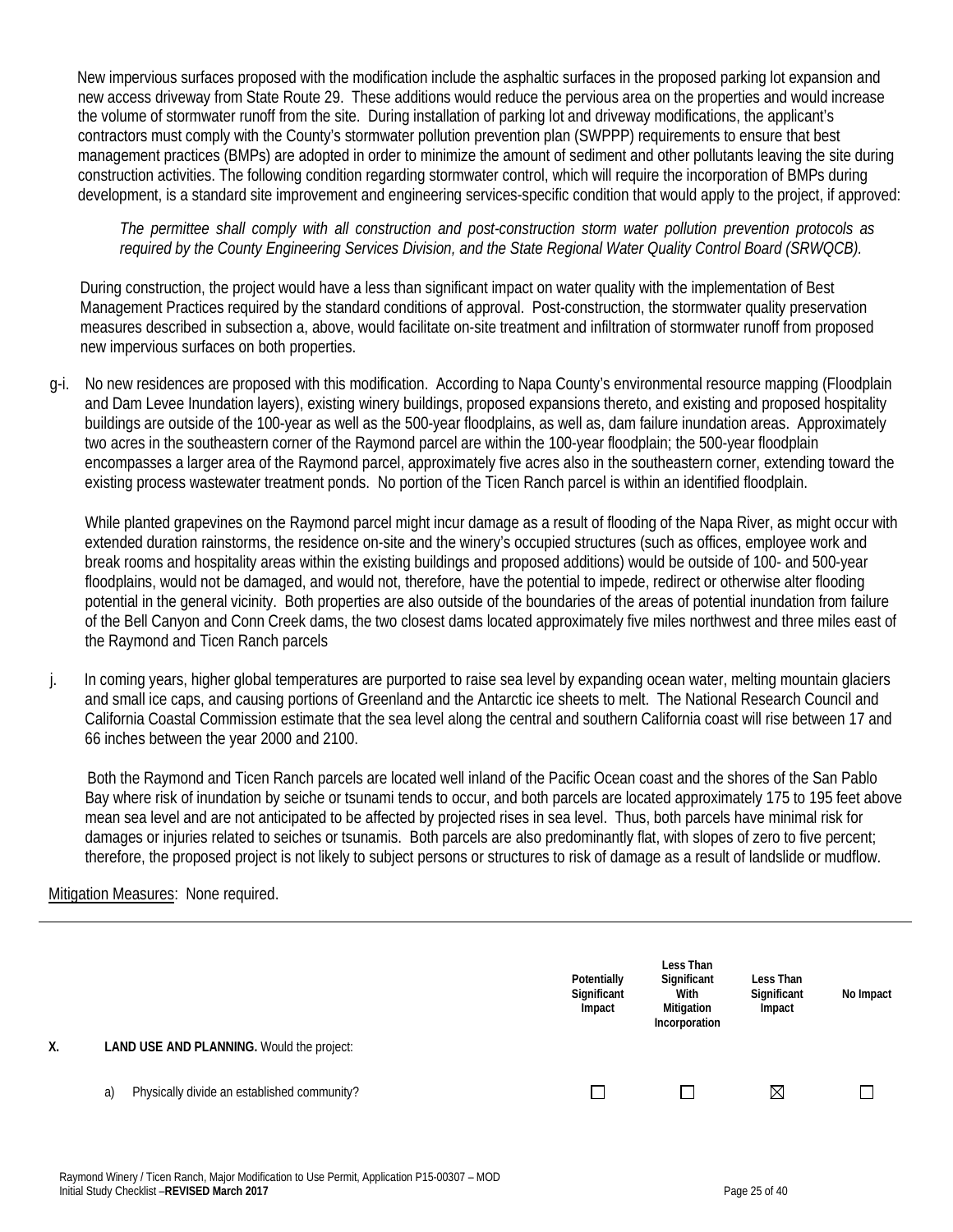|    |                                                                                                                                                                                                                                                                                                                   | Potentially<br>Significant<br>Impact | Less Than<br>Significant<br>With<br>Mitigation<br>Incorporation | Less Than<br>Significant<br>Impact | No Impact |
|----|-------------------------------------------------------------------------------------------------------------------------------------------------------------------------------------------------------------------------------------------------------------------------------------------------------------------|--------------------------------------|-----------------------------------------------------------------|------------------------------------|-----------|
| b) | Conflict with any applicable land use plan, policy, or regulation of an agency with<br>jurisdiction over the project (including, but not limited to the general plan, specific<br>plan, local coastal program, or zoning ordinance) adopted for the purpose of<br>avoiding or mitigating an environmental effect? |                                      |                                                                 | $\bowtie$                          |           |
| C) | Conflict with any applicable habitat conservation plan or natural community<br>conservation plan?                                                                                                                                                                                                                 |                                      |                                                                 | ⋈                                  |           |

- a. Both the Raymond and Ticen Ranch parcels are developed with winery and/or residential structures, with the majority of both parcels planted with grape vines. Land uses on surrounding parcels in the vicinity of both parcels are also predominantly agricultural and rural residential and include wineries, such as Del Dotto Family Winery, Franciscan Winery, Sullivan Family Estates and Whitehall Lane, with grape processing and accessory uses. None of the surrounding uses off-site would be physically modified (as by demolition of an existing structure or division of land), and as such, the existing vineyard, residential and winery uses, and proposed addition of winery accessory use to the Ticen Ranch parcel, would integrate with the property's surroundings rather than divide an existing, established community.
- b. By continuing to facilitate use of the property for agricultural use, inclusive of agricultural product processing (winemaking from grapes) and related, accessory uses, the requested use permit modification is generally consistent with the uses envisioned and as described in General Plan Goal AG/LU-1 and Policies AG/LU-1, AG/LU-2. The proposed project is also consistent with General Plan Policy AG/LU-9, which was specifically adopted by the Board of Supervisors as a mitigation measure of the General Plan environmental impact report (EIR), and is intended to prioritize preservation of farmland in the County. Napa County Code Section 18.16.030 also identifies wineries as conditionally permitted uses within the AP District where the site is located.

Water demand generated by the proposed winery would be in line with General Plan goals supporting prioritization of groundwater for agricultural purposes (Goal CON-11). Without taking deductions for vineyard irrigation using process water that currently occurs on the Raymond-owned parcels, both existing and projected water use would serve an agricultural use on the property and would be below the one acre-foot per parcel-acre per year threshold identified in the County's Water Availability Analysis Guidelines as a sustainable water use level in non-deficient groundwater areas on the Valley Floor. (Also see discussion under Hydrology and Water Quality section of this Initial Study.)

Restoration of the Ticen Ranch residence, estimated to be over 120 years old, and removal of its non-original additions, would be consistent with General Plan Policies CC-19 and CC-26.5, which support evaluation and preservation of resources from the County's history (Community Character Policy CC-26.5 was also adopted as a General Plan EIR mitigation measure). Lastly, it is noted that the existing roof-mounted photovoltaic array, installed in 2013 by the current winery owner, is consistent with adopted General Plan goals (CON-68, CON-70) that encourage the County and permittees to pursue use of renewable energy sources as a means to reduce greenhouse gas emissions.

As indicated in previous sections of this document, the proposed site modifications and building remodels and rehabilitations to accommodate winery accessory use on-site would be outside of designated waterway setbacks and include measures for treatment of stormwater runoff from new site improvements. The proposed winery would therefore be consistent with adopted policies and zoning regulations intended to preserve water quality and water resources, such as those contained in Napa County Code Chapter 18.108 and referenced in General Plan Policy CON-19 (which prohibit new development proximate to waterways – also see section IV above), as well as General Plan Policy CON-48. Together, these policies and programs have been adopted by the County as regulations and General Plan EIR mitigation measures in order to preserve the quality of watersheds in support of the County's agricultural goals.

c. There is no HCP or NCCP that has been adopted or is being implemented in unincorporated Napa County.

# Mitigation Measures: None required.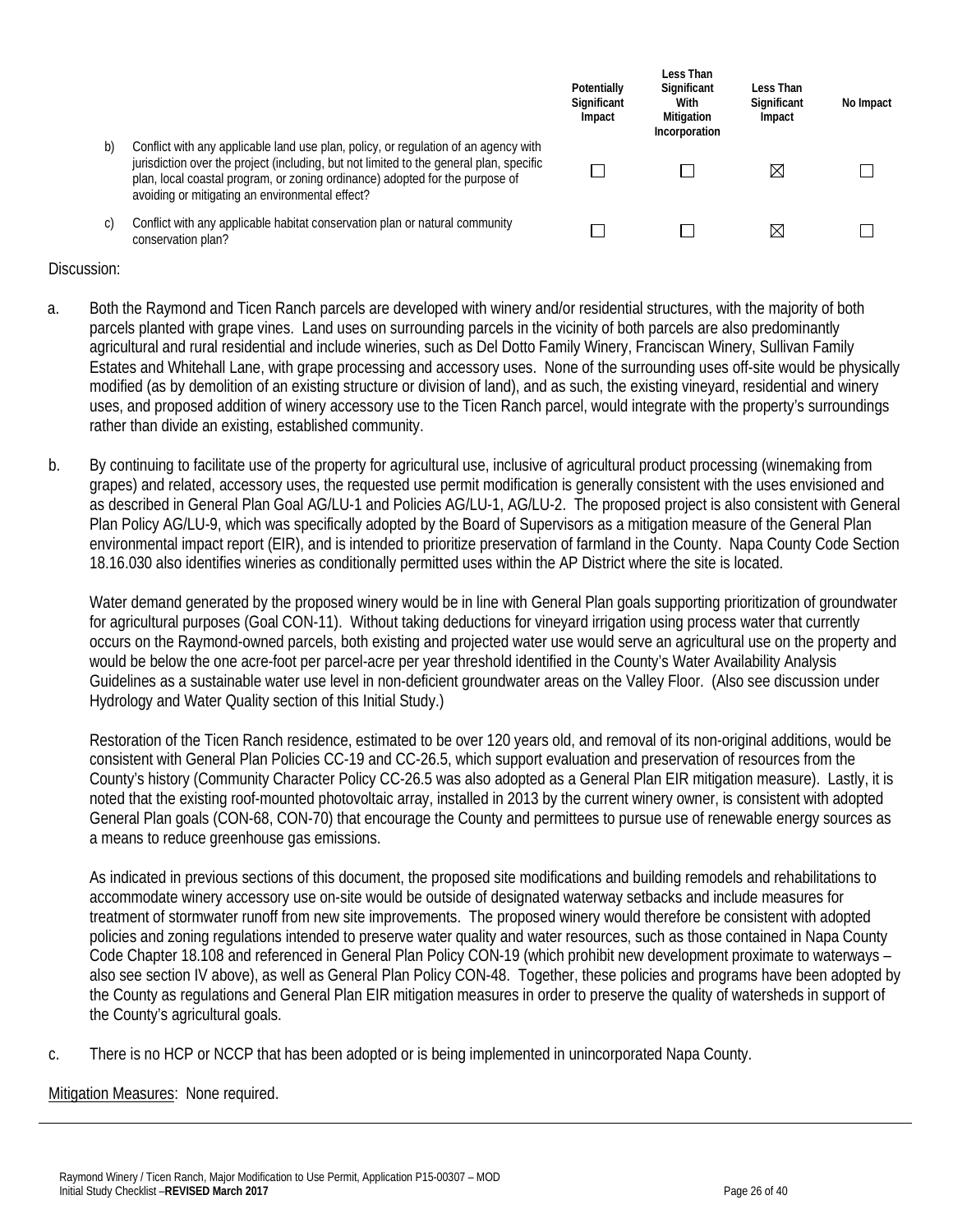|     |    |                                                                                                                                                                       | Potentially<br>Significant<br>Impact | Less Than<br>Significant<br>With<br>Mitigation<br>Incorporation | Less Than<br>Significant<br>Impact | No Impact   |
|-----|----|-----------------------------------------------------------------------------------------------------------------------------------------------------------------------|--------------------------------------|-----------------------------------------------------------------|------------------------------------|-------------|
| XI. |    | <b>MINERAL RESOURCES.</b> Would the project:                                                                                                                          |                                      |                                                                 |                                    |             |
|     | a) | Result in the loss of availability of a known mineral resource that would be of<br>value to the region and the residents of the state?                                |                                      |                                                                 |                                    | $\boxtimes$ |
|     | b) | Result in the loss of availability of a locally-important mineral resource recovery<br>site delineated on a local general plan, specific plan or other land use plan? |                                      |                                                                 |                                    | $\boxtimes$ |

a/b. There are no impacts anticipated to occur with respect to mineral resources as a result of the proposed modification of a winery on the subject site. As described in Chapter 2 of the Napa County Baseline Data Report (BDR; 2005), mineral resources mostly occur in the southern and northern areas of the County, generally at higher elevations than the valley floor where the subject site is located. BDR Figure 2.2 identifies no mineral mining resources on or in the vicinity of the winery and vineyard site.

The proposed use permit would continue the agricultural use of the site and would not result in permanent, full conversion of the agricultural property to urban development and land uses. Thus, the amendment would continue to have no impact on known mineral resources.

#### **Mitigation Measures: None required.**

|      |            |                                                                                                                                                                                                                                                                           | Potentially<br>Significant<br>Impact | Less Than<br>Significant<br>With<br>Mitigation<br>Incorporation | Less Than<br>Significant<br>Impact | No Impact   |
|------|------------|---------------------------------------------------------------------------------------------------------------------------------------------------------------------------------------------------------------------------------------------------------------------------|--------------------------------------|-----------------------------------------------------------------|------------------------------------|-------------|
| XII. |            | NOISE. Would the project result in:                                                                                                                                                                                                                                       |                                      |                                                                 |                                    |             |
|      | a)         | Exposure of persons to or generation of noise levels in excess of standards<br>established in the local general plan or noise ordinance, or applicable standards<br>of other agencies?                                                                                    |                                      |                                                                 | ⊠                                  |             |
|      | b)         | Exposure of persons to or generation of excessive groundborne vibration or<br>groundborne noise levels?                                                                                                                                                                   |                                      |                                                                 | ⊠                                  |             |
|      | C)         | A substantial permanent increase in ambient noise levels in the project vicinity<br>above levels existing without the project?                                                                                                                                            |                                      |                                                                 | ⊠                                  |             |
|      | d)         | A substantial temporary or periodic increase in ambient noise levels in the<br>project vicinity above levels existing without the project?                                                                                                                                | $\mathsf{L}$                         | ΙI                                                              | ⊠                                  |             |
|      | $\epsilon$ | For a project located within an airport land use plan or, where such a plan has<br>not been adopted, within two miles of a public airport or public use airport, would<br>the project expose people residing or working in the project area to excessive<br>noise levels? |                                      |                                                                 |                                    | $\boxtimes$ |
|      | f)         | For a project within the vicinity of a private airstrip, would the project expose<br>people residing or working in the project area to excessive noise levels?                                                                                                            |                                      |                                                                 |                                    | $\boxtimes$ |

Discussion:

a/b. The proposed project would cause a temporary increase in noise levels as a result of construction of the building and site modifications. Much of the construction (specifically, that which would convert winery space to hospitality space) would occur inside of the existing winery building on the Raymond parcel and inside of the barn and residence on the Ticen Ranch parcel, with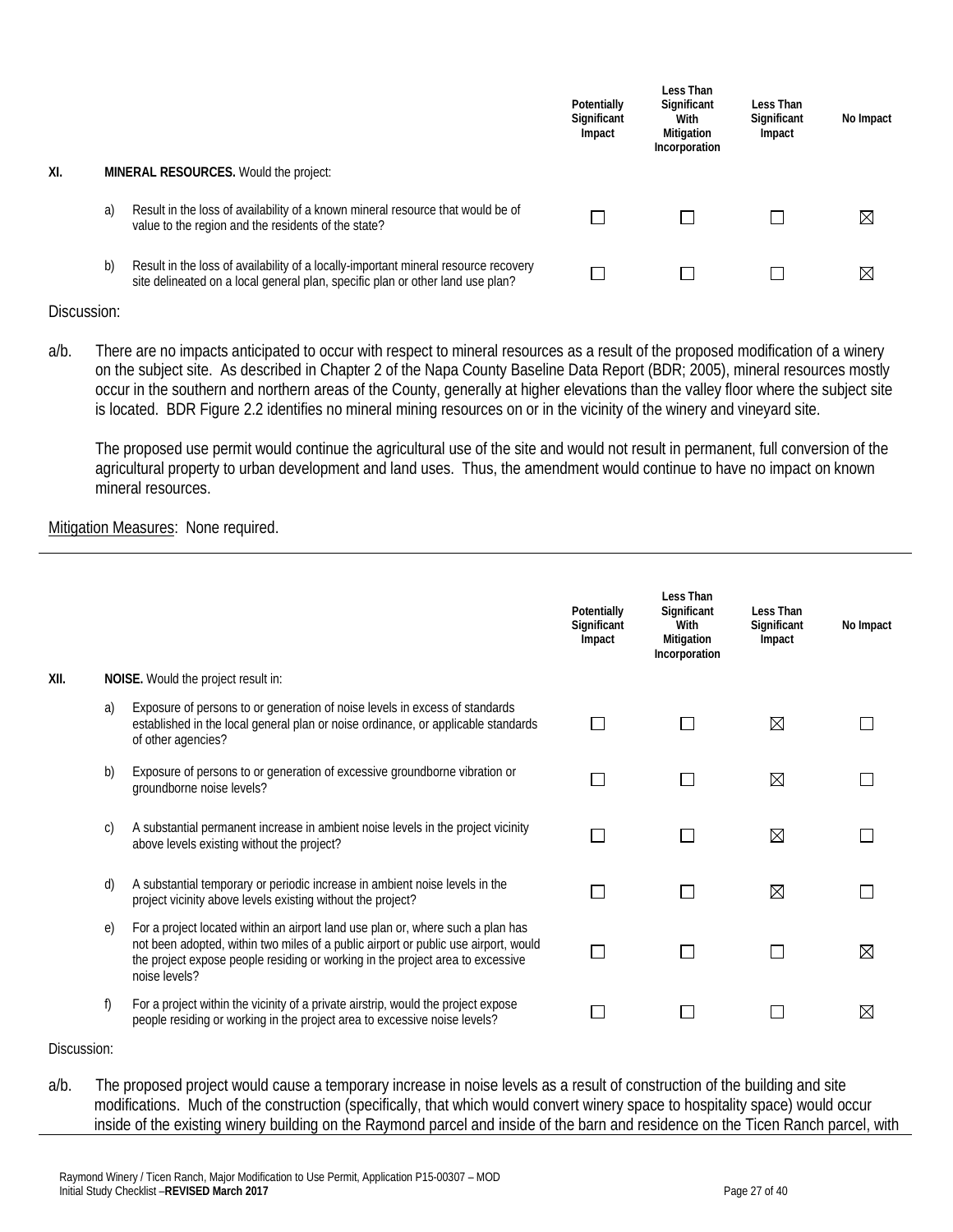the walls of the existing structures providing sound attenuation for construction activities. However, other improvements including construction of the parking lot and vineyard viewing platform, construction of winery building additions on the Raymond parcel, demolition of the Ticen Ranch garage, and restoration of the exterior of the Ticen Ranch residence, would occur outside of existing structures. **Examples of construction equipment that would be associated with site improvements include concrete mixing trucks and bulldozers for grading of the new access road, along with handheld tools typically used in wood- or steel-frame building construction including pneumatic tools such as nail guns and sanders. Noise levels generated from these tools and equipment have been measured as high as 90 decibels at 50 feet from the source (https://www.fhwa.dot.gov/environment/noise/construction\_noise/handbook/handbook09.cfm). With a six-decibel reduction in noise levels per doubling of distance from the source, and with the County's noise threshold of 75 dBA during daytime hours for construction noise effects on residential uses (County Code Section 8.16.080), a residence located within 400 feet of the location of construction activities could potentially be affected by construction noise generated by renovation, construction or demolition activities associated with the project. As the closest receptors (offsite residences) to a potential construction location (in this case, demolition of the swimming pool and construction of the driveway at the Ticen Ranch property frontage) are over 400 feet from those potential noise sources, constructionrelated noise impacts of the project are within County Code limits and considered less than significant. Nonetheless, the project would be subject to** S**s**tandard conditions of development in Napa County **that** are intended to reduce to acceptable levels the potential impacts of construction-related noise on neighboring uses, by requiring mufflers on construction equipment, prohibiting operation of noise-disturbing construction tools or equipment between the hours of 7:00 p.m. and 7:00 a.m., and limiting construction noise levels measured at property lines to 75 A-weighted decibels (dBA, a measurement of sound that mimics human hearing by de-emphasizing low- and very-high frequency sound) between the hours of 7:00 a.m. and 7:00 p.m.:

*Construction noise shall be minimized to the greatest extent practical and allowable under State and local safety laws. Construction equipment muffling and hours of operation shall be in compliance with County Code Chapter 8.16. Equipment shall be shut down when not in use. Construction equipment shall normally be staged, loaded, and unloaded on the project site. If project terrain or access road conditions require construction equipment to be staged, loaded, or unloaded off the project site (such as on a neighboring road or at the base of a hill), such activities shall only occur between the hours of 8:00 a.m. to 5:00 p.m. Exterior winery equipment shall be enclosed or muffled and maintained so as not to create a noise disturbance in accordance with the County Code. There shall be no amplified sound system or amplified music utilized outside of approved, enclosed, winery buildings.*

c/d. The application includes a request to modify the marketing program defined under Use Permit No. U-89-46 approved in February 1991. Use Permit No. U-89-46 established a marketing program for the Raymond Winery, with frequency of and attendance at marketing events consistent with the current request; however, the current use permit modification request would specify an allowance for the winery to conduct up to half of its marketing events outdoors, in the existing lawn and pool areas near the existing residence on the Raymond parcel, in the existing biodynamic garden area on the Raymond parcel, and in the proposed landscaped picnic area on the east side of the residential building on the Ticen Ranch parcel. Duration of each event would span three- to four-hour increments, with no event beginning before 10:00 a.m. or ending later than 10:00 p.m. (Note that this is an adjustment to the current entitlement under U-89-46, which allows events to begin as early as 11:00 a.m. and end as late as 11:00 p.m., except that events may not start or end between 4:00 and 6:30 p.m.) The on-site consumption of wine is also requested to be allowed in the same locations as outdoor marketing events.

The proposed project involves changes to the approved marketing program that have the potential to generate higher noise levels, compared to existing conditions, as a result of the proposed occurrence of events outdoors. In December 2012, as a component of the now withdrawn Major Modification to Use Permit, Application P11-00156, the winery operator commissioned an acoustical study that concluded that noise impacts of outdoor events as then-proposed would not have significant impacts on nearby sensitive receptors, provided that monitor speakers are oriented away from residences on Zinfandel Lane and events with amplified sound are required to end no later than 10:00 p.m.

The current Major Modification to Use Permit, Application P15-00307, differs from the previous, withdrawn application in that it includes an exclusion of amplified music and includes a marketing schedule that specifies marketing events concluding at 10:00 p.m. Such elements of the current request are consistent with recommendations of the 2012 acoustical study for reduction of noise impacts. It is also noted that the ending time of events (proposed to be adjusted from 11:00 p.m. to 10:00 p.m.) is more consistent with current County Code regulations in chapter 8.16, which establish "quiet hours" as those hours between 10:00 p.m. and 7:00 a.m.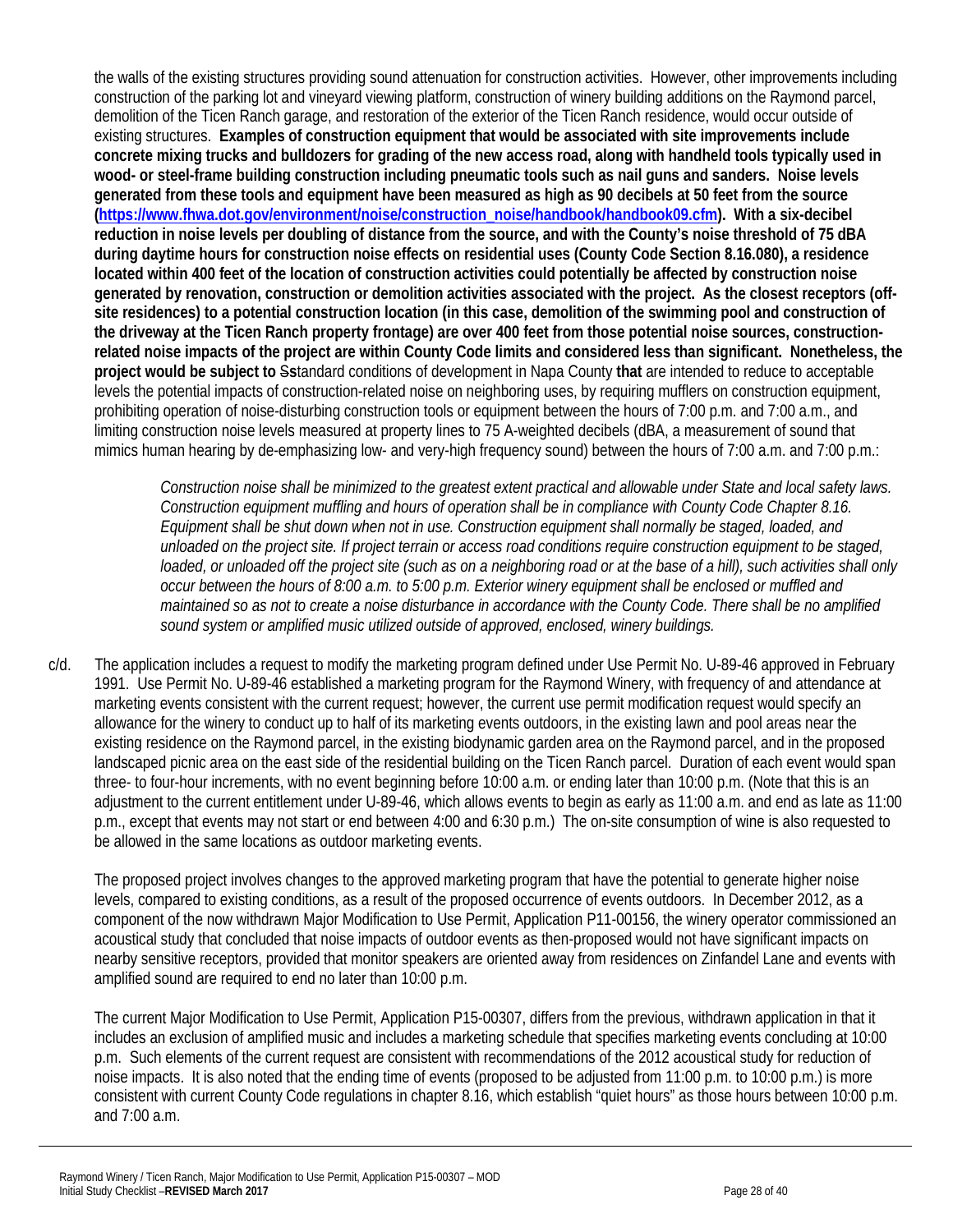Additional regulations contained within County Code Chapter 8.16 establish exterior noise criteria for various land uses in the County. As described in Project Setting, above, land uses that surround the Raymond and Ticen Ranch parcels are predominantly agricultural (vineyard) and low-density residential developments. Based on the standards in County Code section 8.16.070, noise levels may not exceed 50 decibels during daytime hours (7:00 a.m. to 10:00 p.m.) or 45 decibels during nighttime hours (10:00 p.m. to 7:00 a.m.) at the exterior of a residential structure or residential use on a portion of a larger property. Given the predominant land uses around both parcels, noise impacts of a proposed project would be considered bothersome and potentially significant if sound generated by it had the effect of creating volume exceedances more than 50 percent of the time (i.e., 30 minutes in any hour).

Wheeler Lane, from which the Raymond parcel has its current vehicular access, is a private road that also provides access to several residentially-developed parcels to the north and east of the Raymond Winery buildings. The nearest residence to the Raymond Winery is approximately 500 feet northeast of the lawn near the proposed reflecting pond, the closest of the winery's three proposed outdoor marketing event areas. Under the proposed project, the largest outdoor event that would occur on the Raymond parcel would have an attendance of no more than 100 people, and all events would end by 10:00 p.m.

Noise sampling performed under County authority, as part of the analysis for the Bell Winery use permit modification (P13-00055), measured sound from an 85-person event using a meter placed 123 feet from the sound source (event). Measurements taken from that sound meter indicated that sound from the event exceeded 56 decibels 50 percent of the time, while equivalent (average) noise level was 60 decibels. Given the comparable size of this observed event to the largest outdoor event requested by the Raymond Winery operators, and a similar distance between event areas and State Route 29 (approximately 1,900 feet in the case of Bell Winery, and 1,750 feet in the case of Raymond) these noise levels are considered similar to what would be observed from an outdoor event at the Raymond parcel; however, these levels are also considered to be conservative given that the Bell Winery event had a live music act, and Raymond Winery proposes no outdoor amplified sound. Thus, using the Bell Winery study as a comparable, and applying a six-decibel reduction per doubling of distance from the noise source, it is anticipated that exterior noise experienced at the nearest residence on Wheeler Lane (estimated 44 decibels for half of the event duration, and an average of 48 decibels for the duration of the event) would not exceed the County Code standard of 50 decibels during 50 percent of daytime hours. Outdoor events are also proposed to occur in the proposed garden area behind (east of) the Ticen Ranch house; however, it is noted that the closest residence to the Ticen Ranch house is approximately 700 feet to the west, on the opposite side of State Route 29, and so would also not experience noise levels in excess of County standards as a result of outdoor events conducted on the Ticen Ranch parcel.

Another potential noise source associated with the proposal is the sound of visitors' dogs barking during their temporary stay at the winery's pet comfort station. Sound generated from the pet comfort station is anticipated to be less than significant, given the structure's small size and limited capacity for sheltering pets, its partial enclosure by building walls, and the location of the pet comfort station on the opposite side of winery building A and 400 feet further from the nearest residence on Wheeler Lane as the lawn near the proposed reflecting pond (referenced above). The additional distance and the walls of the winery building would serve as additional buffers to reduce the sounds generated by pets at the pet comfort station.

The project statement submitted with this major modification application indicates that the requested marketing plan excludes outdoor amplified music at marketing events authorized under the winery's use permit. It is noted, however, that County Code Chapter 5.36 allows amplified music on occasion for licensed temporary events. Consistent with County Code, the winery operator or any owner of a business in unincorporated Napa County areas may file an application for a temporary event that includes outdoor, amplified music. No temporary events are proposed as part of this project, although such events do occur at wineries and have legally occurred at Raymond Winery in the past. Thus, occurrence of future temporary events at the winery on the Raymond parcel would be a continuation of an existing condition on that property; requests for temporary events on the Ticen Ranch parcel would be a change in use, and should the winery operation submit a future request for a temporary event on the Ticen Ranch parcel, that request would be evaluated for compliance with the County's Noise Ordinance (County Code Chapter 8.16) as part of the County staff's review of the temporary event application.

e/f. The winery and proposed modifications thereto would not expose people to excessive noise levels associated with air traffic, as no private landing facility is proposed with the requested modification, and the neither the Raymond nor Ticen Ranch parcels is within two miles of any public or private airport or airstrip. The closest, operating, private landing facility is a helipad operated by St. Helena Hospital, located at 10 Woodland Drive, over four miles northwest of the northernmost boundary of the Raymond parcel. Angwin Airport/Parrett Field, a public use airport owned by Pacific Union College, is over 5.5 miles north the proposed project site.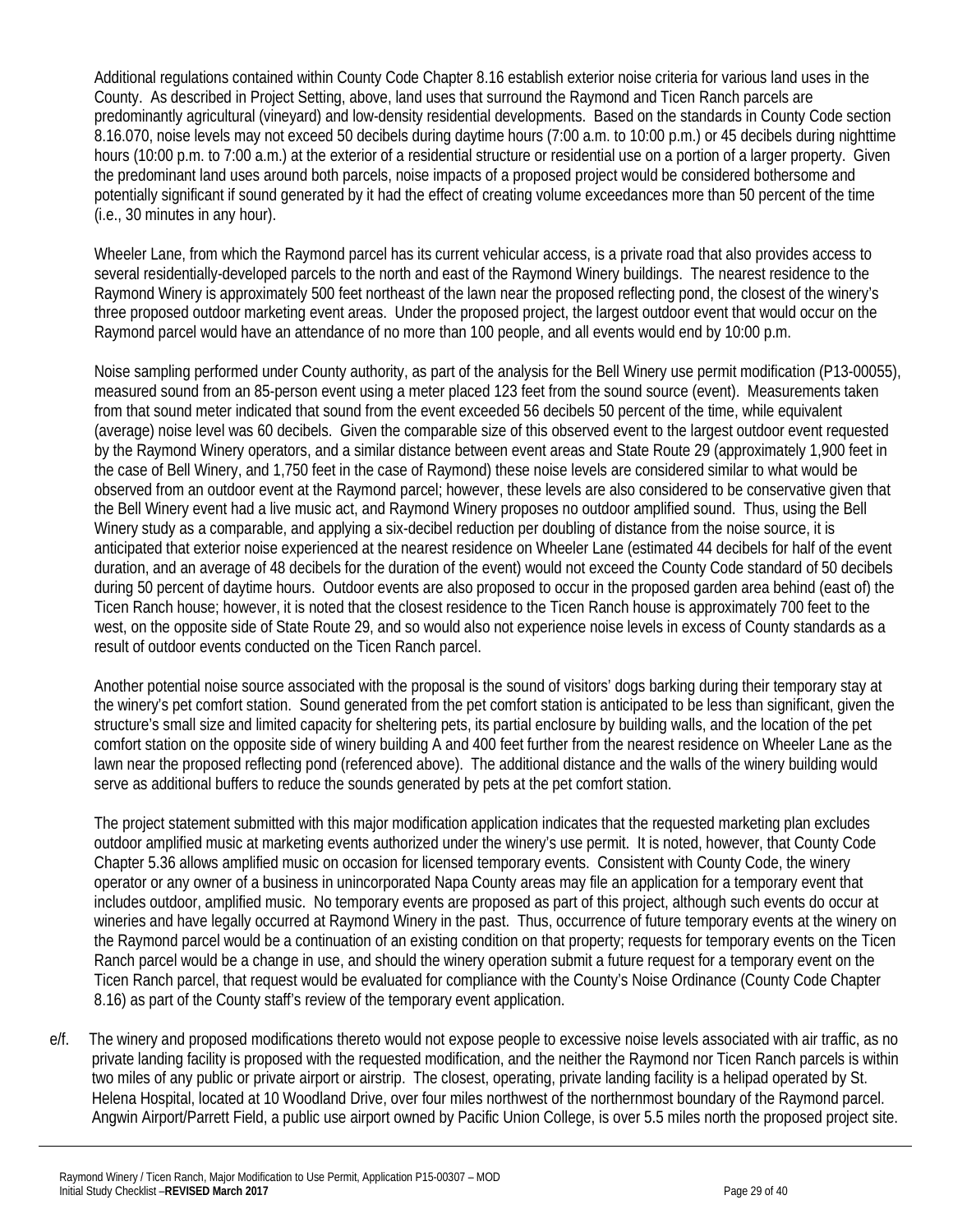| XIII. |    | <b>POPULATION AND HOUSING.</b> Would the project:                                                                                                                                                            | Potentially<br>Significant<br>Impact | Less Than<br>Significant<br>With<br>Mitigation<br>Incorporation | Less Than<br>Significant<br>Impact | No Impact |
|-------|----|--------------------------------------------------------------------------------------------------------------------------------------------------------------------------------------------------------------|--------------------------------------|-----------------------------------------------------------------|------------------------------------|-----------|
|       | a) | Induce substantial population growth in an area, either directly (for example, by<br>proposing new homes and businesses) or indirectly (for example, through<br>extension of roads or other infrastructure)? |                                      |                                                                 | ⊠                                  |           |
|       | b) | Displace substantial numbers of existing housing, necessitating the construction<br>of replacement housing elsewhere?                                                                                        |                                      |                                                                 | ⊠                                  |           |
|       | C) | Displace substantial numbers of people, necessitating the construction of<br>replacement housing elsewhere?                                                                                                  |                                      |                                                                 | ⊠                                  |           |

- a. Other than a new on-site access road and on-site wastewater treatment facility improvements to serve exclusively the winery's operations, no new infrastructure is proposed that might induce growth by extending service outside of the boundaries of either property. The proposed modification would facilitate ongoing operation of an existing winery; the proposed merger of the 25.48 acreTicen Ranch parcel with the Raymond parcel would eliminate the potential for establishment of a separate winery operating as a separate business on the Ticen site.
- b/c. The AP District zoning of the parcel allows one single-family residence per legal lot. Each parcel currently has a single-family residence, with only the residential use on the Raymond parcel proposed to be maintained with the operation of the winery, consistent with the property's zoning. The existing residences on the Ticen Ranch parcel are proposed to be demolished (accessory apartment residence) or converted to winery accessory use (main residence); however, no residents would be displaced by the demolition and conversion of this small quantity of units, as both units are currently unoccupied and have been so for several years. Thus, no residents would be displaced as a result of the proposed use permit modification.

#### Mitigation Measures: None required.

| XIV. |    |     | <b>PUBLIC SERVICES.</b> Would the project result in:                                                                                                                                                                                                                                                                                                                                                     | Potentially<br>Significant<br>Impact | Less Than<br>Significant<br>With<br>Mitigation<br>Incorporation | Less Than<br>Significant<br>Impact | No Impact |
|------|----|-----|----------------------------------------------------------------------------------------------------------------------------------------------------------------------------------------------------------------------------------------------------------------------------------------------------------------------------------------------------------------------------------------------------------|--------------------------------------|-----------------------------------------------------------------|------------------------------------|-----------|
|      | a) |     | Substantial adverse physical impacts associated with the provision of new or<br>physically altered governmental facilities, need for new or physically altered<br>governmental facilities, the construction of which could cause significant<br>environmental impacts, in order to maintain acceptable service ratios, response<br>times or other performance objectives for any of the public services: |                                      |                                                                 |                                    |           |
|      |    | i)  | Fire protection?                                                                                                                                                                                                                                                                                                                                                                                         |                                      |                                                                 | ⊠                                  |           |
|      |    | ii) | Police protection?                                                                                                                                                                                                                                                                                                                                                                                       |                                      |                                                                 | Χ                                  |           |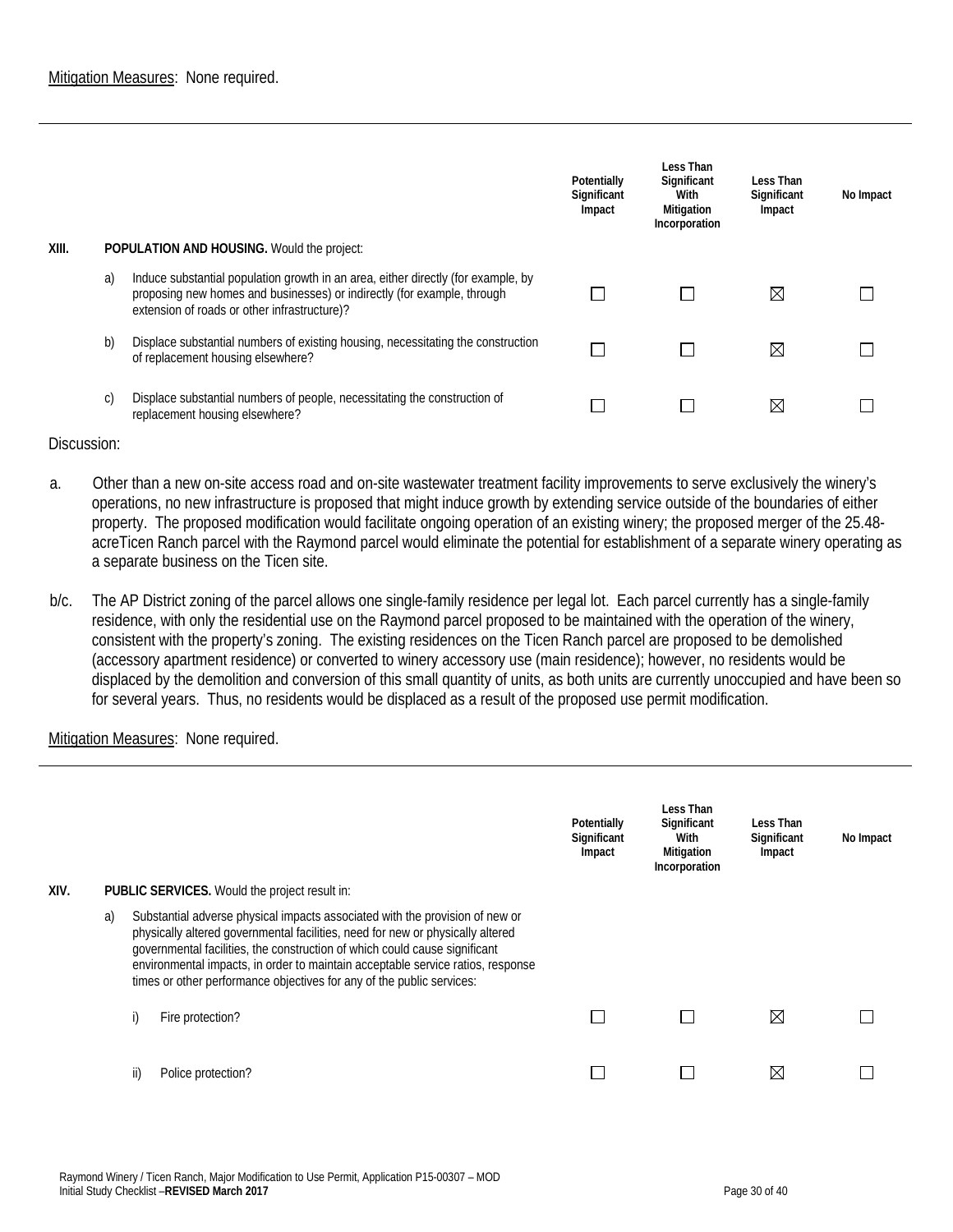|      |                          | Potentially<br>Significant<br>Impact | Less Than<br>Significant<br>With<br>Mitigation<br>Incorporation | Less Than<br>Significant<br>Impact | No Impact |
|------|--------------------------|--------------------------------------|-----------------------------------------------------------------|------------------------------------|-----------|
| iii) | Schools?                 |                                      |                                                                 | ⊠                                  |           |
| iv)  | Parks?                   | $\blacksquare$                       |                                                                 | ⊠                                  |           |
| V)   | Other public facilities? |                                      |                                                                 | ⊠                                  |           |

a. The property is located within the service areas of both the Napa County Sheriff's Department (Beat 4) as well as the Napa County Fire Department. Throughout the construction process, the proposed winery building and improvements, if approved, would be inspected by County building inspectors and fire officials in order to ensure that the structures and vehicle access ways are built in accordance with current Building and Fire Codes applicable at the time of building permit application. Proposed improvements include installation of two additional, 10,000-gallon water storage tanks for storage of water for fire suppression, to ensure adequate flows during response to a fire emergency.

If approved, the requested use permit would facilitate the continued operation and expansion of an existing winery on-site of an existing vineyard. The proposed project scope does not include construction of any new residential units nor accompanying introduction of new residents that would utilize existing parks or potentially increase student enrollment in schools located in the area of the winery. No new parks or other public recreational amenities or institutions are proposed to be built with the proposed use permit. Also see discussion under Section XV, below.

#### Mitigation Measures: None required.

|     |    |                                                                                                                                                                                                 | Potentially<br>Significant<br>Impact | Less Than<br>Significant<br>With<br>Mitigation<br>Incorporation | Less Than<br>Significant<br>Impact | No Impact |
|-----|----|-------------------------------------------------------------------------------------------------------------------------------------------------------------------------------------------------|--------------------------------------|-----------------------------------------------------------------|------------------------------------|-----------|
| XV. |    | <b>RECREATION.</b> Would the project:                                                                                                                                                           |                                      |                                                                 |                                    |           |
|     | a) | Increase the use of existing neighborhood and regional parks or other<br>recreational facilities such that substantial physical deterioration of the facility<br>would occur or be accelerated? |                                      |                                                                 | ⊠                                  |           |
|     | b) | Does the project include recreational facilities or require the construction or<br>expansion of recreational facilities which might have an adverse physical effect<br>on the environment?      |                                      |                                                                 | ⊠                                  |           |

#### Discussion:

a/b. The proposed project is a request for amendment to the existing Use Permit that allows the operation of Raymond Vineyard and Cellars' winery with visitation and marketing events, and if approved as proposed, would allow operational changes and modifications to the development of the Raymond and Ticen Ranch parcels and would legitimize noncompliant operations and site modifications already in place but that were completed without benefit of County permit approvals. An existing residence on the Raymond parcel would be retained, while the existing vacant residence on the Ticen Ranch parcel would be converted to winery accessory use. The proposed project includes no new residential units and accompanying introduction of new residents that would utilize existing parks in the area, potentially accelerating those recreational facilities' deterioration. The proposal would not increase the number of visitors to the property, though permitted employment is requested to be recognized at the current count of 90 persons, some of whom might visit recreational facilities in the area during breaks or before or after work. However, given that the purpose of employees' trips are to and from the winery as the primary destination, such visits to area recreational facilities are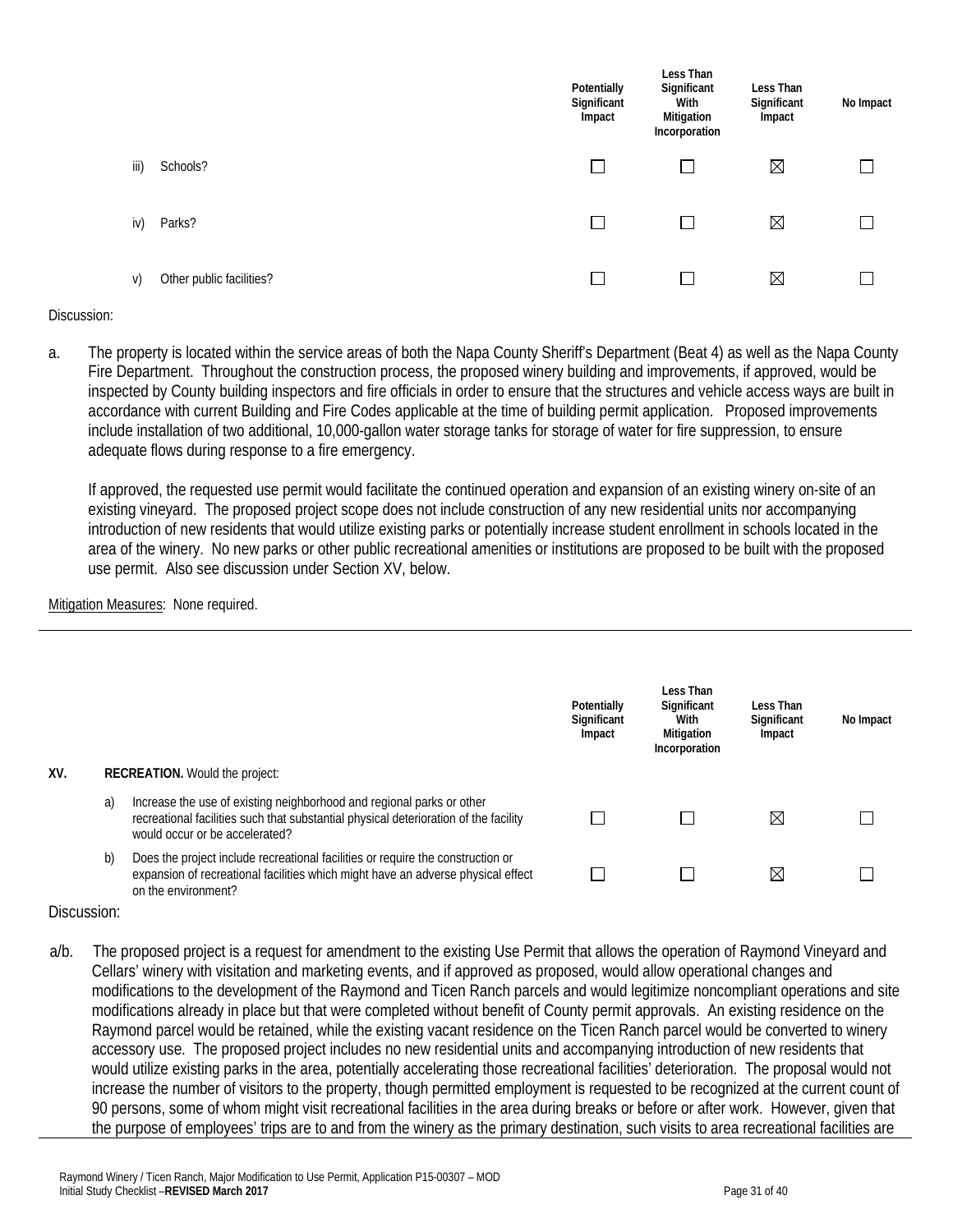anticipated to be infrequent and would not drastically accelerate the deterioration of the park amenities. No new parks or other public recreational amenities are proposed to be built with the proposed winery.

#### **Mitigation Measures: None required.**

| XVI. |              |                                                                                                                                                                                                                                                                                                                                                                                               | Potentially<br>Significant<br>Impact | <b>Less Than</b><br>Significant<br>With<br>Mitigation<br>Incorporation | Less Than<br>Significant<br>Impact | No Impact   |
|------|--------------|-----------------------------------------------------------------------------------------------------------------------------------------------------------------------------------------------------------------------------------------------------------------------------------------------------------------------------------------------------------------------------------------------|--------------------------------------|------------------------------------------------------------------------|------------------------------------|-------------|
|      | a)           | TRANSPORTATION/TRAFFIC. Would the project:                                                                                                                                                                                                                                                                                                                                                    |                                      |                                                                        |                                    |             |
|      |              | Cause an increase in traffic which is substantial in relation to the existing traffic<br>load and capacity of the street system and/or conflict with General Plan Policy<br>CIR-16, which seeks to maintain an adequate Level of Service (LOS) at<br>signalized and unsignalized intersections, or reduce the effectiveness of existing<br>transit services or pedestrian/bicycle facilities? |                                      |                                                                        | ⊠                                  |             |
|      | b)           | Conflict with an applicable congestion management program, including, but not<br>limited to level of service standards and travel demand measures, or other<br>standards established by the Napa Valley Transportation Authority for<br>designated roads or highways?                                                                                                                         |                                      |                                                                        | ⊠                                  |             |
|      | $\mathsf{C}$ | Result in a change in air traffic patterns, including either an increase in traffic<br>levels or a change in location that results in substantial safety risks?                                                                                                                                                                                                                               |                                      |                                                                        |                                    | $\boxtimes$ |
|      | d)           | Substantially increase hazards due to a design feature, (e.g., sharp curves or<br>dangerous intersections) or incompatible uses (e.g., farm equipment)?                                                                                                                                                                                                                                       |                                      | П                                                                      | ⊠                                  |             |
|      | $\epsilon$   | Result in inadequate emergency access?                                                                                                                                                                                                                                                                                                                                                        |                                      |                                                                        | ⊠                                  |             |
|      | f)           | Conflict with General Plan Policy CIR-23, which requires new uses to meet their<br>anticipated parking demand, but to avoid providing excess parking which could<br>stimulate unnecessary vehicle trips or activity exceeding the site's capacity?                                                                                                                                            |                                      |                                                                        | ⊠                                  |             |
|      | g)           | Conflict with adopted policies, plans, or programs regarding public transit,<br>bicycle, or pedestrian facilities, or otherwise decrease the performance or safety<br>of such facilities?                                                                                                                                                                                                     |                                      |                                                                        | ⊠                                  |             |

#### Discussion:

a/b. The existing winery has is sole access to the County road network via Wheeler Lane, a private road that intersects Zinfandel Lane (a Napa County road) to the north of the Raymond property. West of the property, Zinfandel Lane intersects State Route 29, a State-managed, north-south roadway that extends the length of the west side of the Napa Valley. East of the Raymond property, Zinfandel Lane intersects and terminates at Silverado Trail, a County-managed, north-south roadway that extends the length of the east side of the Valley. Zinfandel Lane, State Route 29 and Silverado Trail are all two-lane roadways in the general vicinity of the proposed project site, with State Route 29 widening to four lanes in the Town of Yountville to the south. At the Ticen Ranch parcel frontage, State Route 29 has a center, two-way left turn lane that provides a refuge area for vehicles turning left onto the Ticen Ranch property or merging into southbound traffic after turning left out of the Ticen Ranch property. Off-site improvements proposed with the requested modification include construction of a left turn lane on the westbound Zinfandel Lane approach to the winery driveway at Wheeler Lane.

As noted the Project Description above, approval of the requested modification would entitle an existing but unpermitted increase in the number of winery employees from 26 to 90, with a corresponding increase in the number of daily vehicle trips to and from the winery in association with those employees. The overall number of visitor trips would not change with the requested modification, as the project proponent requests no change to the winery's permitted number of daily and marketing event visitors; however, the number of visitors traveling on Zinfandel Lane would decrease as visitors to the winery would have the ability and be encouraged to use State Route 29 to access both the Ticen Ranch and Raymond properties. Employees, by contrast, would be encouraged to continue to use Zinfandel Lane and Wheeler Lane to access the winery. Applying the trip generation factors in the County's use permit application (page 15), the winery's existing and proposed 400-person daily visitor count generates an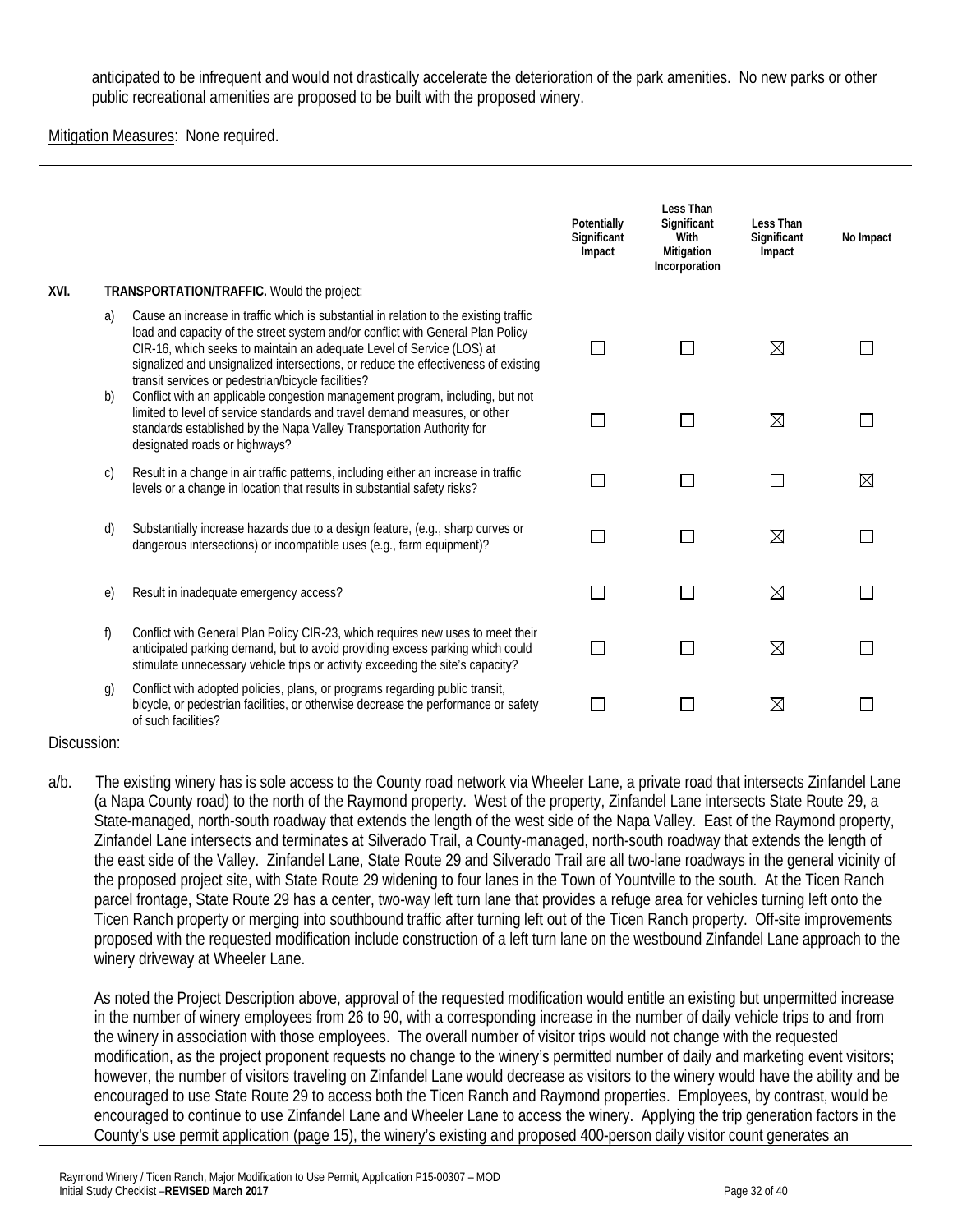estimated 308 vehicle trips per day. Applying the same trip generation factors from the use permit application, the 64 employees (44 full-time and 20 part-time) requested to be recognized in the proposed modification generate an estimated 172 vehicle trips per day, or just under 60 percent of the trip volume of the winery's entitled daily visitation number.

It is recognized that some visitors might still use Zinfandel Lane to access the winery; likewise, it is noted that some employees would use the proposed driveway from State Route 29, particularly those whose work spaces would be on the Ticen Ranch property. Thus, while it is not possible to control driver behavior and definitively isolate employee trips to Zinfandel Lane and visitor trips to State Route 29, addition of the second access point to the winery from State Route 29 would nonetheless have the effect of reducing vehicle trips on Zinfandel Lane compared to existing conditions. Isolating the "proposed" 64-employee increase as a component of the "project," and even if all 64 employees used Zinfandel Lane to access the winery, as much as 40 percent of the winery visitors could also still use Zinfandel Lane without generating an increase in the approximately 300 daily visitor vehicle trips estimated to exist under current entitlements.

Traffic impact analysis prepared by the applicant's consultant similarly identified the 64-employee increase as a component of the "project," and estimated near-term and long-term impacts to the circulation system in the vicinity of the winery, under scenarios both with and without the "project." The study evaluated potential impacts to three existing intersections (State Route 29/Zinfandel Lane, Wheeler Lane/Zinfandel Lane and Silverado Trail/Zinfandel Lane), as well as the proposed driveway onto the Ticen Ranch parcel from State Route 29. Each intersection is unsignalized, with traffic controlled by a stop sign on the minor approach (Zinfandel Lane, Wheeler Lane and Zinfandel Lane, respectively). Additionally, the study evaluated segments of State Route 29 just north of Zinfandel Lane and south of the proposed driveway onto Ticen Ranch; segments of Silverado Trail just north and south of Zinfandel Lane; and segments of Zinfandel Lane east of State Route 29 and west of Silverado Trail.

Level of service standards for roads in the unincorporated areas have been established by the County in its General Plan (2008). As described on page CIR-15 of the General Plan, "[l]evel of service (LOS) is a measure of how well an intersection or roadway is able to carry traffic. LOS is usually designated with a letter grade A-F, where 'A' is best and 'F' is worst." General Plan policy CIR-16 establishes the County's desired LOS on all County roadways as LOS D, which represents "[t]he level where traffic nears an unstable flow. Intersections still function, but short queues develop and cars may have to wait through one cycle during short peaks" (CIR-15). The submitted traffic study applies this standard for *overall* intersection function, allowing LOS E as the poorest acceptable operation for a stop sign controlled approach to an intersection, noting that overall intersection operation generally remains one or more levels of service better than the stop sign controlled approach.

Trip counts for the analysis were taken on a Friday and Saturday in August 2015 and were adjusted upward one to two percent to extrapolate September harvest conditions. (Friday and Saturday, and the month of September, were selected for the analysis because those days and month historically have had the highest traffic volumes of the week and year.) Volumes taken during this timeframe indicated that the peak hours of traffic were between 8:00 and 9:00 a.m. on Friday ("Friday AM peak hour"), between 3:00 and 4:00 p.m. on Friday ("Friday PM peak hour"), and between 3:15 and 4:15 p.m. on Saturday ("Saturday PM peak hour").

The analysis in the traffic study extrapolated traffic volumes of the 64 employees, and deducting that number, indicates that the following intersections and roadway segments currently function overall at unacceptable LOS E or F without the project (i.e., without the requested 64 employees):

- 1. State Route 29/Zinfandel Lane: LOS E during Friday and Saturday PM peak hours
- 2. Silverado Trail/Zinfandel Lane: LOS F during Friday PM peak hour
- 3. State Route 29 Segment: LOS E southbound during the Friday and Saturday PM peak hours
- 4. Silverado Trail Segment: LOS E southbound during the Friday PM peak hour

(In the existing scenario, it is noted that the Zinfandel Lane approaches to State Route 29 and Silverado Trail function at LOS F during all but the Friday AM peak hour, during which the approach has an LOS E.)

In the cumulative scenario (2030) of General Plan buildout, without the project, level of service at State Route 29/Zinfandel Lane and Silverado Trail/Zinfandel Lane worsens to LOS F during the Friday and Saturday PM peak hours. Additionally, level of service worsens to unacceptable levels on the following road segments:

1. State Route 29 worsens to LOS E northbound during the Friday and Saturday peak hours (AM and PM) and to LOS F southbound during the Friday and Saturday PM peak hours;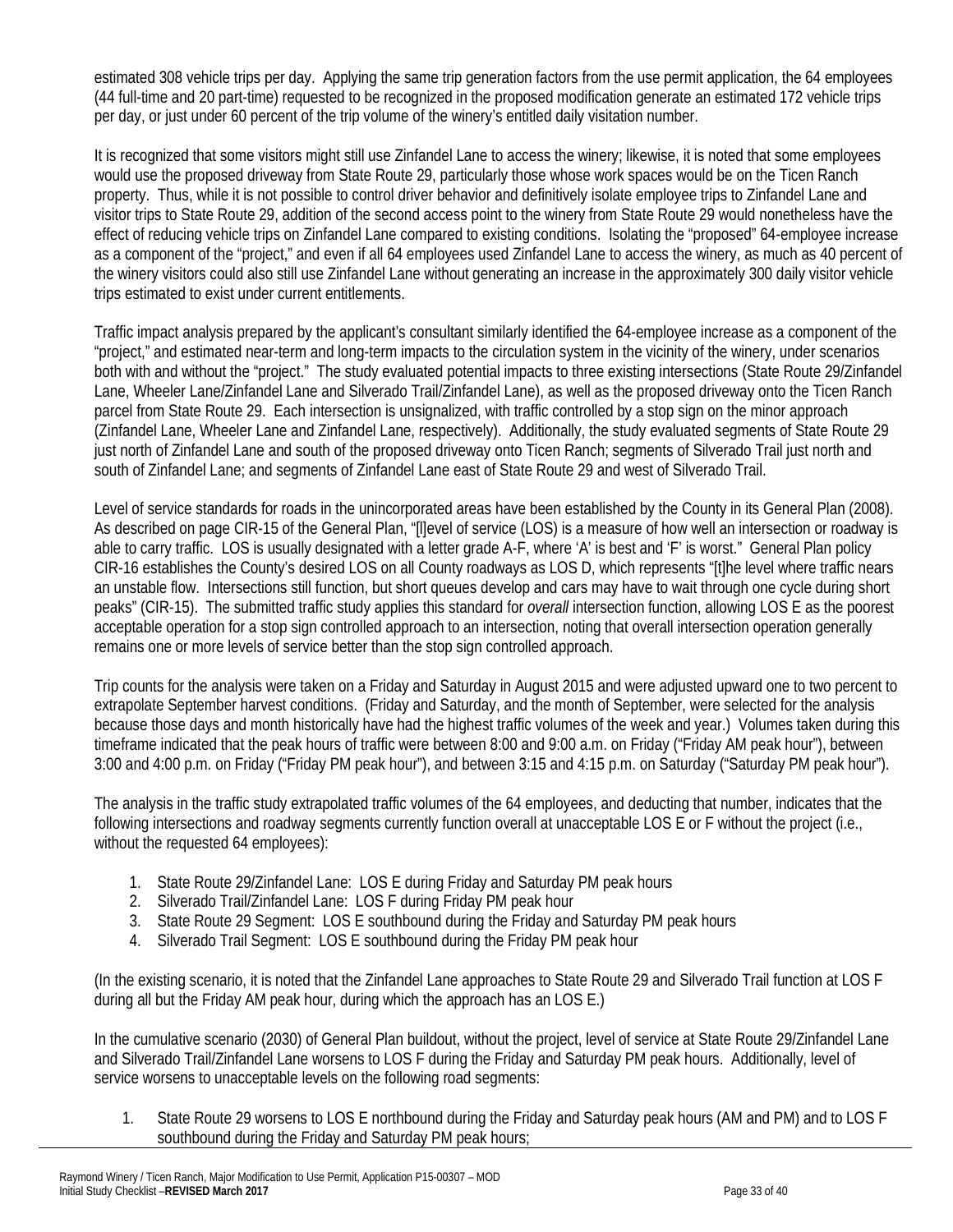2. Silverado Trail worsens to LOS E northbound and LOS F southbound during the Friday PM peak hour, and to LOS E southbound during the Saturday PM peak hour.

None of the studied intersections are signalized or controlled in all directions by stop signs. Under current County policy, if a road segment is already impacted (LOS E or F) during the peak hour of traffic, a proposed project would be considered to have a significant impact requiring mitigation if the project would, in the peak hour: 1) result in an increase of one or more percent to the existing volumes of an unsignalized intersection or road segment; or 2) result in an increase of 10 or more percent to the stop sign controlled minor approach. For intersections or road segments that operate at acceptable levels (LOS A, B, C or D) during peak hours under existing conditions, a project proponent would be required to mitigate his project's impacts if the project would have the effect of deteriorating the LOS of the intersection or road segment to an unacceptable level (LOS E or F) or would trigger peak hour warrants for installation of a traffic signal. Under cumulative conditions (i.e., General Plan buildout), a project would require traffic mitigation if it would contribute five or more percent of the traffic volumes projected to occur in the long-term horizon.

As previously noted, the proposed project includes recognition of the 64-employee increase. The proposed project also includes construction of a left-hand turn lane on Zinfandel Lane at Wheeler Lane, and improvement to the existing driveway access onto the Ticen Ranch parcel, opposite an existing private drive, to provide a secondary access to the winery and tasting rooms. Operational project changes incorporated into the request include a varying work schedule that includes early scheduled shifts (6:00 a.m. – 2:30 p.m.) for production employees and later scheduled shifts (9:30 a.m. – 6:00 p.m.) for hospitality staff, and extension of the end of winery visitation hours from 4:00 p.m. to 6:30 p.m. The intent of these operational changes is to reduce employee-generated vehicle trips to or from the winery during peak hours of traffic; and to distribute winery visitor departure trips over a longer day so as to reduce the number of visitors leaving within the PM peak hours of traffic (Friday between 3:00 and 4:00 p.m. and Saturday between 3:15 and 4:15 p.m.) by facilitating later departures after the peak hour.

The requested use permit modification is not anticipated to have a significant impact to the transportation network in the vicinity of the site. The traffic analysis suggests that the proposed project would have the effect of reducing (by 0.1 to 0.55 percent) existing traffic volumes at the State Route 29/Zinfandel Lane intersection and the southbound lanes of Silverado Trail south of Zinfandel Lane, and it would have a negligible effect on the Zinfandel Lane stop-controlled minor approach to Silverado Trail. While traffic volumes on Zinfandel Lane would decrease as a result of the secondary access driveway on the Ticen Ranch parcel, volumes on State Route 29 would generally remain static with the project in both near-term and long-term horizons. With-project traffic contributions to other studied intersections and road segments would not exceed 0.6 percent of existing volumes or 0.5 percent of projected traffic volumes in the long-term horizon. No mitigation necessary for level of service impacts is therefore required for the proposed project.

- c. The proposed modification includes no tall structures, uplighting, or air travel component that would affect air traffic.
- d/e. In 1971, Napa County adopted its initial iteration of the Napa County Road and Street Standards (RSS). The intent of the RSS was to establish a uniform set of standards for public and private roads that strive to preserve the natural landscape and water quality, minimize impacts to environmentally sensitive areas and native habitats, and provide adequate safety and service in the interest of protecting public health and welfare. As further described in the RSS Objectives, the RSS "attempt to meet the related interests of several other agencies, including the Resource Conservation District, Cal Fire, the Federal Emergency Management Agency, the Napa County Planning, Building and Environmental Services Department, and the California Department of Fish and Wildlife" (5). The RSS has since been amended to reflect changes in the best practices and regulations of the respective agencies, with the most recent amendment occurring in November 2016.

As referenced in prior sections of this initial study, the proposed project sites currently have direct access to and from Zinfandel Lane (Raymond parcel) and State Route 29 (Ticen Ranch parcel). The proposed project includes both on-site and off-site changes to the existing vehicular circulation pattern, consisting of a new left turn lane on Zinfandel Lane at Wheeler Lane; an improved vehicular driveway at State Route 29 on the Ticen Ranch parcel; and a new, 18-foot wide, asphalt-paved access road with one-foot wide shoulders on both sides, extending from the State Route 29 entrance on Ticen Ranch eastward and northward to connect to the vehicular parking areas on the Raymond Winery parcel.

The parcels would be accessed by garbage collections trucks, emergency response trucks, and delivery and box trucks, as well as passenger vehicles driven by employees and visitors to the winery. In accordance with standard conditions of approval, "All road improvements on private property required per Engineering Services shall be maintained in good working condition and in accordance with the Napa County Roads and Streets Standards." Subsequent to commencement of preparation of this initial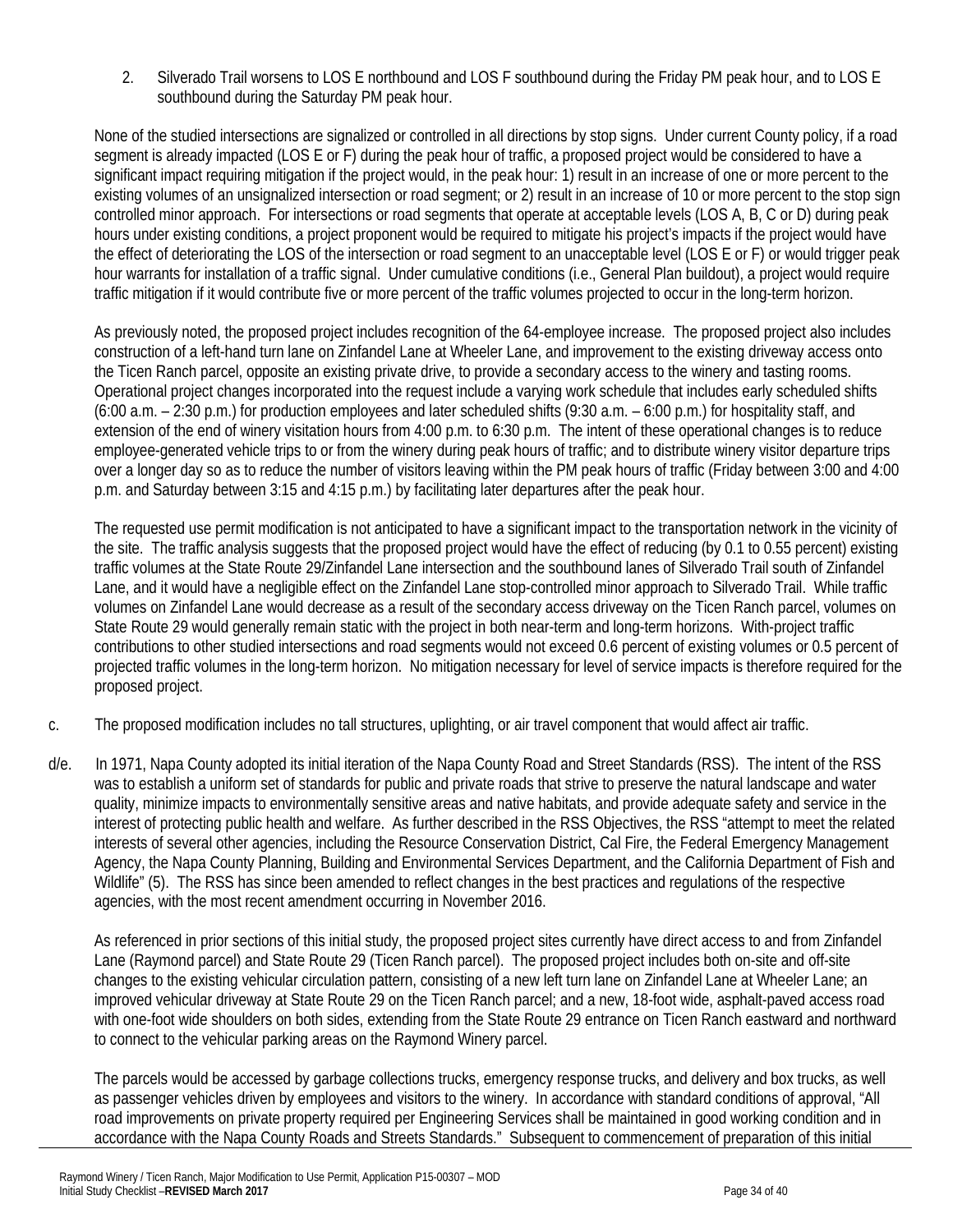study, the Napa County Board of Supervisors adopted a revision to the RSS that would increase the minimum required paved surface of private roadways from 18 feet to 20 feet wide. As currently proposed in the project scope, the proposed 18-foot wide paved surface complies with the RSS that were in effect at the time of use permit application submittal but, prior to construction, the applicant will need to revise the proposed improvement to meet the recently adopted, 20-foot wide paved surface standard. This change to the site improvement design could successfully be achieved within the design width of the roadway (i.e., by paving the two, one-foot wide shoulders). Stormwater runoff from the additional pavement would sheet flow into the vineyard rows without significant adjustment to the project's stormwater control plan. No changes are proposed to be made to other service and production areas on-site, which can currently accommodate movement of large vehicles around the areas.

The traffic study prepared for the proposed project also evaluated safety of existing and proposed access points from Zinfandel Lane and State Route 29 to the Raymond and Ticen Ranch parcels. Given posted and observed speeds along the relatively flat roadways, the study concluded that there was adequate sight and vehicle stopping distances at both access points, and the proposed improvement of the existing Ticen Ranch driveway in its same location opposite another existing, private residential driveway would avoid the risk of creating movement conflicts between vehicles entering or exiting either driveway.

f. The major modification request includes a request for the County to: 1) recognize an increase in the number of permitted parking stalls on-site, from 75 permitted parking stalls to 89 existing stalls; and 2) allow an additional increase of 61 parking stalls, with 50 stalls to be added to the Raymond parcel's guest parking lot and 11 stalls to be added next to the Ticen Ranch residence. It is noted that the 75 parking stalls (of which 47 were guests stalls) was a mitigation measure of the 1991 use permit modification entitlement and was adopted as a transportation demand management measure.

The requested increase in parking would not result in additional visitors to the winery, as the winery operators are not proposing to change the existing number of permitted guests for tastings and marketing events at the winery. The requested parking increases would provide on-site parking for the employment increase now requested to be recognized. However, as further detailed in subsection a/b above, the addition of a second driveway from State Route 29 would minimize the impacts of the proposed project on the convenient circulation of traffic in the vicinity of the site. Thus, while the proposed parking lot expansion conflicts with the mitigation measure adopted by the county in 1991, the addition of the second driveway as an element of the currently-proposed project would have the same intent of the 1991 mitigation measure to manage winery traffic, particularly on Zinfandel Lane, which was the winery's sole means of connection to the greater roadway network in 1991.

The requested increase in the number of parking stalls would not have environmental impacts to water or water quality. The additional employee stalls requested to be recognized have been striped on existing, entitled impervious surfaces near the crush pad and press areas of the Raymond Winery parcel. The proposed, 50-stall expansion of the parking lot on the Raymond parcel would have the effect of reducing water demand from vineyard irrigation, and runoff from the new impervious surface would drain to bioretention areas for treatment. The proposed new parking stalls on the Ticen Ranch parcel would not reduce water demands, as the location of the new parking lot would not replace existing vineyards, but the new impervious area of the parking lot would have adjacent bioretention areas for treatment of runoff from the asphalt concrete surface.

Although the proposed parking additions would not have significant environmental effects, the Planning Commission will be asked to determine whether the increase requested with the modification is consistent with General Plan policy CIR-23, which discourages permit applicants from providing unnecessary or excessive quantities of parking stalls for their uses, as part of the Commission's evaluation of the merits of the proposed use permit modification.

g. The properties are currently accessible by public transit. Bus service is currently provided in the vicinity of the winery, via a VINE Route 10 transit stop located near the intersection of Zinfandel Lane and State Route 29, approximately one-third mile from the existing Wheeler Lane entrance to the winery, and approximately two-thirds mile from the proposed entrance to the winery property from State Route 29. There are no public bus routes that travel along the Zinfandel Lane frontage of the property.

The Napa Countywide Bicycle Plan, adopted by the Board of Supervisors in June 2012, identifies Zinfandel Lane for a proposed Class II bicycle facility (on-street bike lane); currently the road includes striped and paved shoulders. The Bicycle Plan also identifies a Class I bicycle facility (off-street bike path) parallel to State Route 29 and the Wine Train railroad line, on the opposite side of the highway from the proposed project (Napa Valley Vine Trail). As the proposed project would decrease automobile traffic on Zinfandel Lane and lacks frontage on the proposed Vine Trail alignment, no mitigation associated with provision of bicycle facilities would be required for the proposed project.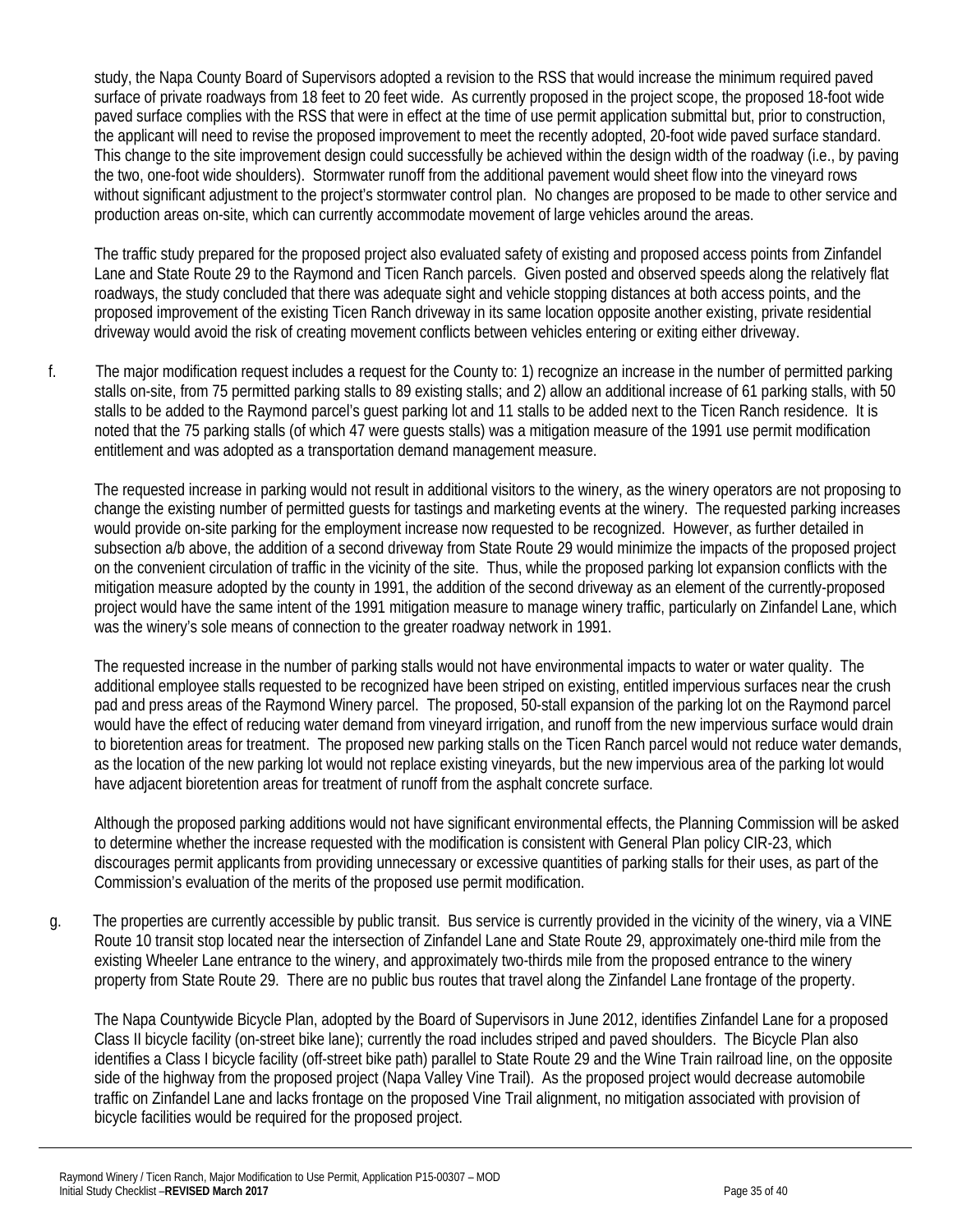|       |    |                                                                                                                                                                                                                                                                                                                                                                                                                                           | Potentially<br>Significant<br>Impact | Less Than<br>Significant<br>With<br>Mitigation<br>Incorporation | Less Than<br>Significant<br>Impact | No Impact |
|-------|----|-------------------------------------------------------------------------------------------------------------------------------------------------------------------------------------------------------------------------------------------------------------------------------------------------------------------------------------------------------------------------------------------------------------------------------------------|--------------------------------------|-----------------------------------------------------------------|------------------------------------|-----------|
| XVII. |    | <b>TRIBAL CULTURAL RESOURCES.</b> Would the project cause a substantial adverse<br>change in the significance of a tribal cultural resource, defined in Public Resources<br>Code section 21074 as either a site, feature, place, cultural landscape that is<br>geographically defined in terms of the size and scope of the landscape, sacred place,<br>or object with cultural value to a California Native American tribe, and that is: |                                      |                                                                 |                                    |           |
|       | a) | Listed or eligible for listing in the California Register of Historical Resources, or in<br>a local register of historical resources as defined in Public Resources Code<br>section 5020.1(k), or                                                                                                                                                                                                                                         |                                      |                                                                 | $\boxtimes$                        |           |
|       | b) | A resource determined by the lead agency, in its discretion and supported by<br>substantial evidence, to be significant pursuant to criteria set forth in subdivision<br>(c) of Public Resources Code section 5024.1. In applying the criteria set forth in<br>subdivision (c) of Public Resources Code section 5024.1, the lead agency shall<br>consider the significance of the resource to a California Native American tribe.         |                                      | ⊠                                                               |                                    |           |

- a. As discussed in section V of this initial study, none of the existing structures on either parcel are listed in a local, state or federal register of historic resources, although an evaluation by the applicant's architect suggests that the main residence on the Ticen Ranch parcel was built in the late 1800's and is historically significant and eligible for listing on a register. As proposed with this request, the ranch residence would be restored to remove alterations built outside of the structure's period of significance, and to reintroduce architectural features that mimic the building's original characteristics. With the inclusion of efforts to restore the potentially historically significant main residence on the Ticen Ranch parcel, and consistent with General Plan Policy CC-26, the proposed project would be considered to be an enhancement to the historic value of the property and would not have a significant negative impact on a local historical resource.
- b. In consultation with tribal representatives pursuant to Public Resources Code Section 21080.3.1 (Assembly Bill 52 [Gatto]), potential Native American cultural resources identified in previous archeological surveys were determined to exist within the general vicinity of the Ticen Ranch parcel. As discussed in the Background section of this initial study, both the Raymond and Ticen Ranch parcels have a long history of agricultural development and previous ground disturbance, as has occurred to remove native vegetation and grade the site to accommodate installation of the existing winery, residences, vineyard and previously, orchard. If the project is approved and any resources not previously uncovered during this prior disturbance are found during any earth disturbing activities associated with the project, construction of the project is required to cease, and a qualified archaeologist will be retained to investigate the site in accordance with the County's standard condition of approval referenced in section V, above. In addition to the County's standard condition, and in an effort to further protect potential Native American heritage resources that might be discovered during grading of the Ticen Ranch parcel for the new driveway and parking lot, the following measures, developed in consultation with Yocha Dehe Wintun Nation representatives during a site visit and discussions in November 2016, are recommended for inclusion as conditions of project approval.

#### Mitigation Measure:

- *MM TCR-1 Mitigation Measure TCR-1: Prior to commencement of construction of project improvements on the Ticen Ranch parcel, the permittee shall coordinate with one or more representatives of a California Native American tribe that is traditionally and culturally affiliated with the project area pursuant to Public Resources Code Section 21080.3.1. Pre-construction coordination shall, at a minimum, include the following:*
	- *a. Submittal of copies of grading plans to the tribal representative, concurrently with submittal of the grading permit application to the Napa County Planning, Building & Environmental Services Department (PBES). b. Training of construction field crews, by a tribal representative, of the potential for presence of Native*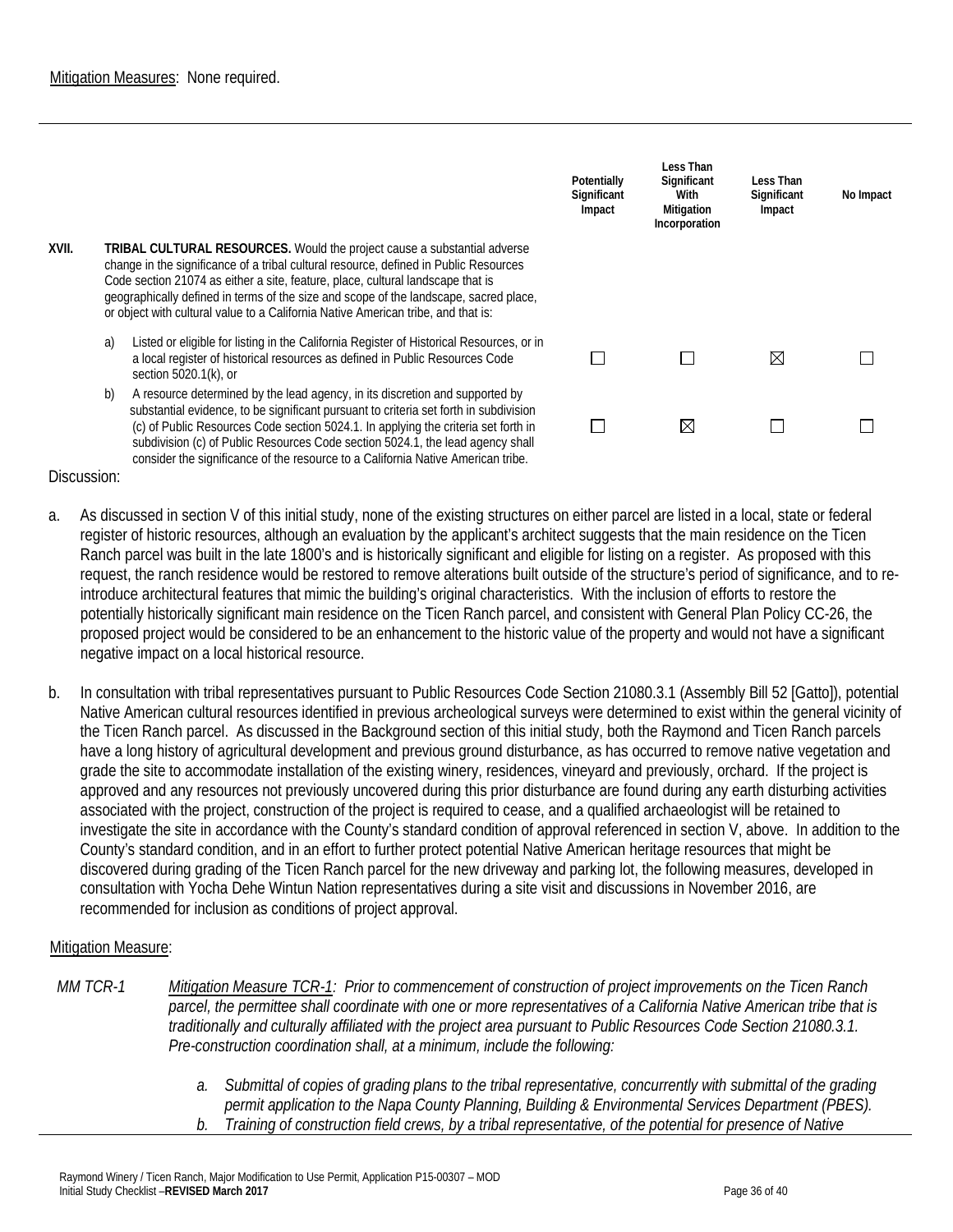*American resources on the property, the potential types of resources that could be found on-site, and the procedures to follow in the event of discovery of such resources.* 

*c. Presence of a tribal representative on-site during survey/marking and initial rough grading of improvements (vehicular access roads and parking stalls) on the Ticen Ranch parcel.*

*Monitoring: Prior to submittal of the first grading or building permit application, the permittee shall contact Planning staff of PBES to obtain contact information for the California Native American tribes that are traditionally and culturally affiliated with the project area pursuant to Public Resources Code section 21080.3.1, and whose agents requested consultation with the County during the process of review of the requested use permit modification. Concurrently with submittal of the grading application for Ticen Ranch parcel improvements to Engineering and Building staff of PBES, the permittee shall submit confirmation of submittal of the grading plans to the tribal representative previously identified. If the permittee neglects to submit such confirmation to PBES, then Planning staff of PBES will convey a copy of the plans to the tribal representative upon receipt of the grading permit application.*

*Prior to issuance of the grading permit, the permittee shall submit to Planning staff of PBES confirmation of preconstruction training of construction field crews about potential presence of Native American resources on the project site and the correct procedures to follow in the event of discovery of such resources. Confirmation shall be in the form of a written letter or certification from the tribal representative conducting the training.* 

*No fewer than 10 days prior to commencement of grading, the permittee shall concurrently contact the tribal representative and Planning staff of PBES in writing, receipt confirmed, to advise of the start date of project grading and to invite the representative and staff member to be present during survey of and initial rough grading of the site improvements.*

|        |                |                                                                                                                                                                                                                                      | Potentially<br>Significant<br>Impact | Less Than<br>Significant<br>With<br>Mitigation<br>Incorporation | Less Than<br>Significant<br>Impact | No Impact |
|--------|----------------|--------------------------------------------------------------------------------------------------------------------------------------------------------------------------------------------------------------------------------------|--------------------------------------|-----------------------------------------------------------------|------------------------------------|-----------|
| XVIII. |                | UTILITIES AND SERVICE SYSTEMS. Would the project:                                                                                                                                                                                    |                                      |                                                                 |                                    |           |
|        | a)             | Exceed wastewater treatment requirements of the applicable Regional Water<br>Quality Control Board?                                                                                                                                  |                                      |                                                                 | ⊠                                  |           |
|        | b)             | Require or result in the construction of a new water or wastewater treatment<br>facilities or expansion of existing facilities, the construction of which could cause<br>significant environmental effects?                          |                                      |                                                                 | ⊠                                  |           |
|        | C)             | Require or result in the construction of a new storm water drainage facilities or<br>expansion of existing facilities, the construction of which could cause significant<br>environmental effects?                                   | $\sim$                               |                                                                 | ⊠                                  |           |
|        | d)             | Have sufficient water supplies available to serve the project from existing<br>entitlements and resources, or are new or expanded entitlements needed?                                                                               |                                      |                                                                 | ⊠                                  |           |
|        | e)             | Result in a determination by the wastewater treatment provider which serves or<br>may serve the project that it has adequate capacity to serve the project's<br>projected demand in addition to the provider's existing commitments? |                                      |                                                                 | ⊠                                  |           |
|        | f)             | Be served by a landfill with sufficient permitted capacity to accommodate the<br>project's solid waste disposal needs?                                                                                                               |                                      |                                                                 | ⊠                                  |           |
|        | $\mathfrak{g}$ | Comply with federal, state, and local statutes and regulations related to solid<br>waste?                                                                                                                                            |                                      |                                                                 | ⊠                                  |           |

| Discussion: |  |
|-------------|--|
|             |  |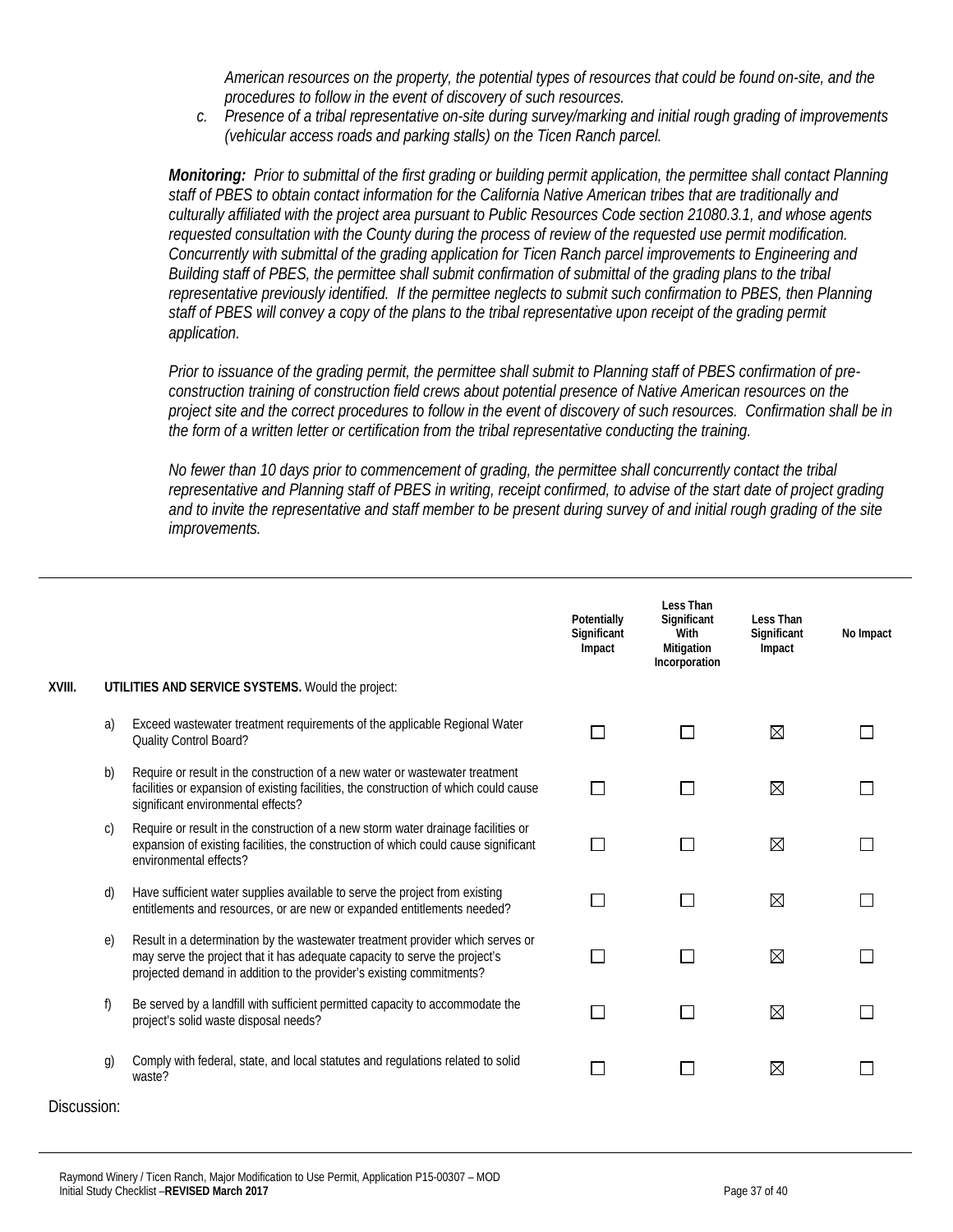- a/e. Because the property utilizes existing on-site septic systems for wastewater treatment, and would continue to treat wastewater onsite, no determination of service or will-serve letters from the wastewater treatment provider is necessary for the proposed project. Permitting of any modifications to the on-site septic system would be conducted by the County Environmental Health Division. The volume of wastewater generated by the requested uses would not exceed limits that would trigger permitting of the wastewater treatment system by the State Regional Water Quality Control Board.
- b/c. As described in the Hydrology and Water Quality section of this initial study, the existing storm drainage pattern of the site—which includes large, pervious, self-treating areas in the existing vineyard rows, on-site detention ponds for reuse of water for irrigation, and ultimate discharge of any excess runoff into the Napa River—is proposed to be kept with the proposed project. New storm drainage improvements include installation of small bioretention areas adjacent proposed vehicle accessible areas (parking lot expansions and access driveway from State Route 29) and grass-lined swales sized to accommodate runoff from the 100-year storm event. Additionally, some proposed new pathways (excluding those needed in order to meet accessibility requirements) would be constructed of pervious surfaces. These measures collectively would serve to enhance stormwater quality by providing a means for direct absorption of stormwater into the on-site soils (as in pervious pathways) and treatment of / filtration of pollutants from runoff from impervious surfaces prior to discharge of the runoff into the larger area storm drainage system. However, as the parcels are relatively flat with differences of fewer than 10 feet across them, much of the runoff from new impervious surfaces would infiltrate into existing on-site soils alongside paved areas or within the vineyard rows. The opportunity for on-site infiltration would reduce the potential for stormwater contaminants to sheet flow off of the parcels. Because new storm drain facilities would occur within disturbed areas on the parcels and would ultimately preserve stormwater quality during ongoing operation of the uses, the installation of the facilities would not have significant negative environmental effects.

Similarly, proposed wastewater treatment site improvements include installation of a new system for treatment of sanitary wastewater from both the Raymond and Ticen Ranch parcels but are not anticipated to have significant negative environmental effects. The system would consist of a combination of septic tanks, new piping and pumps, a subsurface drip field and pretreatment system. Improvements would occur on-site, with primary and 200 percent reserve subsurface dripfields located within the existing vineyard rows and outside required setbacks from wells so as to prevent contamination of groundwater and surface water. See section III for discussion of potential environmental impacts and standard conditions related to project construction.

- d. As discussed in additional detail in section IX.b of this initial study, water usage under the requested use permit modification is estimated at approximately 90.8 acre-feet per year, before including any reduction in water demand as a result of the winery's reuse of process wastewater for vineyard irrigation. Accounting for all existing and requested uses and operations on the 60.2-acre Raymond Winery parcel, the 25.48-acre Ticen Ranch parcel, and the 27.68-acre Raymond vineyard parcel (APN 030-050-031) east of the winery, which parcels together encompass 113.4 acres, the estimated 90.8 acre-feet per year of water usage for the winery and accessory uses is below the one-acre foot per acre of property per year that the County has established as a sustainable level of groundwater extraction for properties located on the valley floor. The winery, as proposed with this modification request, would utilize existing wells for potable and irrigation water; no new wells would be drilled in association with this use permit modification request.
- f/g. Non-recyclable and non-organic waste generated by winery operations is and will continue to be collected by the Upper Valley Disposal Service and ultimately deposited at the Clover Flat Landfill located in Calistoga. According to information on the California Department of Resources Recycling and Recovery (www.calrecycle.ca.gov), Clover Flat has adequate capacity remaining to accommodate any non-recyclable and non-organic waste generated from the businesses. More specifically, the landfill has a permitted capacity of 4.9 million cubic yards, and as of 2014, had over 40 percent of its permitted capacity remaining with an anticipated closure date in 2047. The Greenhouse Gas Best Management Practices checklist that the applicant submitted with the use permit modification indicated that the winery operator intends to reduce its waste stream from typical operations by striving to recycle 75 percent of all waste and to compost 75 percent of food and garden material (Napa County GHG Checklist BMP-17 and BMP 18).

Mitigation Measures: None required.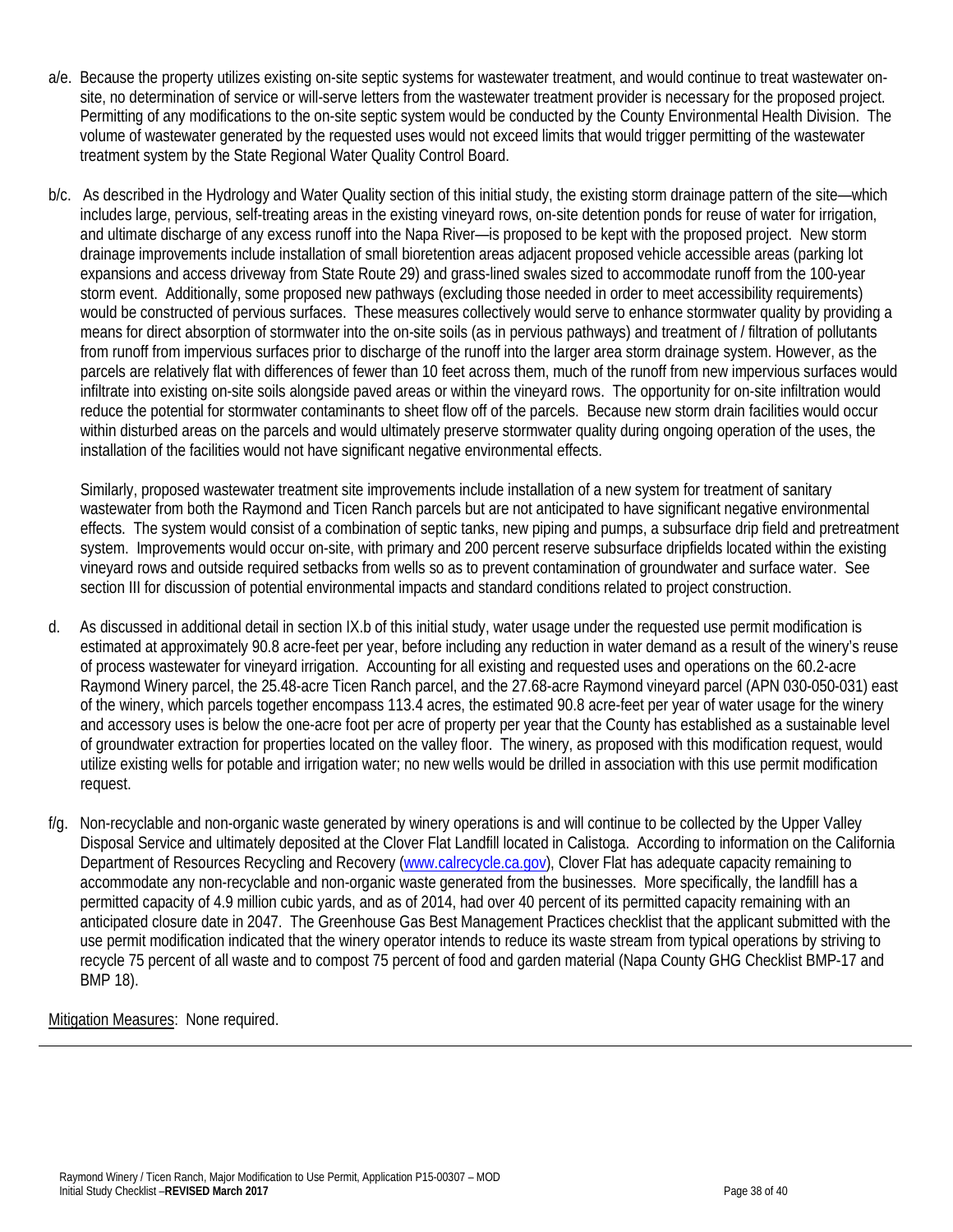|      |    |                                                                                                                                                                                                                                                                                                                                                                                                                                                                      | Potentially<br>Significant<br>Impact | Less Than<br>Significant<br>With<br>Mitigation<br>Incorporation | Less Than<br>Significant<br>Impact | No Impact |
|------|----|----------------------------------------------------------------------------------------------------------------------------------------------------------------------------------------------------------------------------------------------------------------------------------------------------------------------------------------------------------------------------------------------------------------------------------------------------------------------|--------------------------------------|-----------------------------------------------------------------|------------------------------------|-----------|
| XIX. |    | <b>MANDATORY FINDINGS OF SIGNIFICANCE</b>                                                                                                                                                                                                                                                                                                                                                                                                                            |                                      |                                                                 |                                    |           |
|      | a) | Does the project have the potential to degrade the quality of the environment,<br>substantially reduce the habitat of a fish or wildlife species, cause a fish or<br>wildlife population to drop below self-sustaining levels, threaten to eliminate a<br>plant or animal community, reduce the number or restrict the range of a rare or<br>endangered plant or animal or eliminate important examples of the major periods<br>of California history or prehistory? |                                      | $\boxtimes$                                                     |                                    |           |
|      | b) | Does the project have impacts that are individually limited, but cumulatively<br>considerable? ("Cumulatively considerable" means that the incremental effects<br>of a project are considerable when viewed in connection with the effects of past<br>projects, the effects of other current projects, and the effects of probable future<br>projects)?                                                                                                              |                                      |                                                                 | ⊠                                  |           |
|      | C) | Does the project have environmental effects that will cause substantial adverse<br>effects on human beings, either directly or indirectly?                                                                                                                                                                                                                                                                                                                           |                                      | $\boxtimes$                                                     |                                    |           |

- a. Both the Raymond and Ticen Ranch properties have been previously developed and disturbed with winery buildings, residential and accessory structures, and vineyards. The currently-proposed project generally consists of recognition of an existing, noncompliant, winery employee count; recognition of prior conversion of wine production spaces to accessory uses; and re-purposing of existing residential and agricultural buildings for winery accessory uses. Other site improvements include utility enhancements and installations and vehicle access drives and parking spaces. Proposed site improvements would also include stormwater bioretention areas that would serve to treat and improve quality of water runoff from proposed new impervious surfaces, including the proposed new parking stalls and driveways. None of the proposed site modifications would occur within immediate vicinity of any water body nor within any sensitive riparian setbacks; however, the Ticen Ranch site could potentially host special-status bat species in the garage building to be demolished with the project, and the parcel is within the general vicinity of previously-identified Native American resources. Recommended mitigation measures addressing each of these potential environmental impacts are spelled out in sections IV and XVIII of this initial study.
- b. The proposed project would have the effect of increasing water usage of the winery, although estimated water usage would continue to support winemaking activities and the overall continued use of the property for agricultural purposes, and estimated water use would not exceed one acre-foot per acre of property per year, which the County has determined to be a sustainable level of groundwater extraction for properties located on the valley floor. Likewise, the approval of the requested modification would permit continuation of existing traffic generation from the winery's current, though unpermitted 90-person employee count. However, while traffic volumes on State Route 29 would generally remain unchanged in the long-term, the requested modification and additional driveway at the Ticen Ranch parcel would have the effect of reducing (by 0.1 to 0.55 percent) existing traffic volumes at the State Route 29/Zinfandel Lane intersection and the southbound lanes of Silverado Trail south of Zinfandel Lane. The project's traffic contributions to other studied intersections and road segments would not exceed 0.6 percent of existing volumes or 0.5 percent of projected traffic volumes in the long-term horizon and so, would be cumulatively less than significant. Noise and air quality impacts associated with construction of building and site improvements would be temporary in nature, and so would also be less than significant. Operational noise and air quality impacts are also anticipated to be less than significant due to the limited scope of new on-site construction and distance to the closest sensitive receptors (off-site single-family residence). Emissions from space conditioning and "new" employee vehicle trips associated with the winery are offset and reduced by the winery's existing photovoltaic array, which serves to reduce the winery's demand for energy generated from non-renewable resources.
- c. There are no schools or hospitals housing sensitive receptors within a quarter-mile of the winery site. Noise from construction that would occur with installation of the proposed site improvements would be temporary, lasting approximately 18 months in total (including interior building improvements in the later months) and would be limited to day time hours, and construction would be subject to best management practices intended to limit fugitive dust and protect stormwater quality. Ongoing operations of the winery and its events are also anticipated to have less than significant noise impacts on nearby residences, due to distance between those residences and the proposed tasting room and with project-specific and standard County conditions of approval imposing restrictions on design and utilization of exterior lighting. (See sections I and VII of this initial study.) Vehicle trips associated with the requested modification would not increase over the existing condition, as the increase in employment is a noncompliant matter for